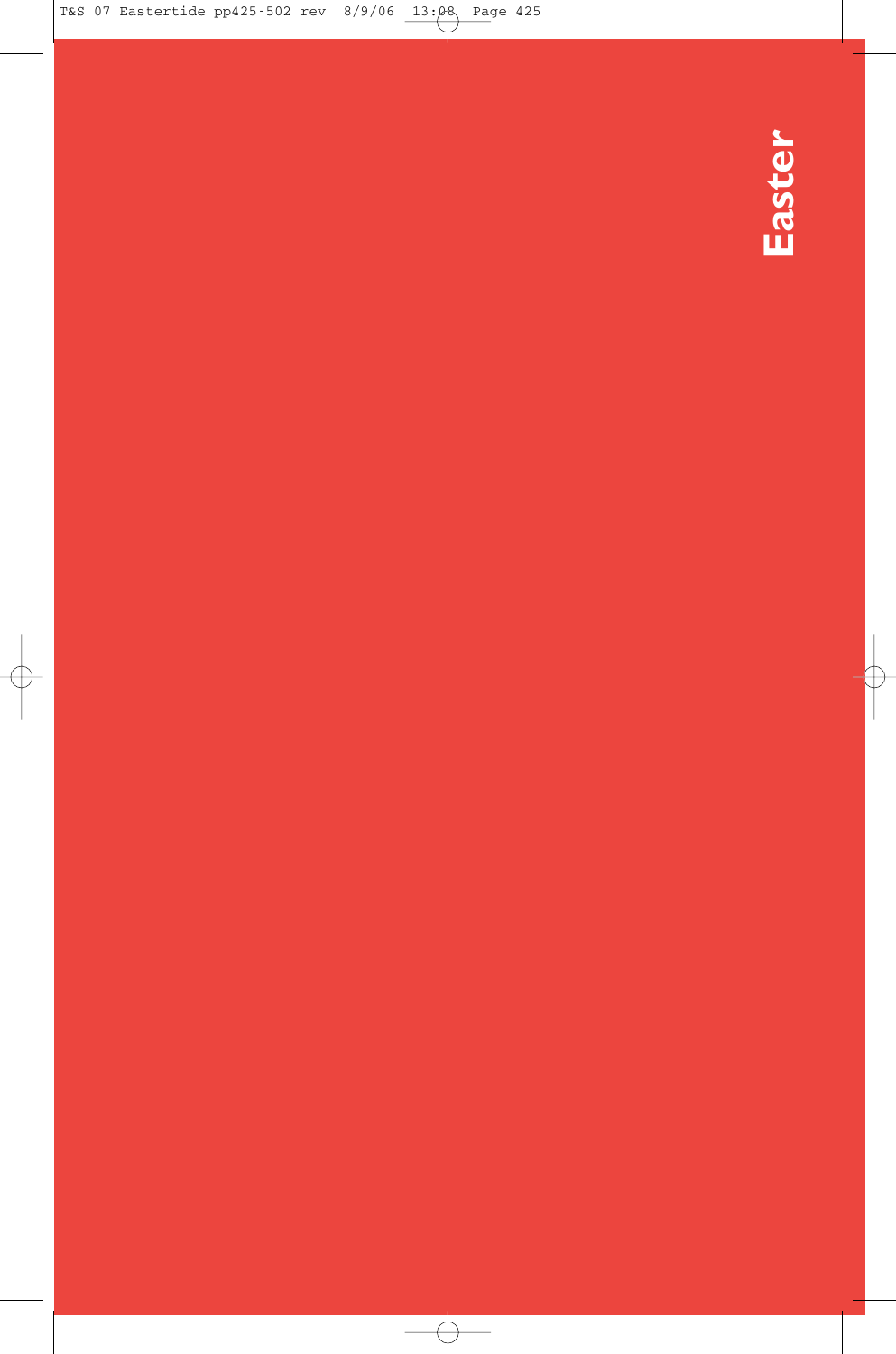# **Easter**

## **Contents**

# **427 Introduction to the Season 428 Seasonal Material** Invitations to Confession **428** Kyrie Confessions **429** Confession **429** Act of Penitence **430** Gospel Acclamations **431** Intercessions **432** Introductions to the Peace **435** Prayers at the Preparation of the Table **435** Prefaces **436** Extended Prefaces **437** Blessings **438** Alternative Dismissal **439** Acclamations **441** Short Passages of Scripture **442 443 The Stations of the Resurrection** Introduction **443** Notes **444** The Stations of the Resurrection **445 469 The Liturgy of Ascension Day** Structure **469** The Liturgy of Ascension Day **470 482 Introduction to Pentecost 483 Seasonal Material for use from Ascension to Pentecost** Invitations to Confession **483** Kyrie Confessions **484** Gospel Acclamations **484** Intercession **485** Introductions to the Peace **486** Prayers at the Preparation of the Table **486** Prefaces **486** Extended Preface **487** Blessings **488** Acclamation **488** Short Passages of Scripture **489 490 The Liturgy of the Feast of Pentecost** Structure **490**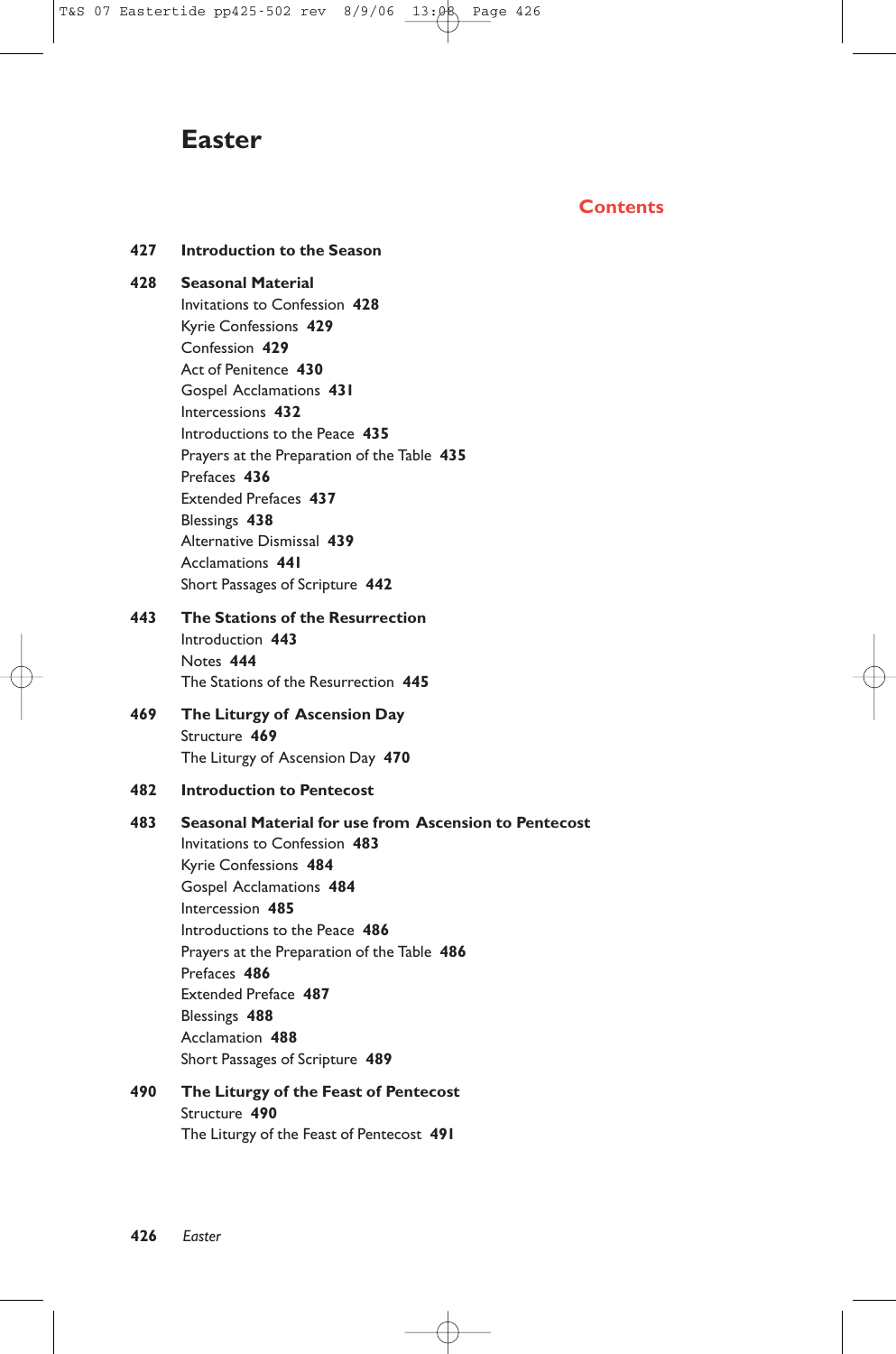

# **Introduction to the Season**

The Great Fifty Days of Eastertide form a single festival period in which the tone of joy created at the EasterVigil is sustained through the following seven weeks, and the Church celebrates the gloriously risen Christ:

Triumphant in his glory now, his sceptre ruleth all, earth, heaven and hell before him bow, and at his footstool fall. (*Fulbert of Chartres*)

Early Christians gave the name Pentecost to this whole fifty-day span of rejoicing, which Tertullian calls 'this most joyful period' (*laetissimum spatium*). It is sometimes also called 'Great Sunday'. In those places where the custom of lighting the Easter Candle at the beginning of Easter is followed, the lit Candle stands prominently in church for all the Eastertide services.The Alleluia appears frequently in liturgical speech and song; Morning Prayer begins with the traditional collection of Pauline texts known as the Easter Anthems, and white or gold vestments and decorations emphasize the joy and brightness of the season.

On the fortieth day there has from the late fourth century been a particular celebration of Christ's ascension. He commissions his disciples to continue his work, he promises the gift of the Holy Spirit, and then he is no longer among them in the flesh. The ascension is therefore closely connected with the theme of mission.The arrival of the promised gift of the Holy Spirit on the day of Pentecost completes and crowns the Easter Festival.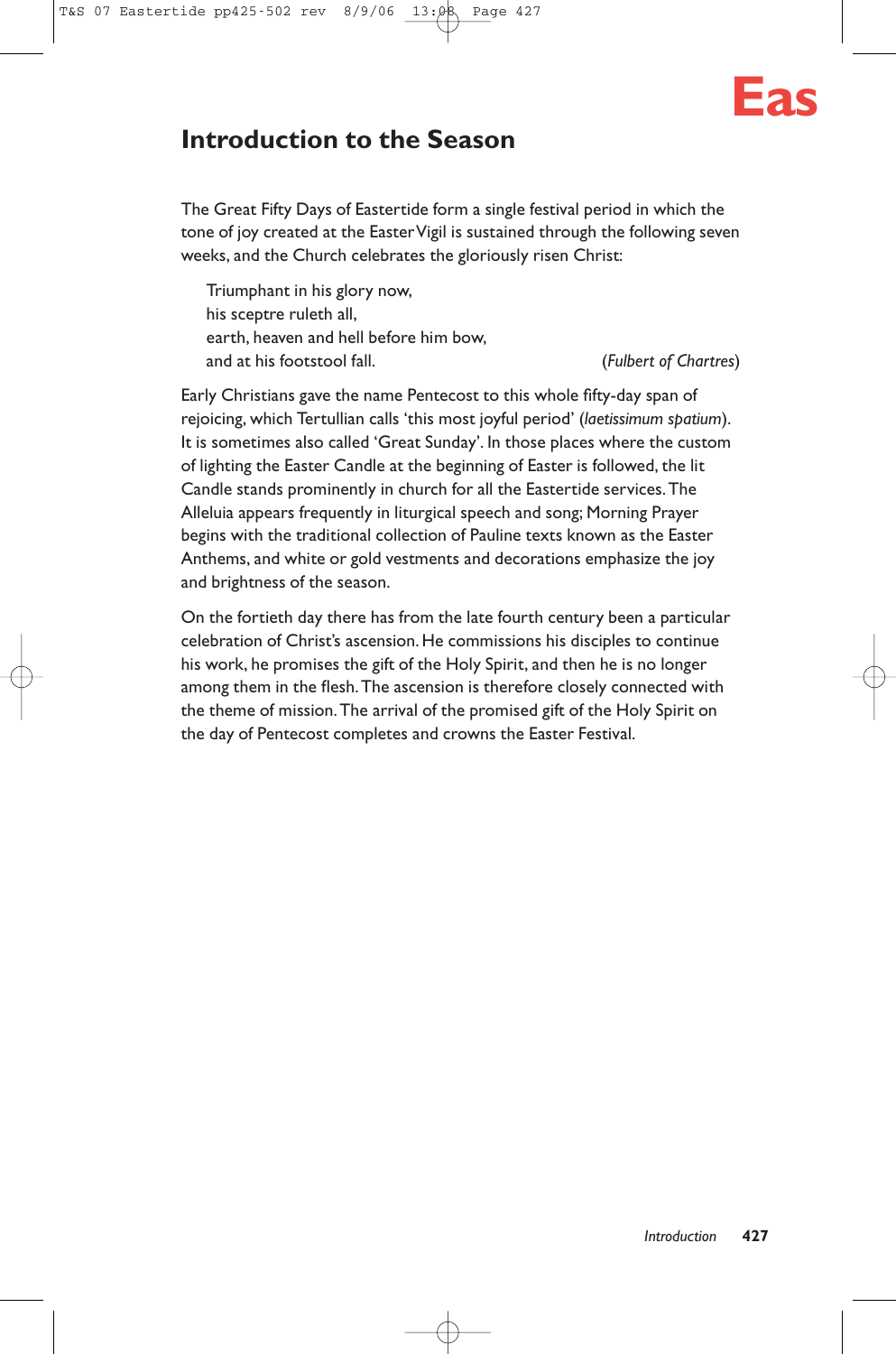# **Seasonal Material**

*During the Easter season the Prayers of Penitence might appropriately be led from the Easter Garden.*

# **Invitations to Confession**

| $\mathbf{A}$   | Christ our passover lamb has been sacrificed for us.<br>Let us therefore rejoice by putting away all malice and evil<br>and confessing our sins with a sincere and true heart.<br>1 Corinthians 5.7,8                   |  |
|----------------|-------------------------------------------------------------------------------------------------------------------------------------------------------------------------------------------------------------------------|--|
| A <sub>2</sub> | In baptism we died with Christ,<br>so that as Christ was raised from the dead.<br>we might walk in newness of life.<br>Let us receive new life in him<br>cf Romans 6.4<br>as we confess our sins in penitence and faith |  |
| A <sub>3</sub> | Christ died to sin once for all, and now he lives to God.<br>Let us renew our resolve to have done with all that is evil<br>cf Romans 6.10<br>and confess our sins in penitence and faith.                              |  |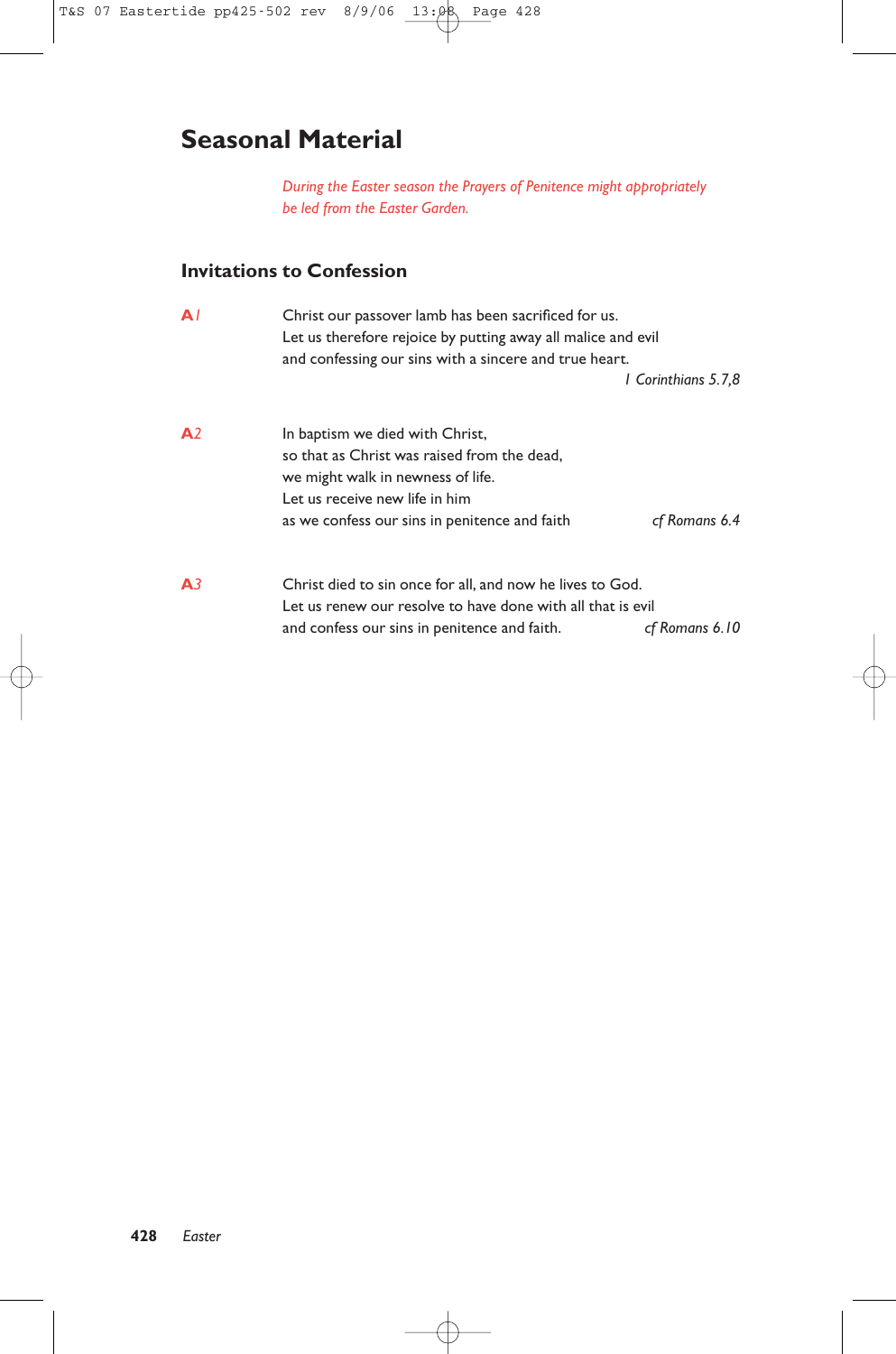## **Kyrie Confessions**

**B**<sup>1</sup> Lord Jesus, you raise us to new life. Lord, have mercy. **Lord, have mercy.**

> Lord Jesus, you forgive us our sins. Christ, have mercy. **Christ, have mercy.**

Lord Jesus, you feed us with the living bread. Lord, have mercy. **Lord, have mercy.**

**B**<sup>2</sup> Like Mary at the empty tomb, we fail to grasp the wonder of your presence. Lord, have mercy. **Lord, have mercy.**

> Like the disciples behind locked doors, we are afraid to be seen as your followers. Christ, have mercy. **Christ, have mercy.**

Like Thomas in the upper room, we are slow to believe. Lord, have mercy. **Lord, have mercy.**

### **Confession**

**C***1* Jesus Christ, risen Master and triumphant Lord, we come to you in sorrow for our sins, and confess to you our weakness and unbelief.

> We have lived by our own strength, and not by the power of your resurrection. In your mercy, forgive us. **Lord, hear us and help us.**

> We have lived by the light of our own eyes, as faithless and not believing. In your mercy, forgive us. **Lord, hear us and help us.**

We have lived for this world alone, and doubted our home in heaven. In your mercy, forgive us. **Lord, hear us and help us.**

**Eas**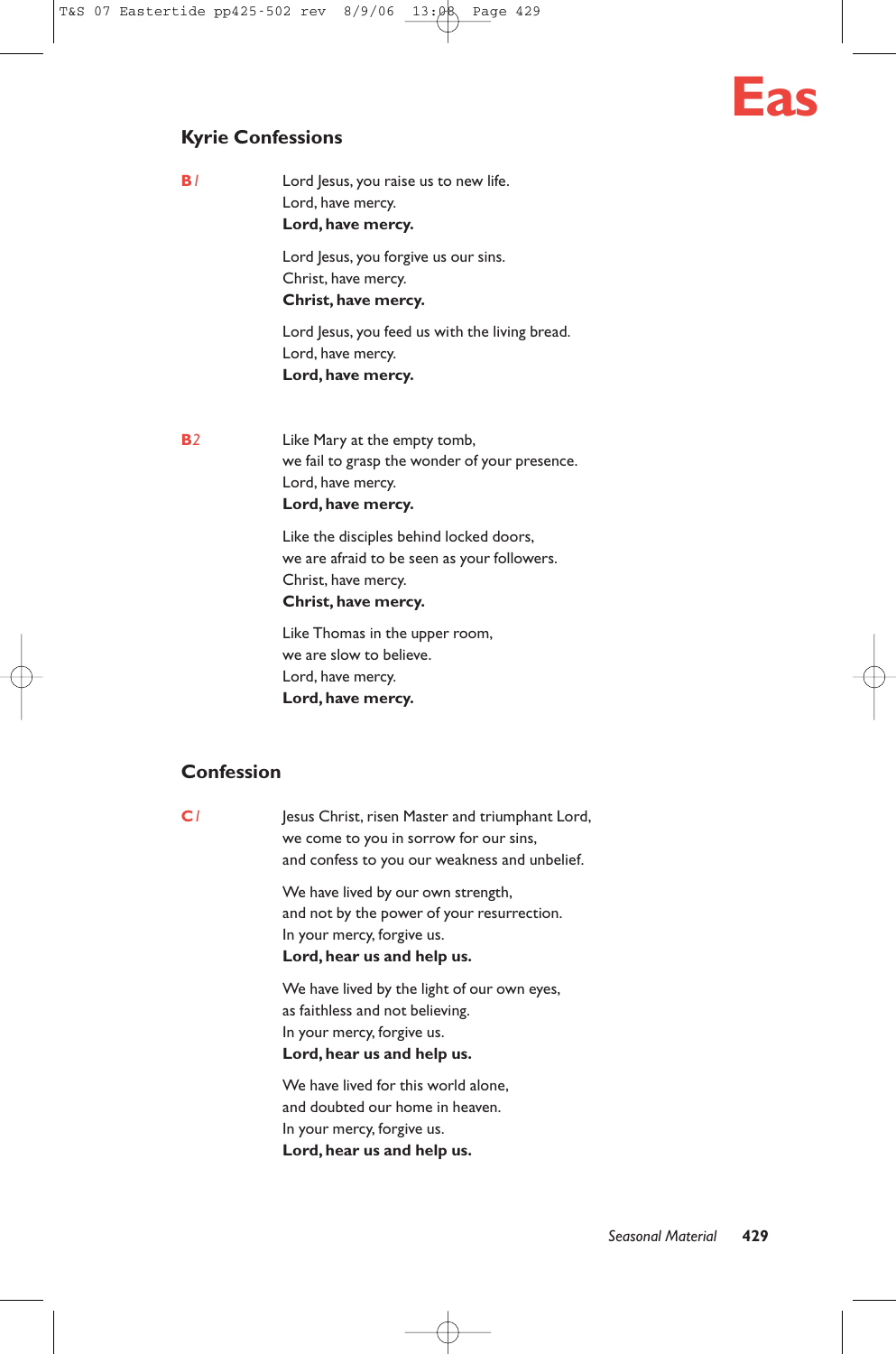## **Act of Penitence**

**D***1 This act of penitence may appropriately be used at the Sunday Eucharist in Eastertide.*

#### *The president prays over a vessel of water*

God our Father, your gift of water brings life and freshness to the earth; in baptism it is a sign of the washing away of our sins and the gift of life eternal.

Sanctify this water, we pray. Renew the living spring of your life within us, that we may be free from sin and filled with your saving health; through Christ our Lord. **Amen.**

*The president and people are sprinkled. Meanwhile suitable hymns, songs or anthems may be sung.*

#### *The president concludes with this or another authorized absolution*

May the God of love and power forgive you and free you from your sins, heal and strengthen you by his Spirit, and raise you to new life in Christ our Lord. **Amen.**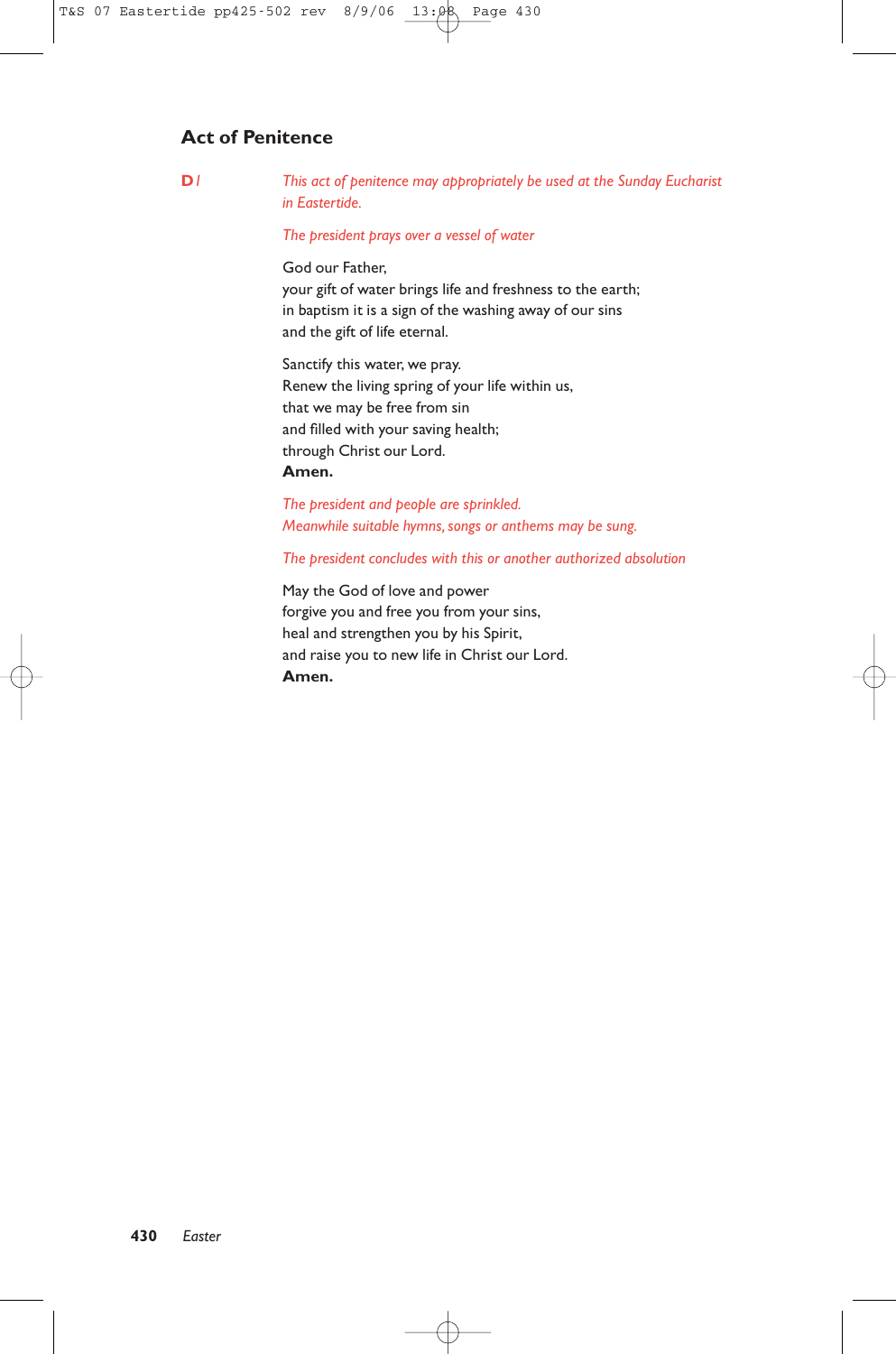# **Gospel Acclamations**

| G l            | Alleluia, alleluia.<br>lesus said to them, 'I am the bread of life.<br>Whoever comes to me will never be hungry,<br>and whoever believes in me will never be thirsty.'<br>John 6.35<br>Alleluia.                                 |
|----------------|----------------------------------------------------------------------------------------------------------------------------------------------------------------------------------------------------------------------------------|
| G <sub>2</sub> | Alleluia, alleluia.<br>lesus said, 'All who see the Son and believe in him may<br>John 6.40<br>have eternal life; and I will raise them up on the last day.'<br>Alleluia.                                                        |
| G <sub>3</sub> | Alleluia, alleluia.<br>Jesus said, 'I am the resurrection and the life.<br>Those who believe in me, even though they die, will live,<br>and everyone who lives and believes in me will never die.'<br>Alleluia.<br>John 11.25,26 |
| G <sub>4</sub> | Alleluia, alleluia.<br>I am the first and the last, says the Lord, and the living one;<br>I was dead, and behold I am alive for evermore.<br>cf Revelation 1.17,18<br>Alleluia.                                                  |
| G <sub>5</sub> | Jesus Christ is risen from the dead.<br>Alleluia.<br>He has defeated the powers of death.<br>Alleluia.<br>Jesus turns our sorrow into dancing.<br>Alleluia.<br>He has the words of eternal life.<br>Alleluia.                    |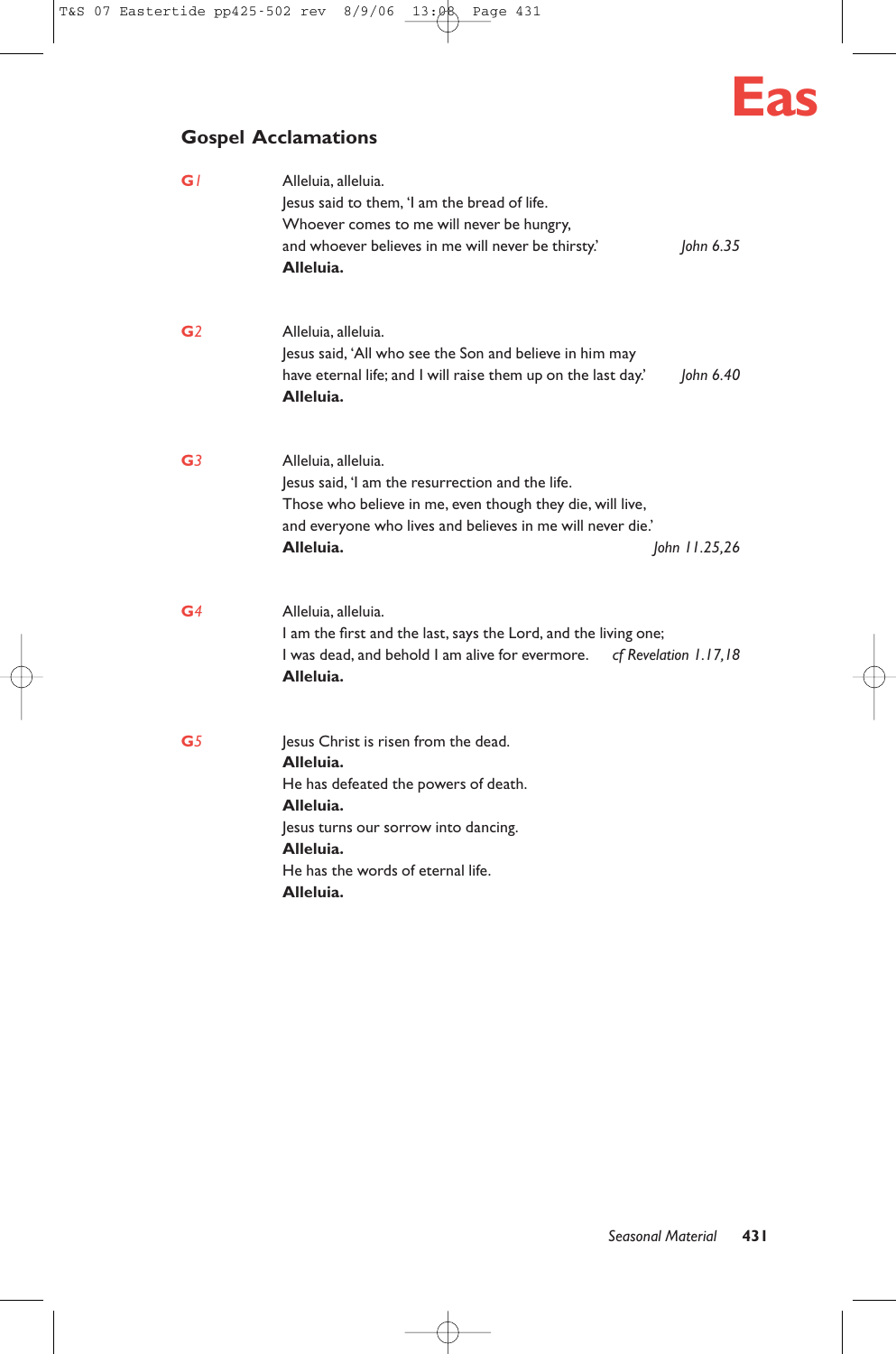#### **Intercessions**

**H**<sup>1</sup> In joy and hope let us pray to the Father.

That our risen Saviour may fill us [and …] with the joy of his glorious and life-giving resurrection …

we pray to the Father.

#### **Hear our prayer.**

That isolated and persecuted churches may find fresh strength in the good news of Easter … we pray to the Father. **Hear our prayer.**

That God may grant us humility to be subject to one another in Christian love … we pray to the Father. **Hear our prayer.**

That he may provide for those who lack food, work or shelter … we pray to the Father. **Hear our prayer.**

That by his power war and famine may cease through all the world … we pray to the Father.

#### **Hear our prayer.**

That he may reveal the light of his presence to the sick,

the weak and the dying, to comfort and strengthen them … we pray to the Father.

#### **Hear our prayer.**

That, according to his promises, all who have died in the faith of the resurrection may be raised on the last day … we pray to the Father. **Hear our prayer.**

That he may send the fire of the Holy Spirit upon his people, so that we may bear faithful witness to his resurrection, we pray to the Father. **Hear our prayer.**

# Heavenly Father,

you have delivered us from the power of darkness and brought us into the kingdom of your Son: grant that, as his death has recalled us to life, so his continual presence in us may raise us to eternal joy; through Christ our Lord. **Amen.**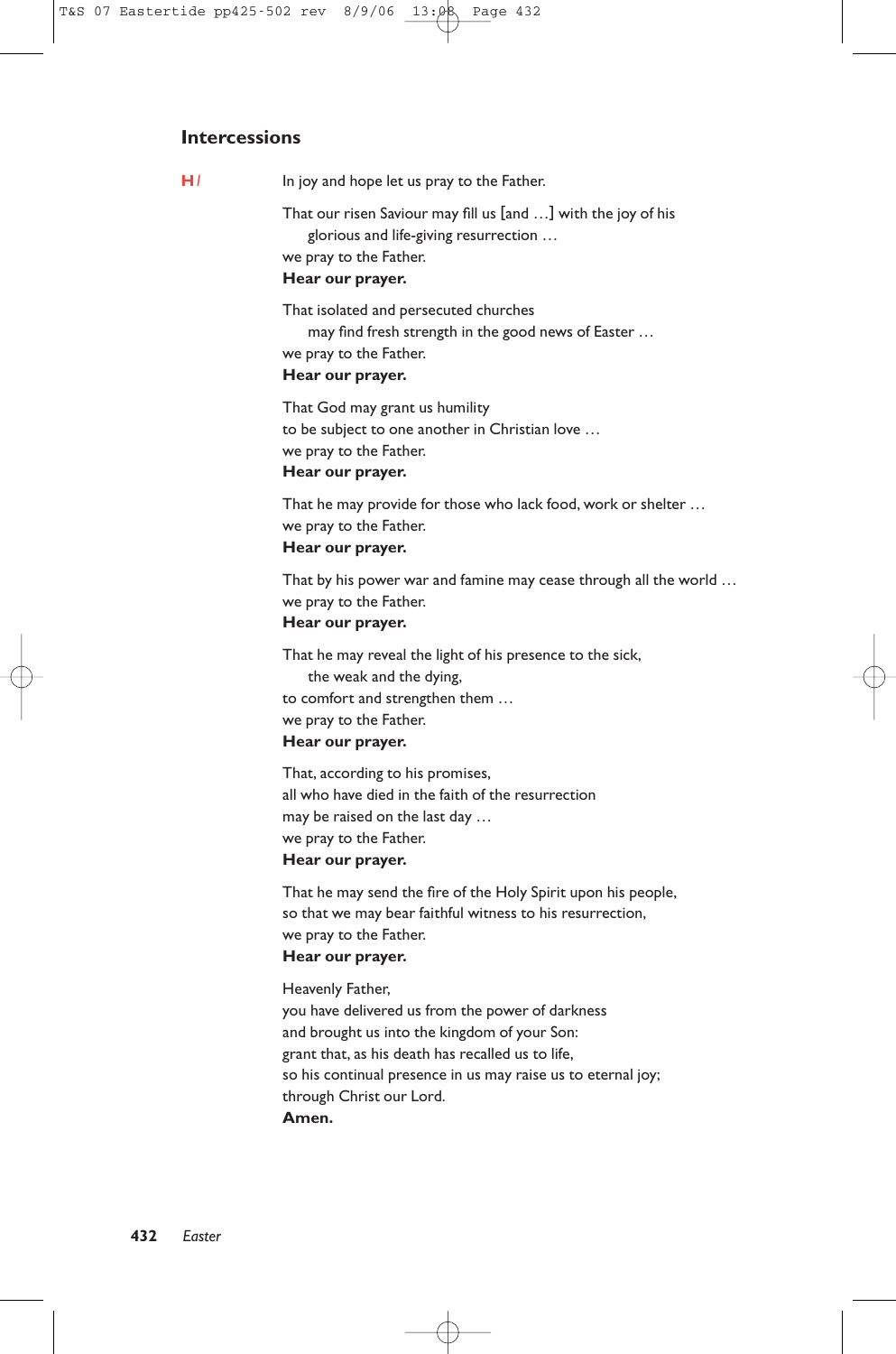

**H***2* We pray to Jesus who is present with us to eternity.

Jesus, light of the world, bring the light and peace of your gospel to the nations … Jesus, Lord of life, **in your mercy, hear us.**

Jesus, bread of life, give food to the hungry … and nourish us all with your word. Jesus, Lord of life, **in your mercy, hear us.**

Jesus, our way, our truth, our life, be with us and all who follow you in the way … Deepen our appreciation of your truth and fill us with your life. Jesus, Lord of life, **in your mercy, hear us.**

Jesus, Good Shepherd who gave your life for the sheep, recover the straggler, bind up the injured, strengthen the sick and lead the healthy and strong to new pastures. Jesus, Lord of life, **in your mercy, hear us.**

Jesus, the resurrection and the life, we give you thanks for all who have lived and believed in you … Raise us with them to eternal life. Jesus, Lord of life, **in your mercy, hear us, accept our prayers, and be with us always. Amen.**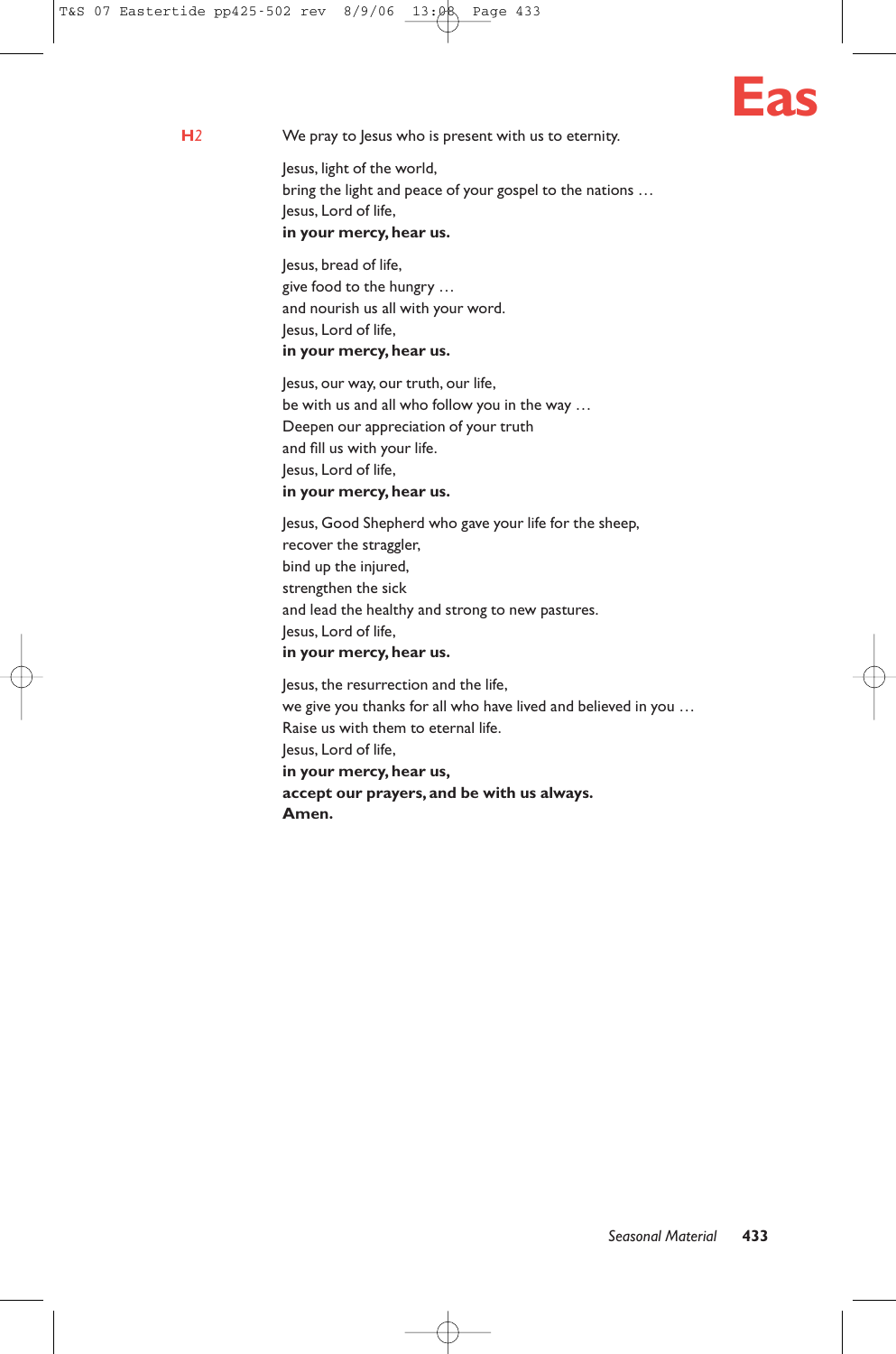**H**<sub>3</sub> Jesus, our exalted Lord, has been given all authority. Let us seek his intercession that our prayers may be perfected by his prayer.

> Jesus Christ, great high priest, living for ever to intercede for us, pray for the Church, your broken body in the world …

#### *Silence is kept.*

Lord, hear us. **Lord, graciously hear us.**

Jesus Christ, King of righteousness, enthroned at the right hand of the majesty on high, pray for the world, and make it subject to your gentle rule ...

#### *Silence is kept.*

Lord, hear us. **Lord, graciously hear us.**

Jesus Christ, Son of Man, drawing humanity into the life of God, pray for your sisters and brothers in need, distress, or sorrow …

#### *Silence is kept.*

Lord, hear us. **Lord, graciously hear us.**

Jesus, pioneer of our salvation, bringing us to glory through your death and resurrection, surround with your saints and angels those who have died trusting your promises …

#### *Silence is kept.*

Lord, hear us. **Lord, graciously hear us.**

Jesus Christ, Lord over all things, ascended far above the heavens and filling the universe, pray for us who receive the gifts you give us for work in your service …

#### *Silence is kept.*

#### Lord, hear us. **Lord, graciously hear us.**

Jesus Christ, keep the Church in the unity of the Spirit and in the bond of peace, and bring the whole created order to worship at your feet; for you are alive and reign with the Father and the Holy Spirit, one God, now and for ever. **Amen.**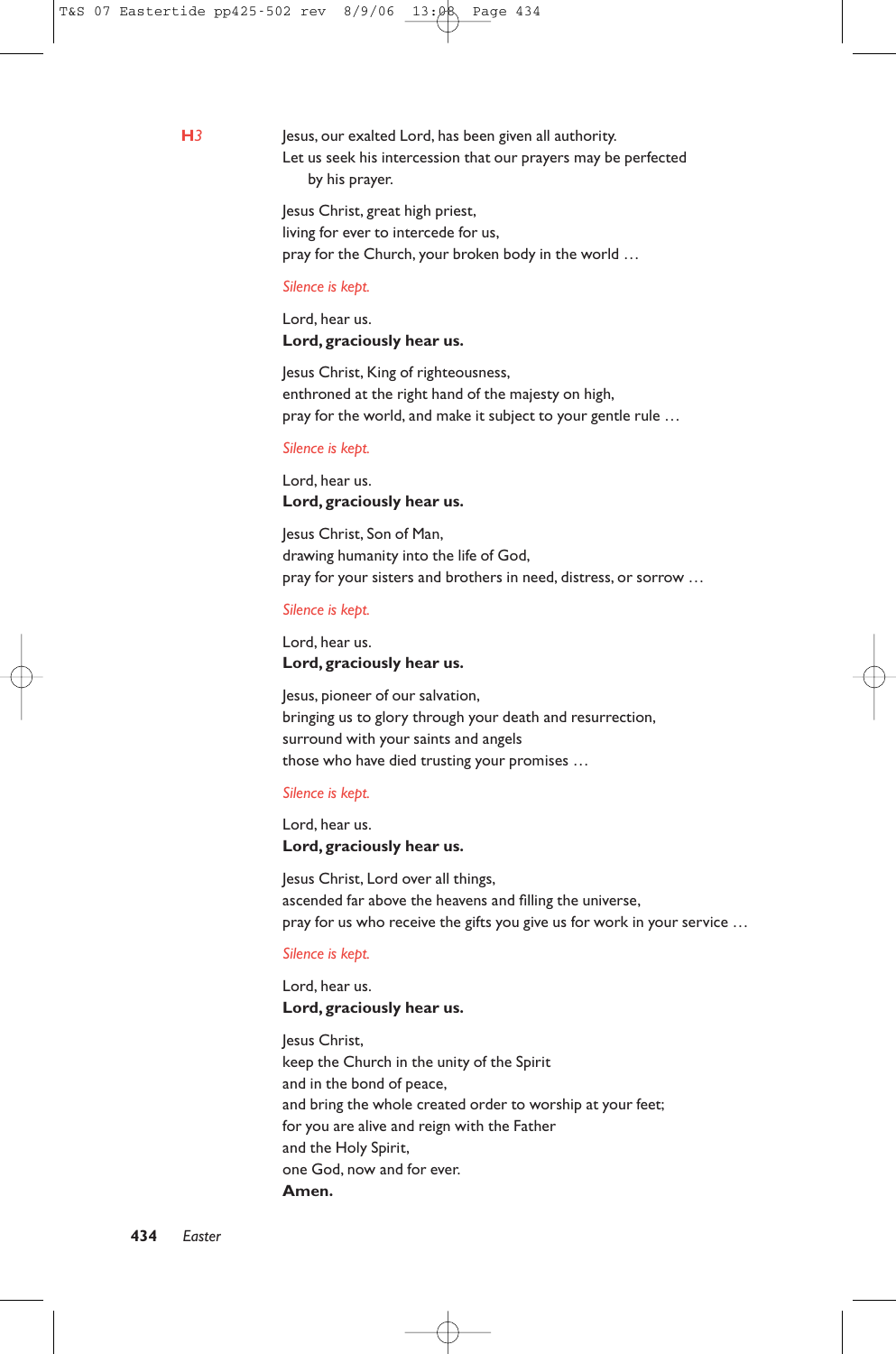# **Introductions to the Peace**

| Ħ              | The risen Christ came and stood among his disciples<br>and said, 'Peace be with you.'<br>Then were they glad when they saw the Lord. Alleluia. |  |
|----------------|------------------------------------------------------------------------------------------------------------------------------------------------|--|
|                | John 20.19, 20                                                                                                                                 |  |
| 12             | Alleluia. Christ has been raised from the dead.<br>1 Corinthians 15.20                                                                         |  |
| $\mathbf{J}$ 3 | The two disciples told what had happened on the road to Emmaus,<br>and how Jesus had been made known to them in the                            |  |
|                | Luke 24.35<br>breaking of the bread. Alleluia.                                                                                                 |  |

# **Prayers at the Preparation of the Table**

| K/             | Creator of all,<br>you wash away our sins,<br>you give us new birth by the Spirit,<br>and redeem us in the blood of Christ.<br>As we celebrate the resurrection,<br>renew your gift of life within us.<br>We ask this in the name of Jesus Christ the risen Lord.<br>Amen.                   |
|----------------|----------------------------------------------------------------------------------------------------------------------------------------------------------------------------------------------------------------------------------------------------------------------------------------------|
| K <sub>2</sub> | Risen Lord Jesus Christ,<br>we believe you, and all we have heard is true.<br>When you break bread<br>may we recognize you as the fire that burns within us,<br>that we may bring light to your world.<br>Amen.                                                                              |
| K <sub>3</sub> | Be present, be present,<br>Lord Jesus Christ,<br>our risen high priest;<br>make yourself known in the breaking of bread.<br>Amen.                                                                                                                                                            |
| K <sub>4</sub> | Blessed are you, Lord God of all creation.<br>In your loving care you spread before us the table of life<br>and give us the cup of salvation to drink.<br>Keep us always in the fold of our Saviour and our Shepherd,<br>your Son, Jesus Christ our Lord.<br><b>Blessed be God for ever.</b> |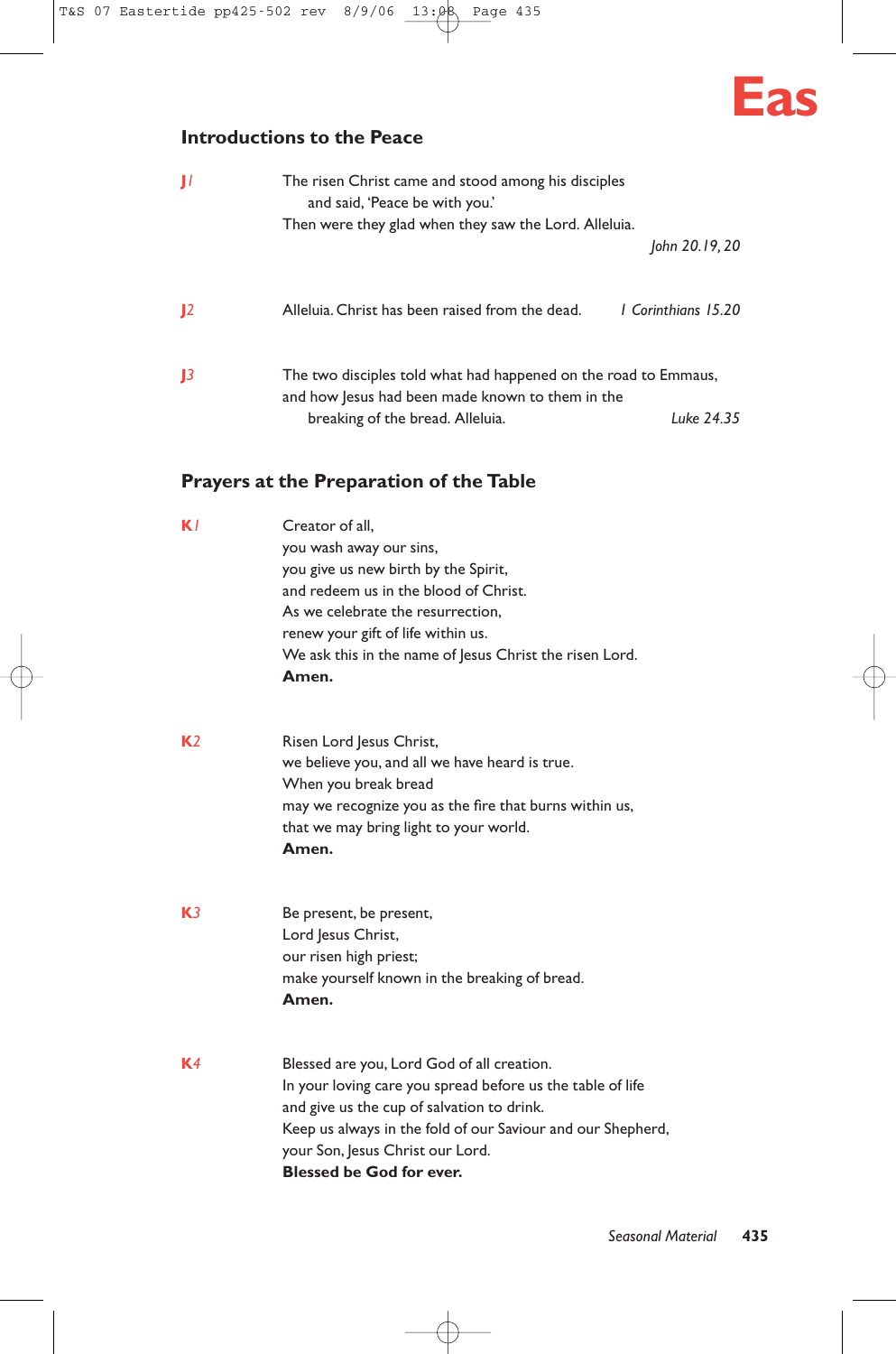# **Prefaces**

| LI | But chiefly are we bound to praise you<br>because you raised him gloriously from the dead.<br>For he is the true paschal lamb who was offered for us,<br>and has taken away the sin of the world.<br>By his death he has destroyed death,<br>and by his rising to life again he has restored to us everlasting life.                                                                                                                                 |
|----|------------------------------------------------------------------------------------------------------------------------------------------------------------------------------------------------------------------------------------------------------------------------------------------------------------------------------------------------------------------------------------------------------------------------------------------------------|
| L2 | And now we give you thanks<br>because in his victory over the grave a new age has dawned,<br>the long reign of sin is ended,<br>a broken world is being renewed<br>and humanity is once again made whole.                                                                                                                                                                                                                                            |
| L3 | And now we give you thanks<br>because through him you have given us eternal life<br>and delivered us from the bondage of sin and the fear of death<br>into the glorious liberty of the children of God.                                                                                                                                                                                                                                              |
| L4 | And now we give you thanks<br>because Christ our paschal sacrifice<br>has made us children of the light,<br>rising to new and everlasting life.<br>He has opened the gates of heaven<br>to receive his faithful people.<br>His death is our ransom from death,<br>his resurrection is our rising to life.<br>The joy of the resurrection renews the whole world,<br>while the choirs of heaven sing for ever to your glory.<br>Holy, holy, holy Lord |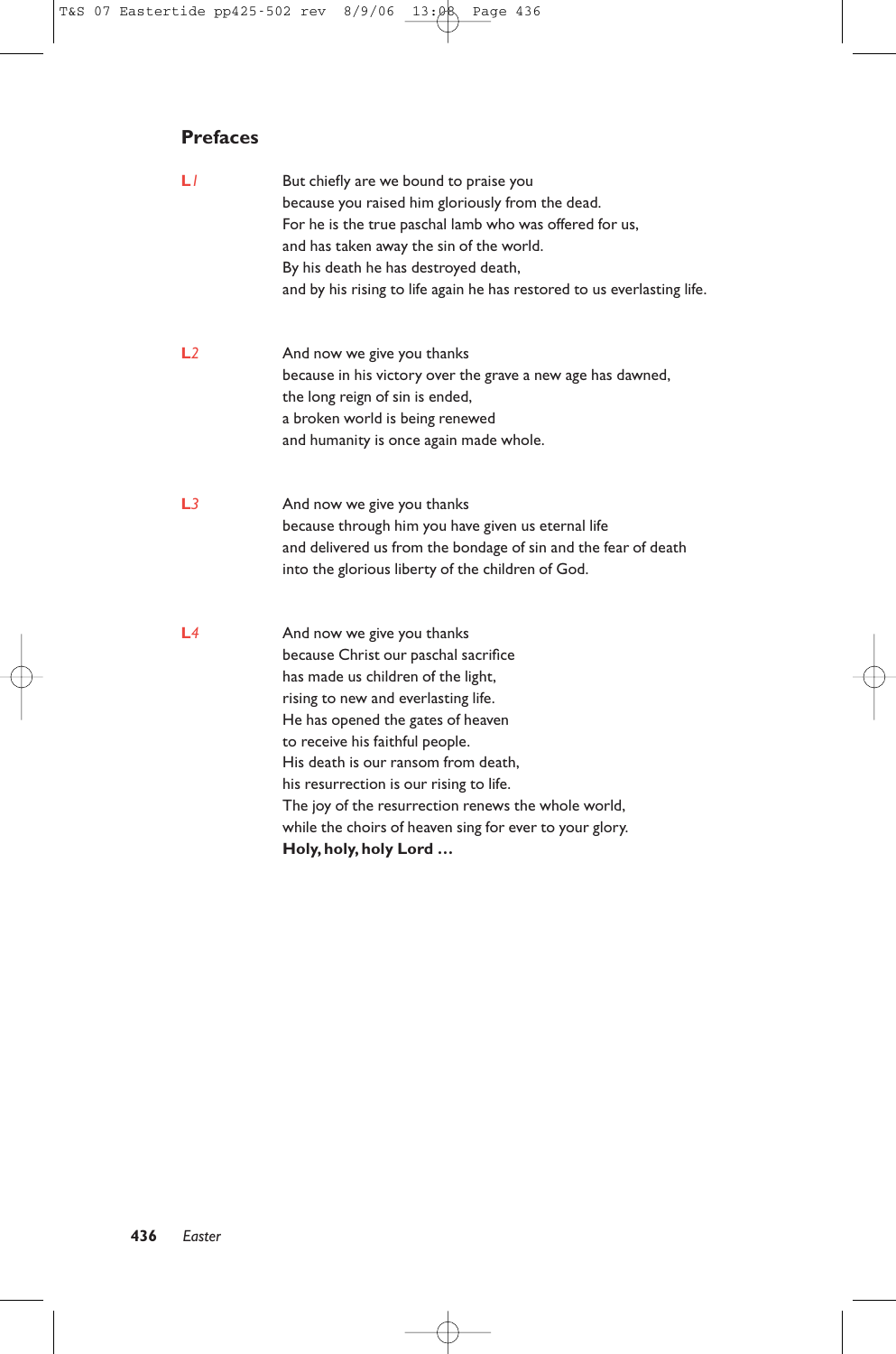## **Extended Prefaces**

**M***1* It is indeed right, our duty and our joy, always and everywhere to give you thanks, almighty and eternal Father, and in these days of Easter to celebrate with joyful hearts the memory of your wonderful works. For by the mystery of his passion Jesus Christ, your risen Son, has conquered the powers of death and hell and restored in men and women the image of your glory. He has placed them once more in paradise and opened to them the gate of life eternal. And so, in the joy of this Passover, earth and heaven resound with gladness, while angels and archangels and the powers of all creation sing for ever the hymn of your glory.

**M***2* We give you thanks and praise for the gospel we have received. Christ died for our sins. Alleluia. **He is risen indeed. Alleluia.**

> Death comes to all through Adam, and sin reigns for a time. New life without end comes through Christ, and he reigns for ever. Alleluia. **He is risen indeed. Alleluia.**

Death, where is your victory? Death, where is your sting? Death is swallowed up in victory, the victory you give us in Christ. Alleluia. **He is risen indeed. Alleluia.**

We have been crucified with Christ and live his risen life, to praise you for ever with angels and archangels. **Holy, holy, holy Lord …**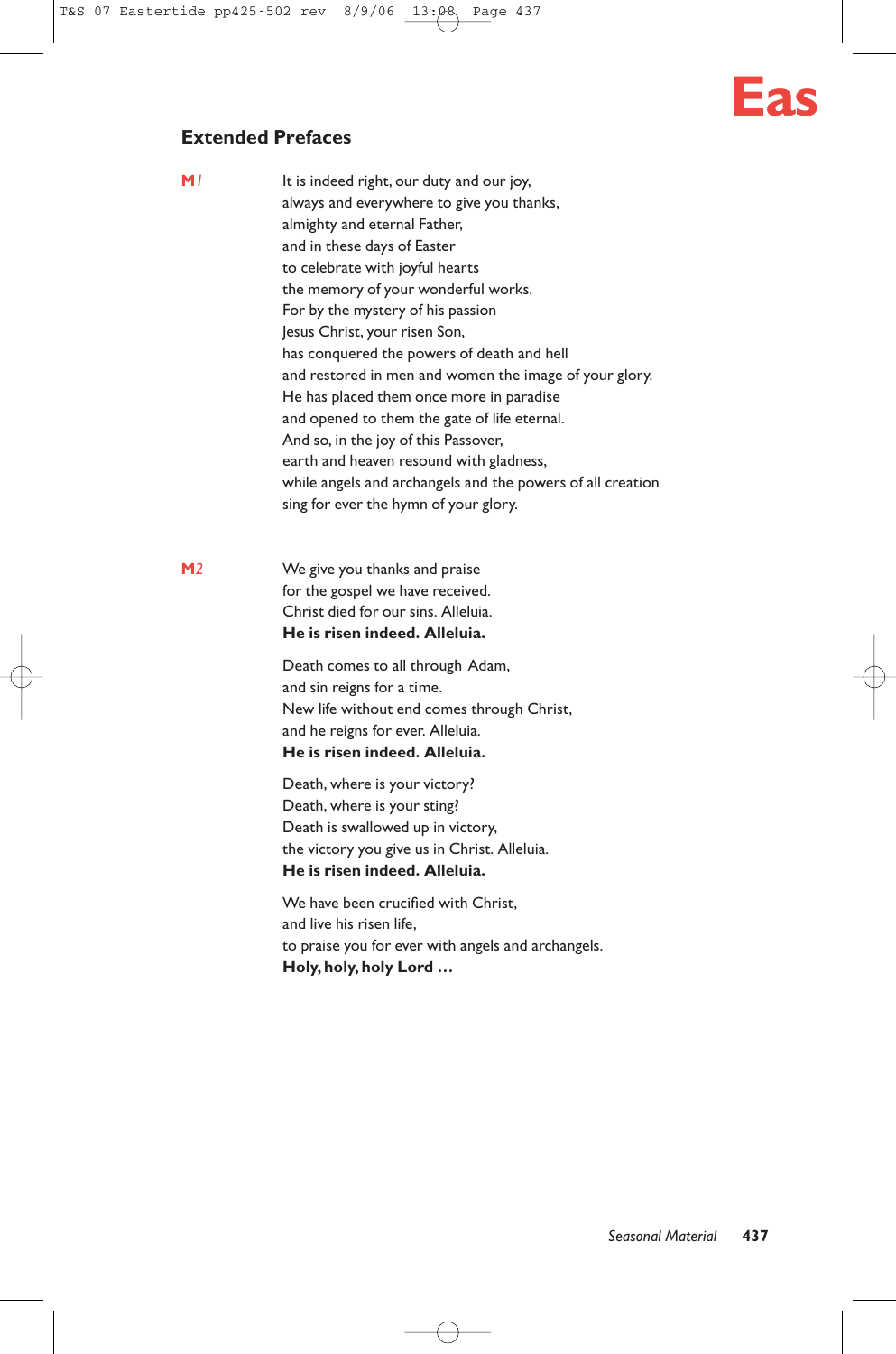# **Blessings**

| P I            | The God of peace,<br>who brought again from the dead our Lord Jesus,<br>that great shepherd of the sheep,<br>through the blood of the eternal covenant,<br>make you perfect in every good work to do his will,<br>working in you that which is well-pleasing in his sight;<br>and the blessing |
|----------------|------------------------------------------------------------------------------------------------------------------------------------------------------------------------------------------------------------------------------------------------------------------------------------------------|
| P2             | The God of peace,<br>who brought again from the dead our Lord Jesus,<br>that great shepherd of the sheep,<br>make you perfect in every good work to do his will;<br>and the blessing                                                                                                           |
| P <sub>3</sub> | God, who through the resurrection of our Lord Jesus Christ<br>has given us the victory,<br>give you joy and peace in your faith;<br>and the blessing                                                                                                                                           |
| P4             | God the Father,<br>by whose glory Christ was raised from the dead,<br>strengthen you to walk with him in his risen life;<br>and the blessing                                                                                                                                                   |
| P5             | God, who through the resurrection of our Lord Jesus Christ<br>has given us the victory,<br>give you joy and peace in your faith;<br>and the blessing                                                                                                                                           |
| P6             | May Christ,<br>who out of defeat brings new hope and a new future,<br>fill you with his new life;<br>and the blessing                                                                                                                                                                          |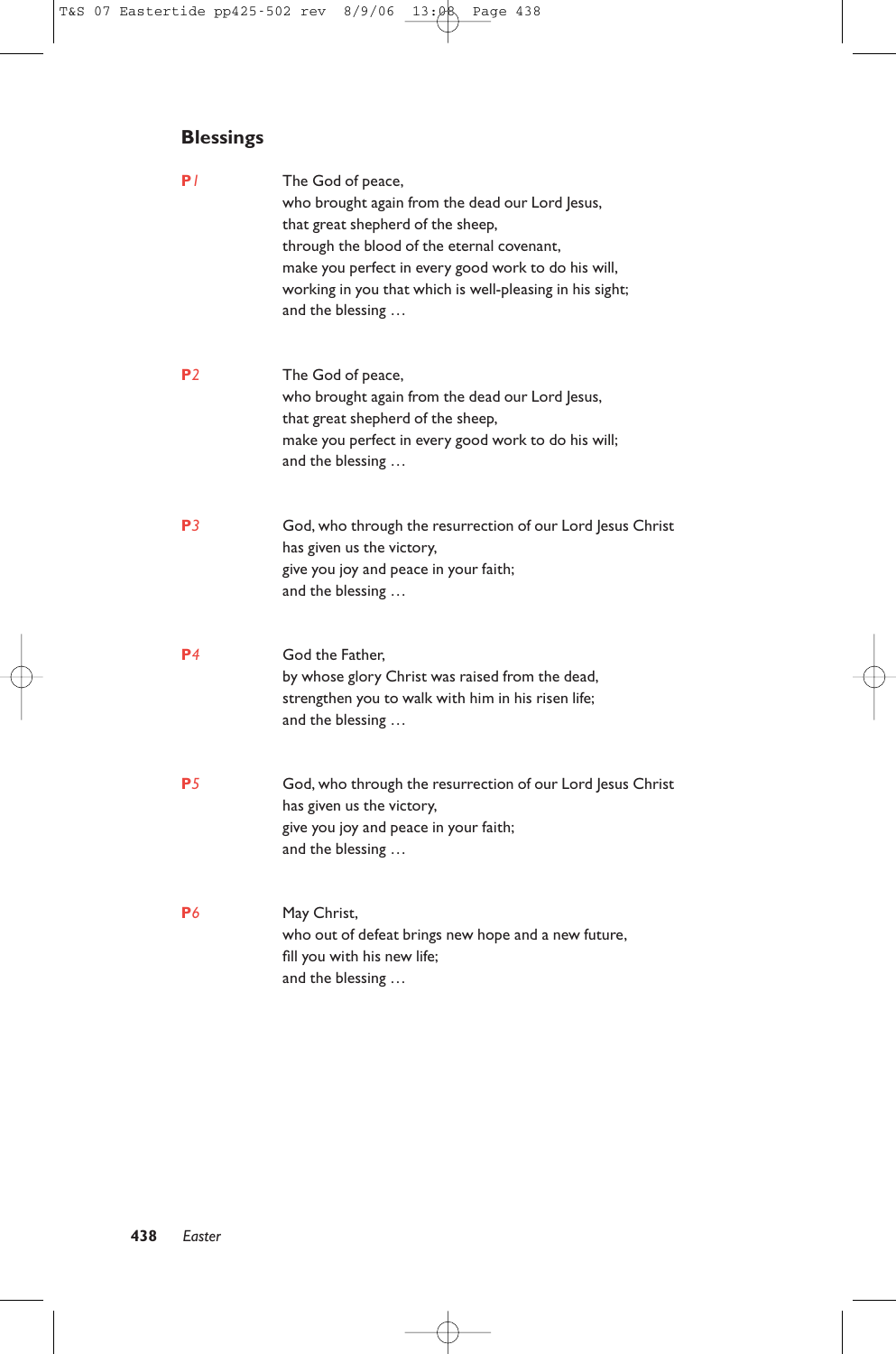

**P***7* God the Father, by whose love Christ was raised from the dead, open to you who believe the gates of everlasting life. **Amen.**

> God the Son, who in bursting from the grave has won a glorious victory, give you joy as you share the Easter faith. **Amen.**

God the Holy Spirit, who filled the disciples with the life of the risen Lord, empower you and fill you with Christ's peace. **Amen.**

And the blessing …

#### **An Alternative Dismissal at Easter**

**Q***1 Acclamation*

*After the Post Communion a hymn may be sung and/or the following acclamation may be used*

Alleluia. Christ is risen. **He is risen indeed. Alleluia.** Praise the God and Father of our Lord Jesus Christ. **He has given us new life and hope. He has raised Jesus from the dead.** God has claimed us as his own. **He has brought us out of darkness. He has made us light to the world.**

Alleluia. Christ is risen. **He is risen indeed. Alleluia.**

#### *The Dismissal Gospel*

Hear the Gospel of our Lord Jesus Christ according to John. **Glory to you, O Lord.**

Jesus said, 'I am the resurrection and the life.Those who believe in me, even though they die, will live, and everyone who lives and believes in me will never die.' *John 11.25,26* 

*At the end the reader says*

This is the Gospel of the Lord. **Praise to you, O Christ.**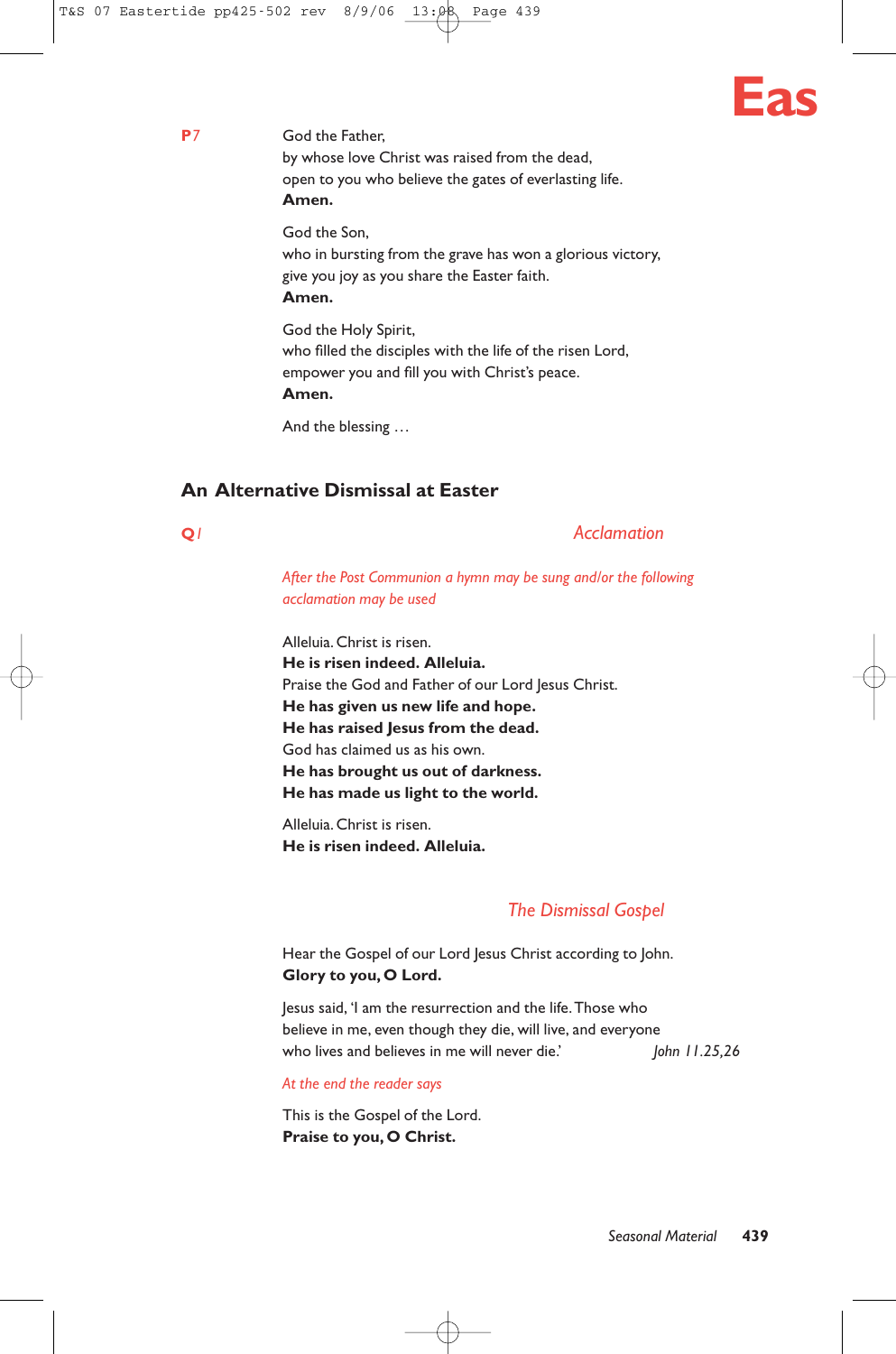#### *The Blessing*

God the Father, by whose love Christ was raised from the dead, open to you who believe the gates of everlasting life. **Amen.**

God the Son, who in bursting from the grave has won a glorious victory, give you joy as you share the Easter faith. **Amen.**

God the Holy Spirit, who filled the disciples with the life of the risen Lord, empower you and fill you with Christ's peace. **Amen.**

And the blessing …

## *The Dismissal*

He is not here. He is risen. Go in peace to love and serve the Lord. Alleluia, alleluia. **In the name of Christ. Amen. Alleluia, alleluia.**

#### *(or)*

He is not here. He is risen. Go in the peace of Christ. Alleluia, alleluia. **Thanks be to God. Alleluia, alleluia.**

#### *(or)*

With the power that raised Jesus from the dead at work within you, go in peace to love and serve the Lord. Alleluia, alleluia. **In the name of Christ. Amen. Alleluia, alleluia.**

#### *(or)*

With the power that raised Jesus from the dead at work within you, go in the peace of Christ. Alleluia, alleluia. **Thanks be to God. Alleluia, alleluia.**

#### *(or)*

We are raised to new life with Christ. Go in his peace. Alleluia, alleluia. **Thanks be to God. Alleluia, alleluia.**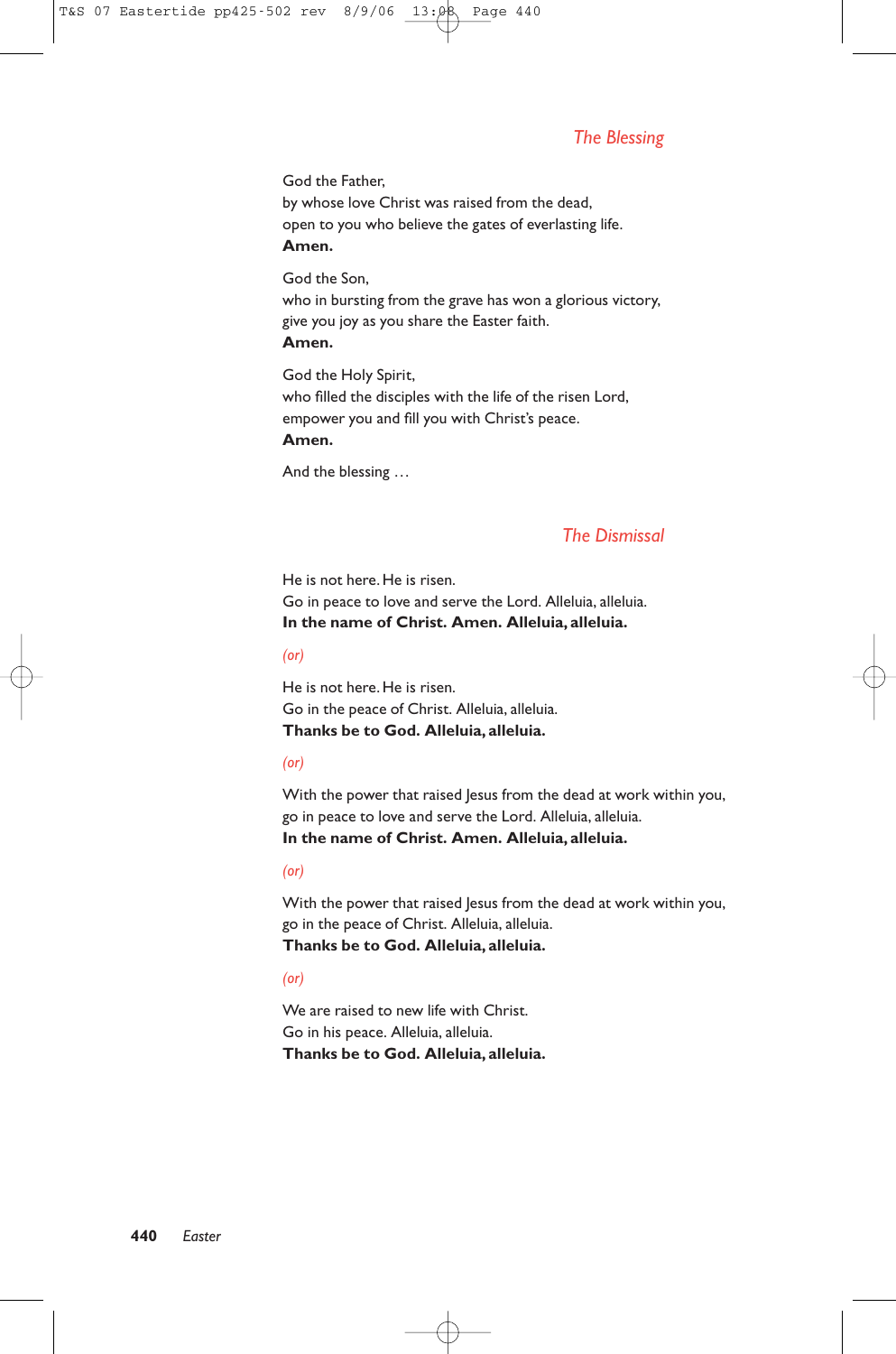## **Acclamations**

**R***1* Alleluia. Christ is risen. **He is risen indeed. Alleluia.** Praise the God and Father of our Lord Jesus Christ. **He has given us new life and hope. He has raised Jesus from the dead.** God has claimed us as his own. **He has brought us out of darkness. He has made us light to the world.** Alleluia. Christ is risen. **He is risen indeed. Alleluia.**

**R**<sup>2</sup> Here are words you may trust. Remember Jesus Christ, risen from the dead: **he is our salvation, our eternal glory.** If we die with him, we shall live with him; **if we endure, we shall reign with him.** If we deny him, he will deny us; **if we are faithless, he keeps faith.** For he has broken the power of death **and brought life and immortality to light through the gospel.** *cf 2 Timothy 2.11-13*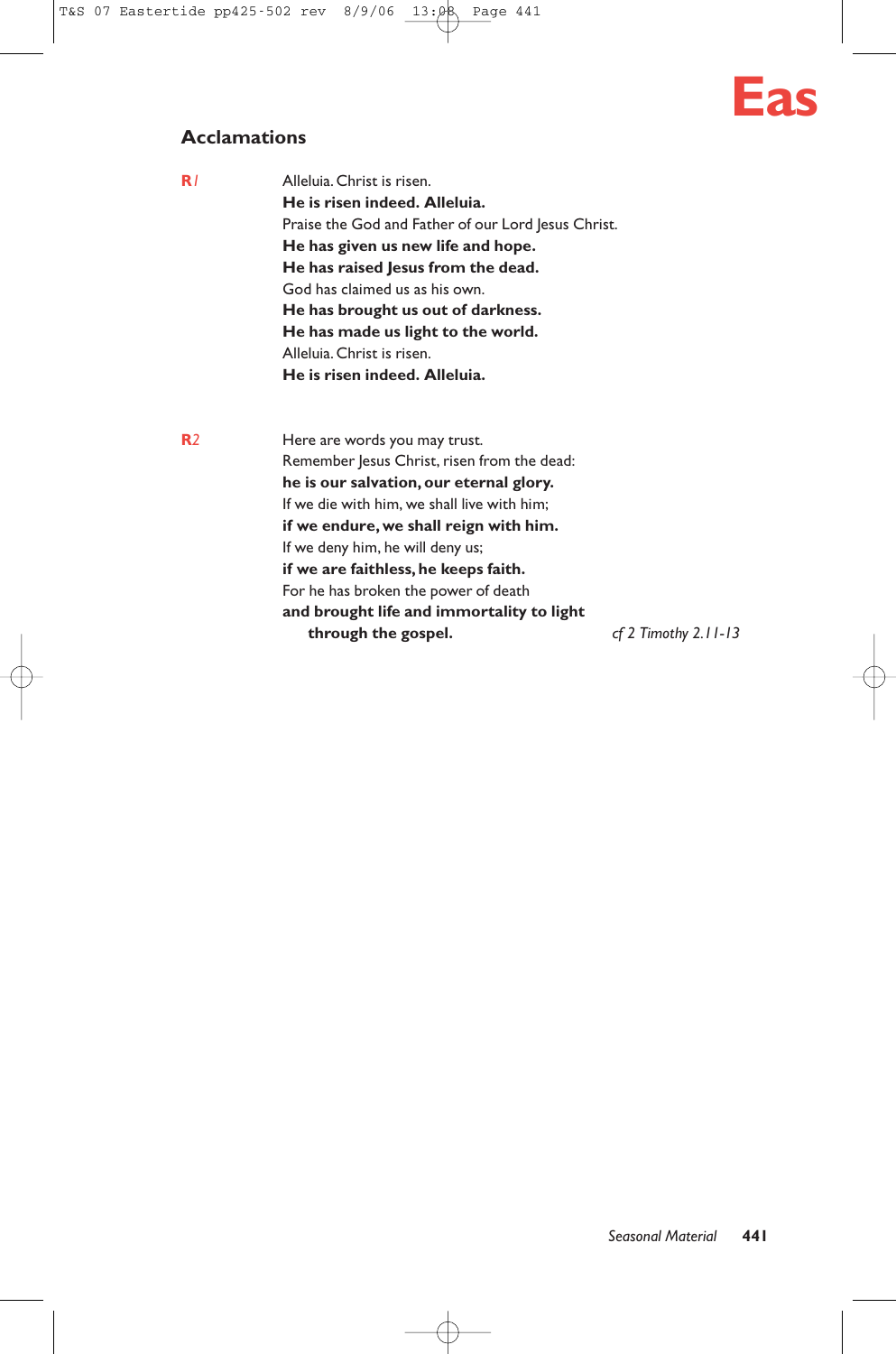# **Short Passages of Scripture**

| S/             | Sing for joy, O heavens, and exult, O earth;<br>break forth, O mountains, into singing!<br>For the Lord has comforted his people,<br>Isaiah 49.13<br>and will have compassion on his suffering ones.                                           |
|----------------|------------------------------------------------------------------------------------------------------------------------------------------------------------------------------------------------------------------------------------------------|
| S <sub>2</sub> | 'The Son of Man is to be betrayed into human hands,<br>and they will kill him,<br>Mark 9.31<br>and three days after being killed, he will rise again.'                                                                                         |
| S <sub>3</sub> | Jesus said, 'Thus it is written, that the Messiah is to suffer<br>Luke 24.46<br>and to rise from the dead on the third day.'                                                                                                                   |
| S <sub>4</sub> | When it was evening on that day, the first day of the week,<br>and the doors of the house where the disciples had met were<br>locked for fear of the Jews,<br>Jesus came and stood among them and said,<br>John 20.19<br>'Peace be with you.'  |
| S <sub>5</sub> | After his suffering Jesus presented himself alive to them<br>by many convincing proofs,<br>appearing to them over the course of forty days<br>Acts $1.3$<br>and speaking about the kingdom of God.                                             |
| S6             | But in fact Christ has been raised from the dead,<br>the first fruits of those who have died.<br>For since death came through a human being,<br>the resurrection of the dead has also come through a<br>I Corinthians 15.20,21<br>human being. |
| <b>S</b> 7     | As all die in Adam, so all will be made alive in Christ.<br>1 Corinthians 15.22                                                                                                                                                                |
| <b>S</b> 8     | Blessed be the God and Father of our Lord Jesus Christ!<br>By his great mercy he has given us a new birth<br>into a living hope<br>through the resurrection of Jesus Christ from the dead.<br>I Peter 1.3                                      |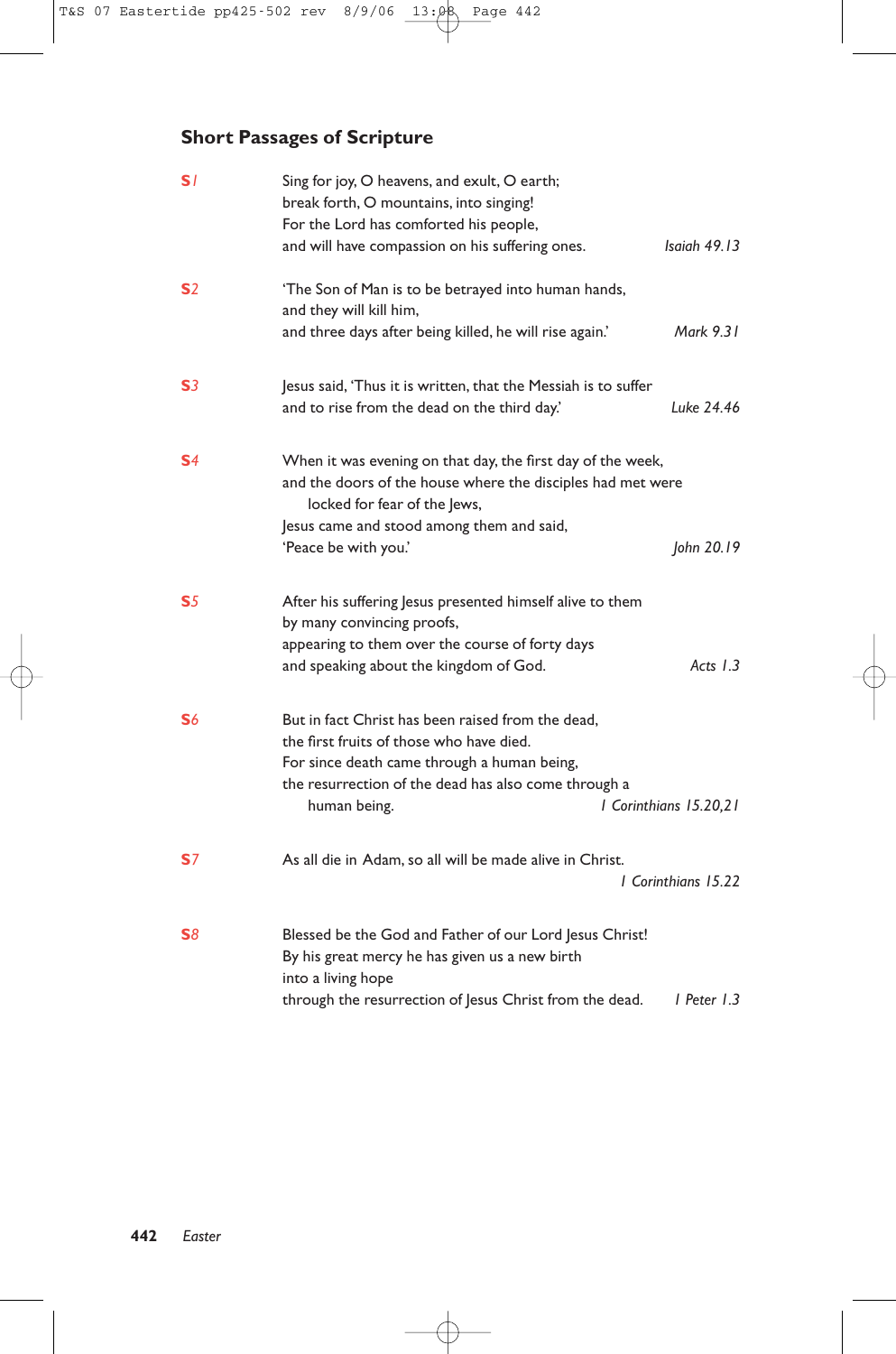

# **The Stations of the Resurrection**

# **Introduction**

Through Lent and Passiontide there has been a long tradition in the Church of meditating on the events of the suffering and death of the Lord Jesus, called the Stations of the Cross. In the latter part of the twentieth century a complementary devotion emerged, possibly from the Iberian peninsula, called the Stations of the Resurrection or the Stations of Joy.They provide much-needed resources for the celebration of the Great Fifty Days.

As with the Stations of the Cross, we move from station to station, reading an appropriate Bible passage and meditating on it. By using the resurrection appearances as a focus for reflection and meditation we have an opportunity to appreciate and celebrate the Easter mysteries of the resurrection of our Lord.The resurrection appearances are more than just stories or history, they are a record of personal encounters with our risen Lord, so silence and space should be given to allow the liturgy to enable that encounter to happen today.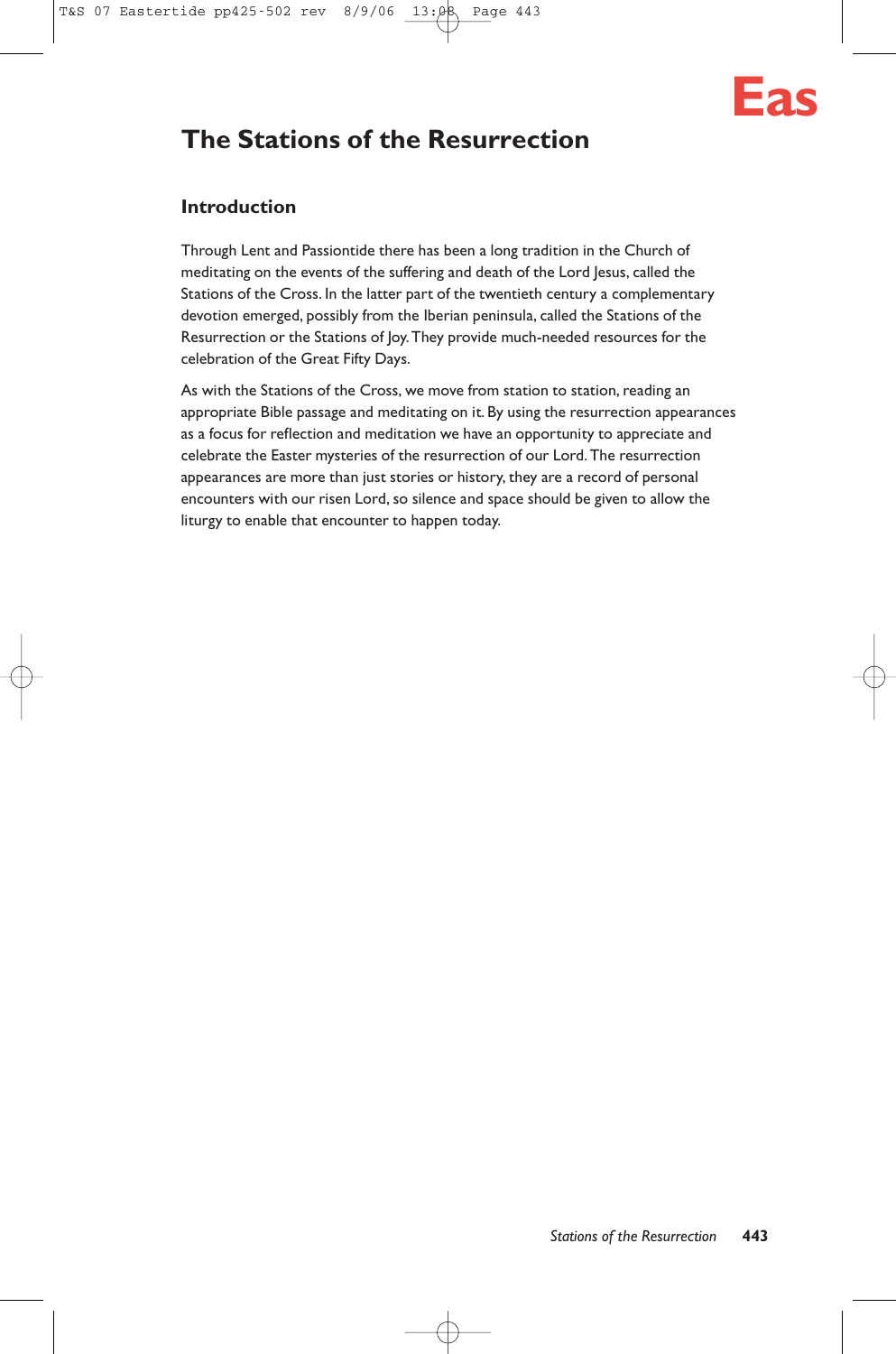#### **Notes**

#### **1 Images and Material**

Because of the relative novelty of the Stations of the Resurrection, related images are not as readily available as those for the Stations of the Cross. However, already a number of commentaries and ancillary material have been published. Images are becoming available and can be found with relative ease on the World Wide Web. Alternatively, they could be created locally at events such as an Easter workshop.

#### **2 Movement**

Movement is at the heart of this kind of worship. If possible, people should be encouraged to leave their places, move around the building and gather at each station. The element of pilgrimage is a vital part of this liturgy. However, where it is necessary for the congregation to stay in their seats they could be encouraged to turn and face each of the stations.

#### **3 Structuring the Services**

The structure of the main part of the service is self-explanatory.The Gathering and the Conclusion should always be included. It is not necessary that all the stations be used in one act of worship; a few of them might be used each week throughout the Easter season. It is recommended, however, that the order presented here should be maintained.

#### **4 Response**

At the end there is the opportunity to insert an appropriate response.This could be penitence, praise, intercession or some action that is appropriate to the stations selected.This also offers a further opportunity for movement, as people could be invited to spend some time at a particular station of their choice.

#### **5 Music**

Hymns and songs, music and drama may be added at suitable points.

#### **6 Holy Communion**

If the stations are to form part of a service of Holy Communion, they form the Liturgy of the Word and the Liturgy of the Sacrament begins with the Peace. Care should be taken to conform with the requirements of A Service of the Word with a Celebration of Holy Communion (*Common Worship: Services and Prayers for the Church of England*, page 25).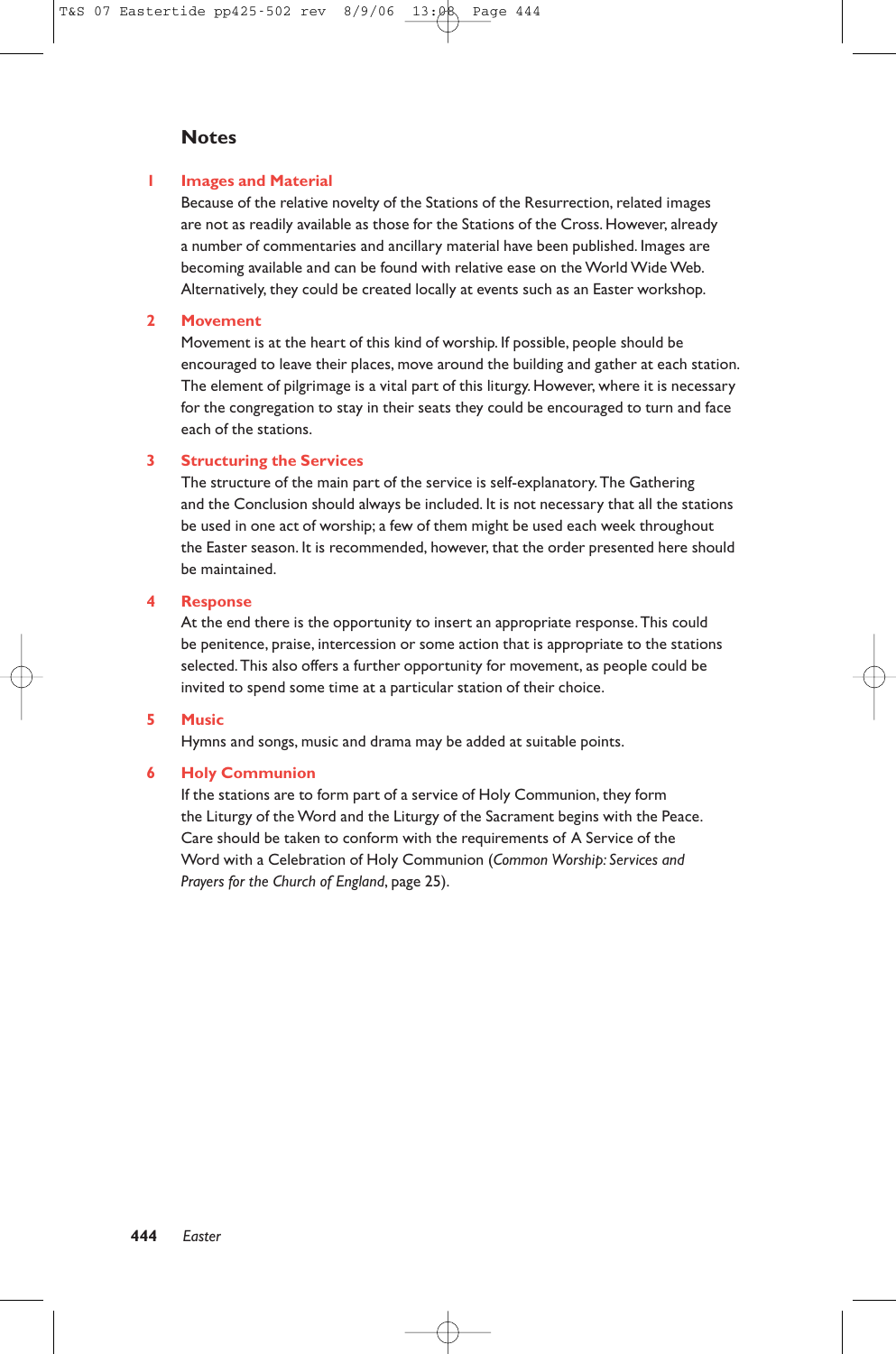# **The Stations of the Resurrection**

| T     | The earthquake                                  | Matthew 28.2-4                                     |
|-------|-------------------------------------------------|----------------------------------------------------|
| Ш     | Mary Magdalene finds the empty tomb             | John 20.1,2                                        |
| Ш     | The disciples run to the empty tomb             | John 20.3-8                                        |
| IV.   | The angel appears to the women                  | Matthew 28.5-8<br>or Mark 16.3-8<br>or Luke 24.2-9 |
| V     | Jesus meets the women                           | Matthew 28.9,10                                    |
| VI    | The road to Emmaus                              | Luke 24.28-35                                      |
| VII   | Jesus appears to the disciples                  | Luke 24.36-43<br>or John 20.19,20                  |
| VIII  | Jesus promises the Spirit                       | Luke 24.44-49                                      |
| IX.   | Jesus commissions the disciples                 | John 20.21-23                                      |
| X.    | Jesus breathes the Spirit in the upper room     | John 20.22,23                                      |
| ХI    | Jesus reveals himself to Thomas                 | John 20.24-29                                      |
| XII   | Jesus appears at the lakeside                   | John 21.9-13                                       |
| XIII  | Jesus confronts Peter                           | John 21.15-19                                      |
| XIV.  | Jesus and the beloved disciple                  | John 21.20-23                                      |
| XV    | Jesus appears to over five hundred at once      | Corinthians 15.3-6                                 |
| XVI   | Jesus commissions the disciples on the mountain | Matthew 28.16-20                                   |
| XVII  | The ascension                                   | Acts 1.3-11                                        |
| XVIII | Pentecost                                       | Acts 2.1-11                                        |
| XIX   | Jesus appears to Saul (Paul)                    | Acts 9.1-18<br>or I Corinthians 15.8               |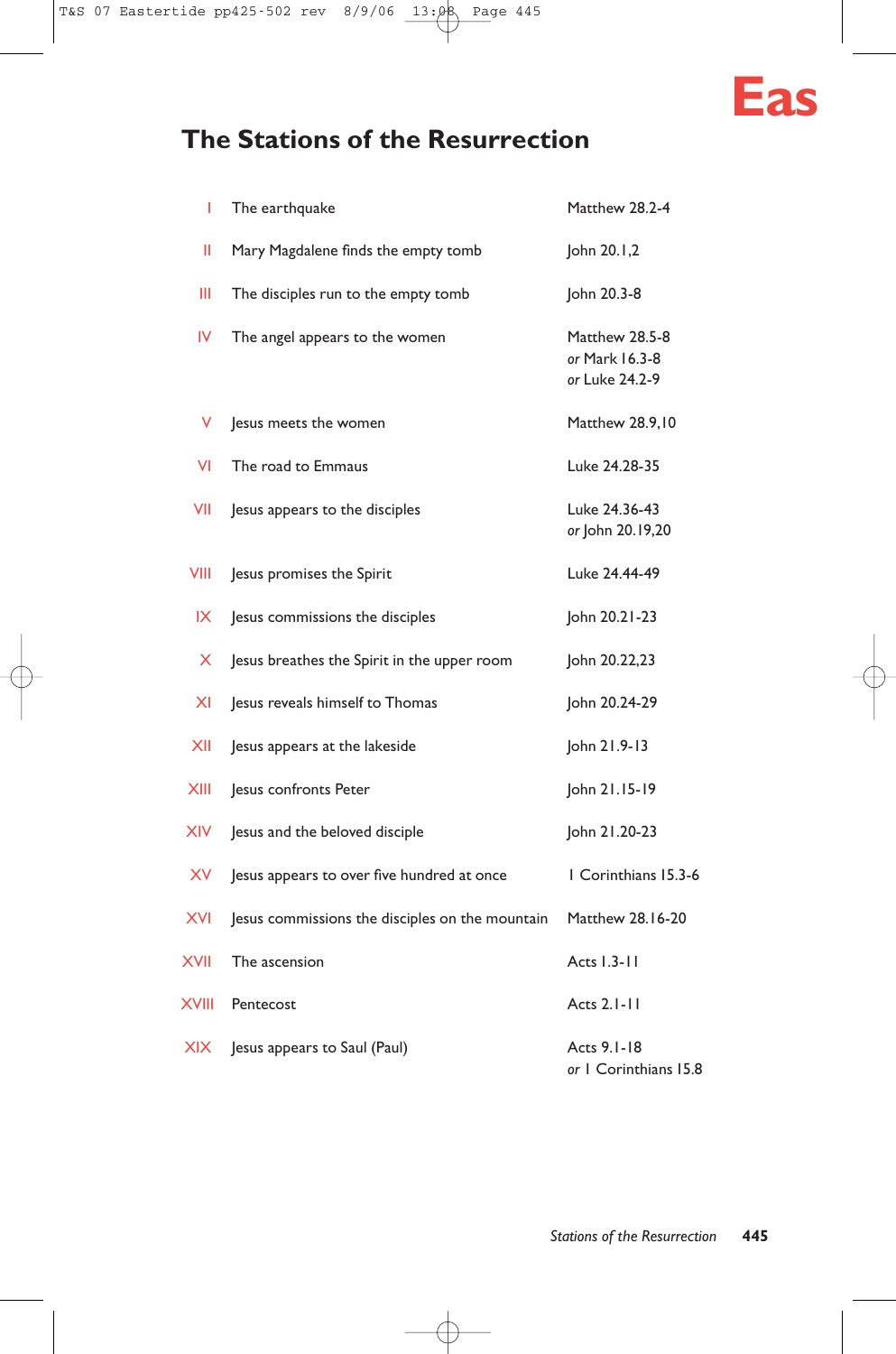# **The Stations of the Resurrection**

# ¶ *The Gathering*

*At the entrance of the ministers a hymn may be sung.*

#### *A minister may say*

In the name of the Father, and of the Son, and of the Holy Spirit.

#### *All* **Amen.**

Alleluia. Christ is risen.

#### *All* **He is risen indeed. Alleluia.**

Sing for joy, O heavens, and exult, O earth; break forth, O mountains, into singing! For the Lord has comforted his people, and will have compassion on his suffering ones. *Isaiah 49.13*

Jesus said, 'This is indeed the will of my Father, that all who see the Son and believe in him may have eternal life, and I will raise them up on the last day.' *John 6.40*

*The minister introduces the service.*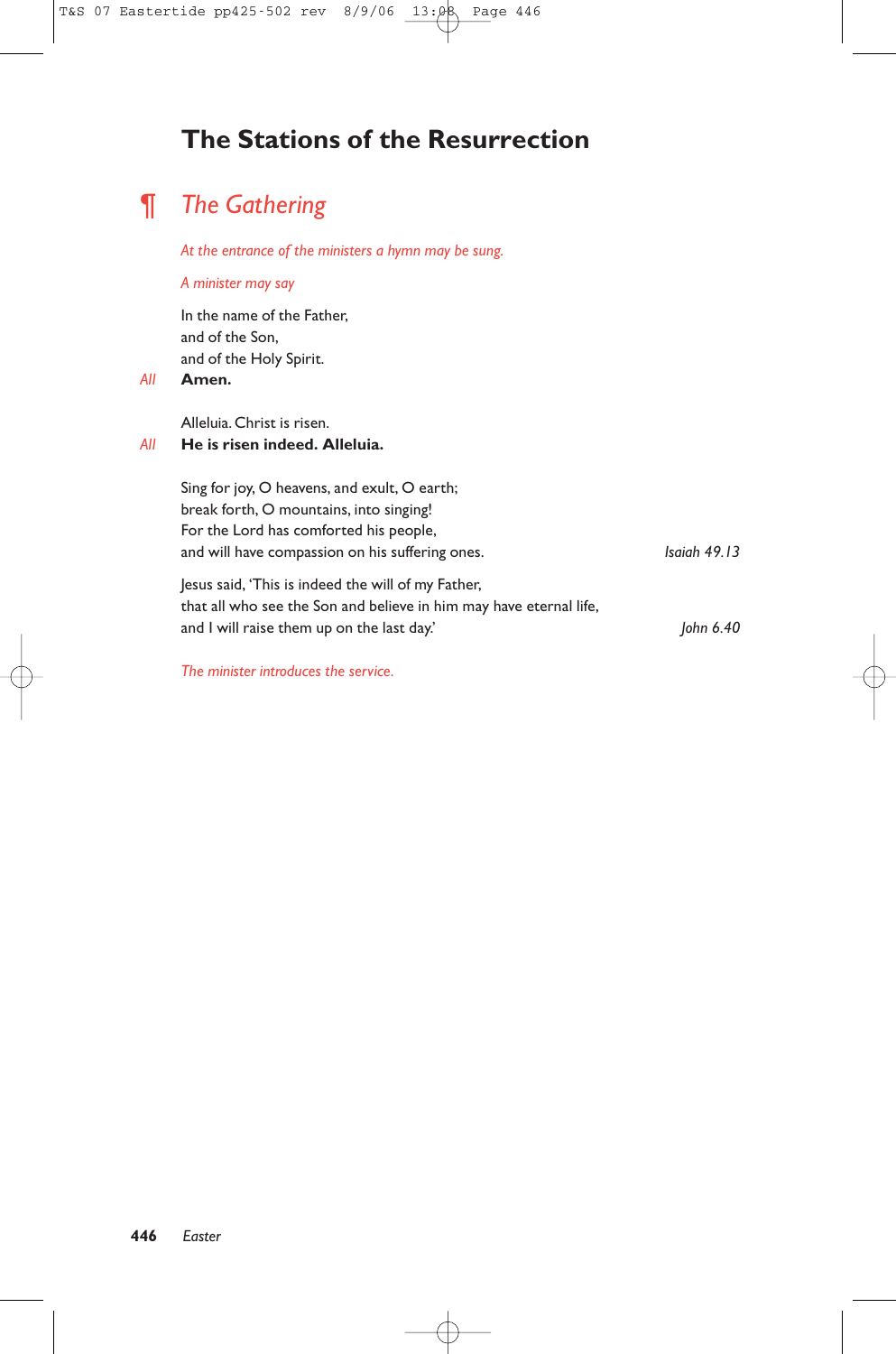

Let us pray.

#### *A brief moment of silence follows.*

#### *One of the following Collects is said*

Lord of all life and power, who through the mighty resurrection of your Son overcame the old order of sin and death to make all things new in him: grant that we, being dead to sin and alive to you in Jesus Christ, may reign with him in glory; to whom with you and the Holy Spirit be praise and honour, glory and might, now and in all eternity.

#### *All* **Amen.**

#### *(or)*

God of glory,

by the raising of your Son you have broken the chains of death and hell: fill your Church with faith and hope; for a new day has dawned and the way to life stands open in our Saviour Jesus Christ.

*All* **Amen.**

#### *This acclamation may be used*

Praise to you, Lord Jesus: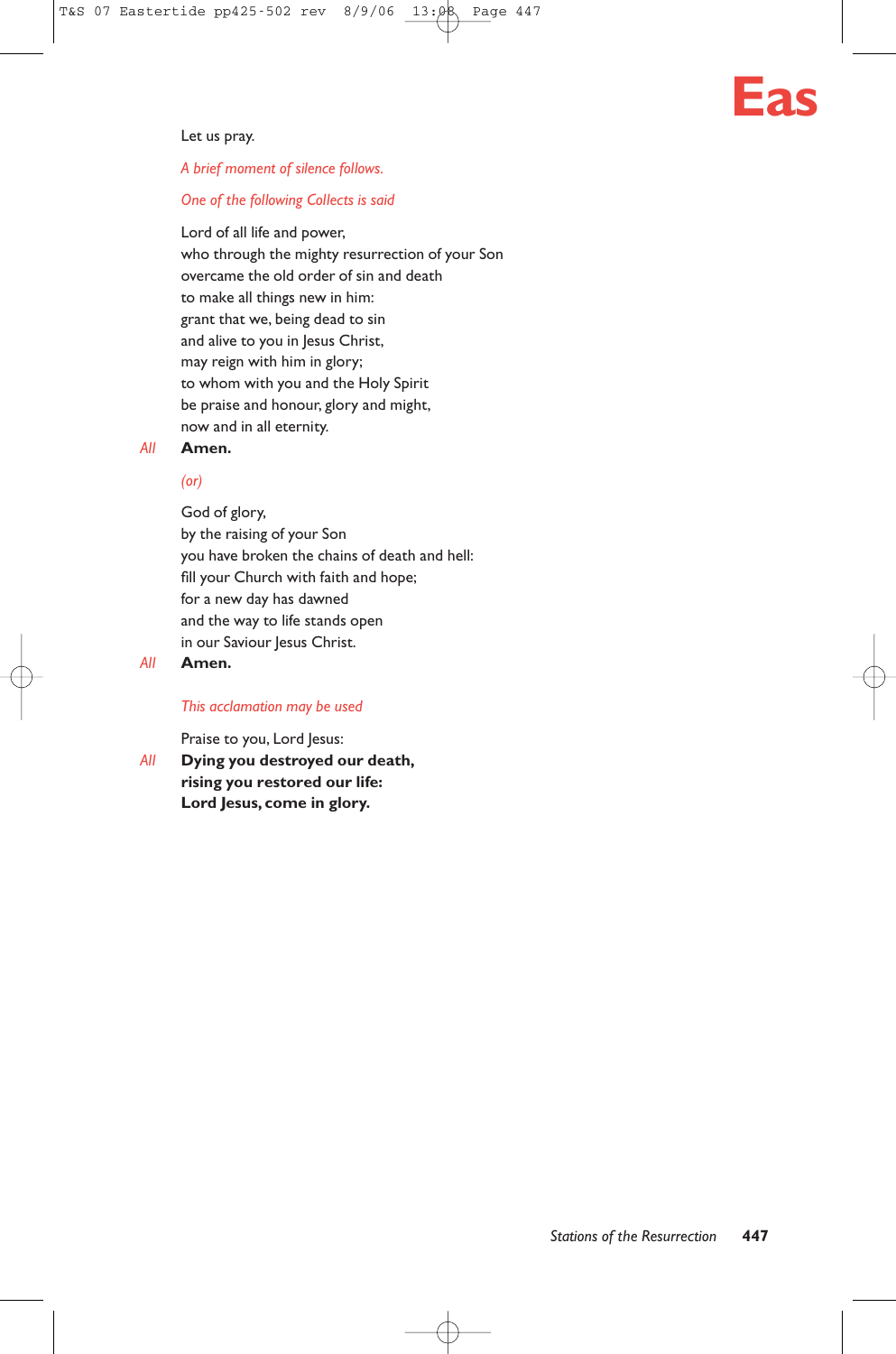

Jesus is the resurrection and the life.

*All* **Those who believe in him shall never die. Alleluia.**

### **Reading**

A reading from the Gospel according to Matthew (28.2-4)

Suddenly there was a great earthquake; for an angel of the Lord, descending from heaven, came and rolled back the stone and sat on it. His appearance was like lightning, and his clothing white as snow. For fear of him the guards shook and became like dead men.

## **Reflection or Meditation**

*Reflection or meditation may follow.*

### **Prayer**

We praise you and we bless you, our risen Lord Jesus, King of glory, for in your resurrection the power of love breaks open the earth and frees life from death. As the angel rolled away the stone from the prison of the tomb, so release those imprisoned by life's misfortunes. To you, Lord Jesus, whose life brings surprises beyond our wildest expectations, be honour and glory, now and for ever.

*All* **Amen.**

#### *This acclamation may be used*

Praise to you, Lord Jesus: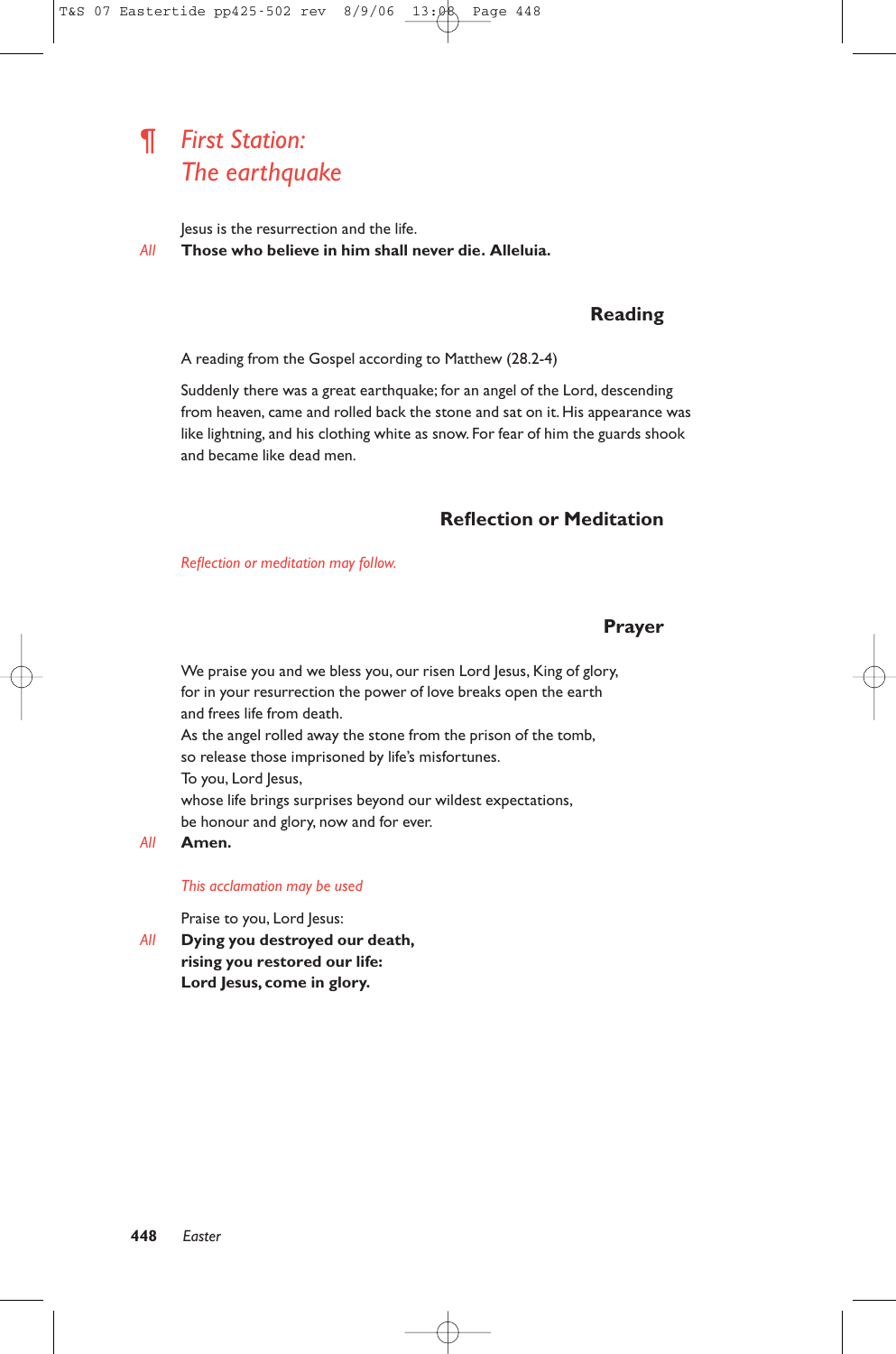# ¶ *Second Station: Mary Magdalene finds the empty tomb*

Jesus is the resurrection and the life.

*All* **Those who believe in him shall never die. Alleluia.**

## **Reading**

A reading from the Gospel according to John (20.1,2)

Early on the first day of the week, while it was still dark, Mary Magdalene came to the tomb and saw that the stone had been removed from the tomb. So she ran and went to Simon Peter and the other disciple, the one whom Jesus loved, and said to them, 'They have taken the Lord out of the tomb, and we do not know where they have laid him.'

# **Reflection or Meditation**

*Reflection or meditation may follow.*

### **Prayer**

We praise you and we bless you, our risen Lord Jesus, King of glory, for the love which drew Mary Magdalene to your tomb to weep over your death. As you broke into her grief with your death-shattering life, so reach into our broken hearts with your promise of hope. To you, Lord Jesus, reaching into the deepest tombs of our despair, be honour and glory, now and for ever.

#### *All* **Amen.**

#### *This acclamation may be used*

Praise to you, Lord Jesus: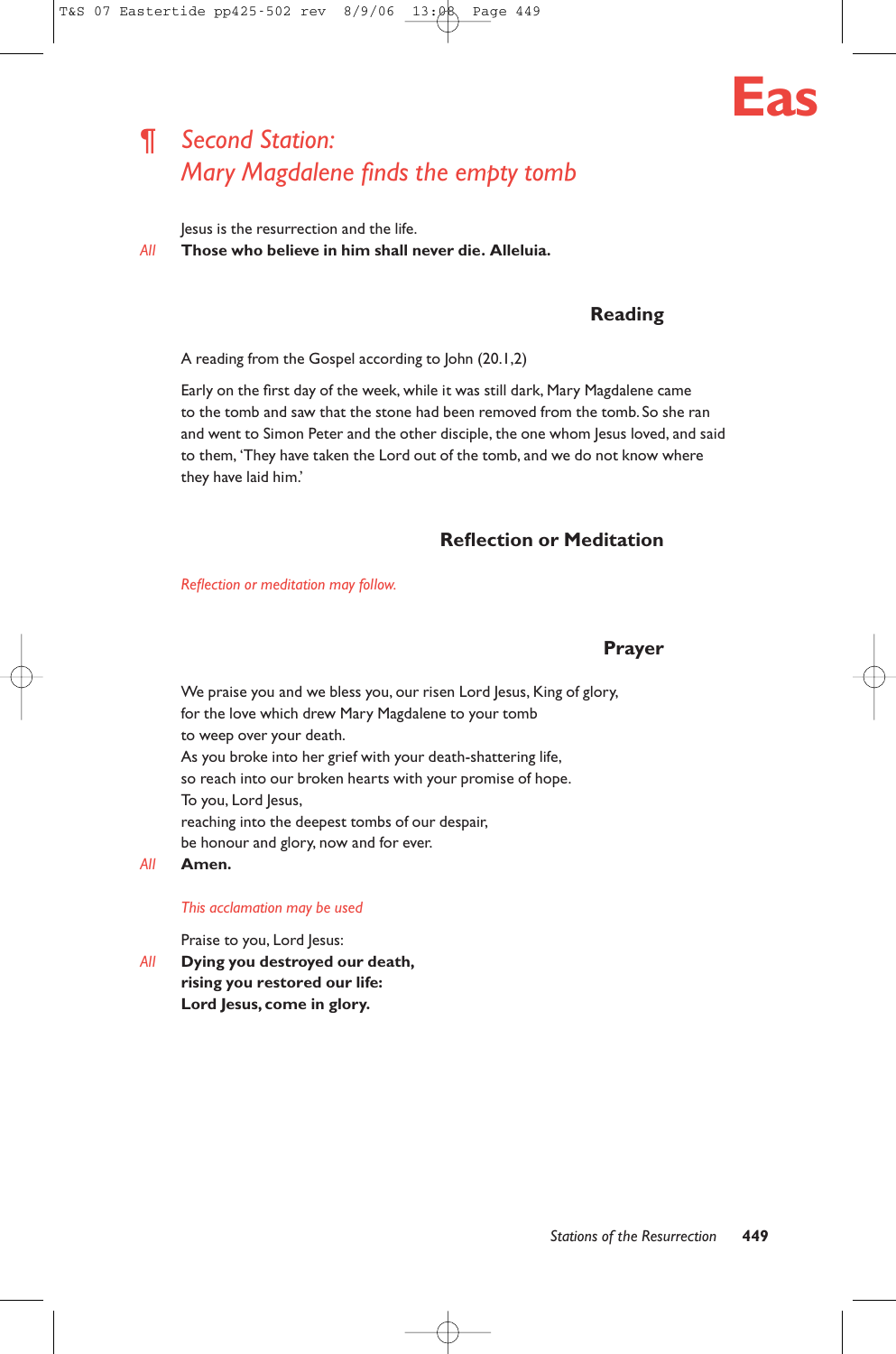# ¶ *Third Station: The disciples run to the empty tomb*

Jesus is the resurrection and the life. *All* **Those who believe in him shall never die. Alleluia.**

#### **Reading**

A reading from the Gospel according to John (20.3-8)

Peter and the other disciple set out and went towards the tomb.The two were running together, but the other disciple outran Peter and reached the tomb first. He bent down to look in and saw the linen wrappings lying there, but he did not go in.Then Simon Peter came, following him, and went into the tomb. He saw the linen wrappings lying there, and the cloth that had been on Jesus' head, not lying with the linen wrappings but rolled up in a place by itself.Then the other disciple, who reached the tomb first, also went in, and he saw and believed.

## **Reflection or Meditation**

*Reflection or meditation may follow.*

### **Prayer**

We praise you and we bless you, our risen Lord Jesus, King of glory, for in you our God reveals the awesome power of love that is stronger even than death. As in your dying you destroyed death, so in your rising may we be raised above the trials and torments of this world's woe. To you, Lord Jesus, the fullness of your life revealed in an empty tomb, be honour and glory, now and for ever. *All* **Amen.**

#### *This acclamation may be used*

Praise to you, Lord Jesus: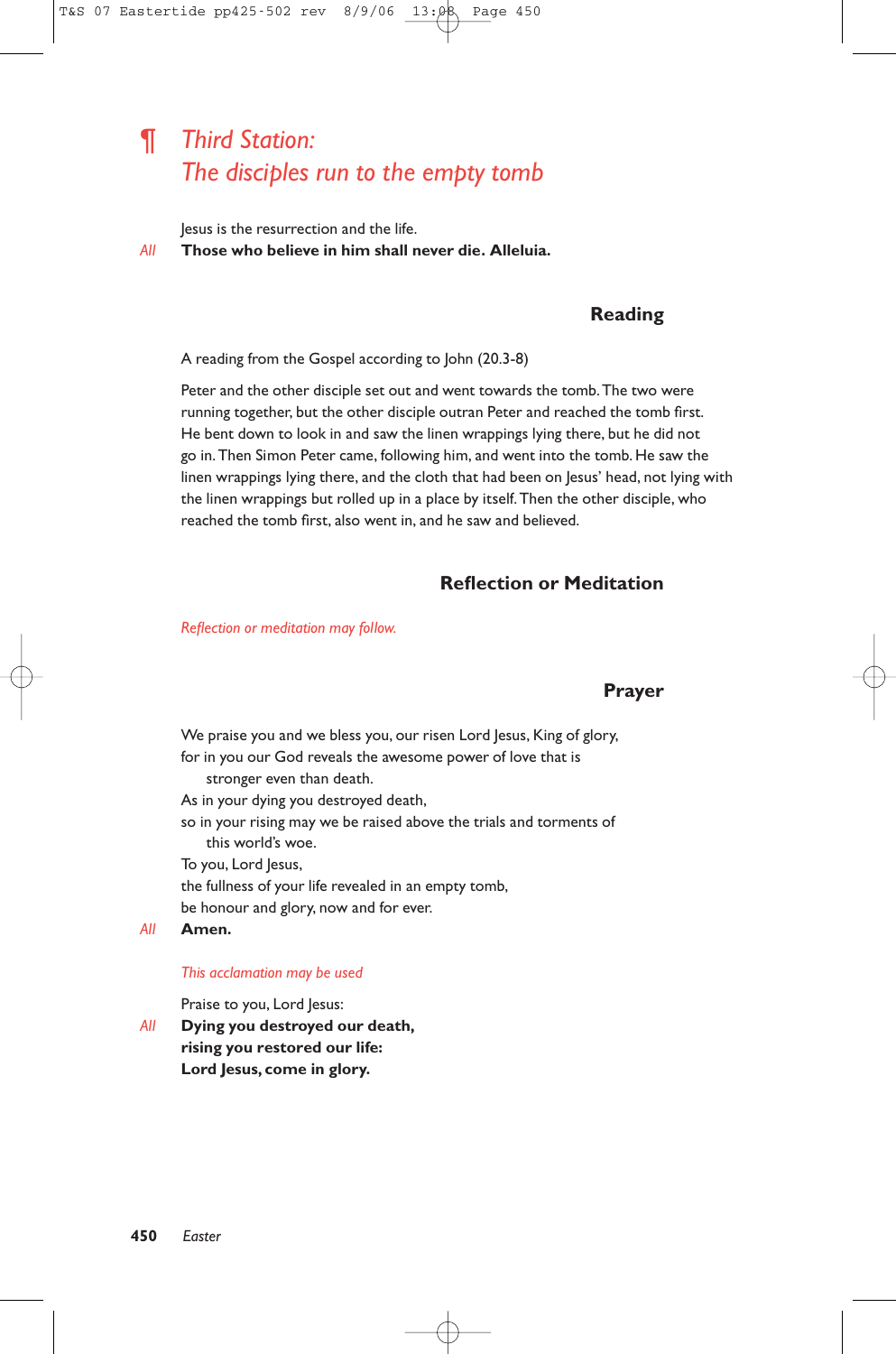# ¶ *Fourth Station: The angel appears to the women*

Jesus is the resurrection and the life.

*All* **Those who believe in him shall never die. Alleluia.**

## **Reading**

A reading from the Gospel according to Matthew (28.5-8)

The angel said to the women, 'Do not be afraid; I know that you are looking for Jesus who was crucified. He is not here; for he has been raised, as he said. Come, see the place where he lay.Then go quickly and tell his disciples,"He has been raised from the dead, and indeed he is going ahead of you to Galilee; there you will see him." This is my message for you.' So they left the tomb quickly with fear and great joy, and ran to tell his disciples.

# **Reflection or Meditation**

*Reflection or meditation may follow.*

## **Prayer**

We praise you and we bless you, our risen Lord Jesus, King of glory, for your resurrection overturns our expectations of life and even your closest friends could not see truth before them. As the angel helped them to grasp your triumph and overcome their fear, so help us to see your hand at work through the events that overtake us. To you, Lord Jesus, whose ways astonish beyond our imagining, be honour and glory, now and for ever. *All* **Amen.**

#### *This acclamation may be used*

Praise to you, Lord Jesus: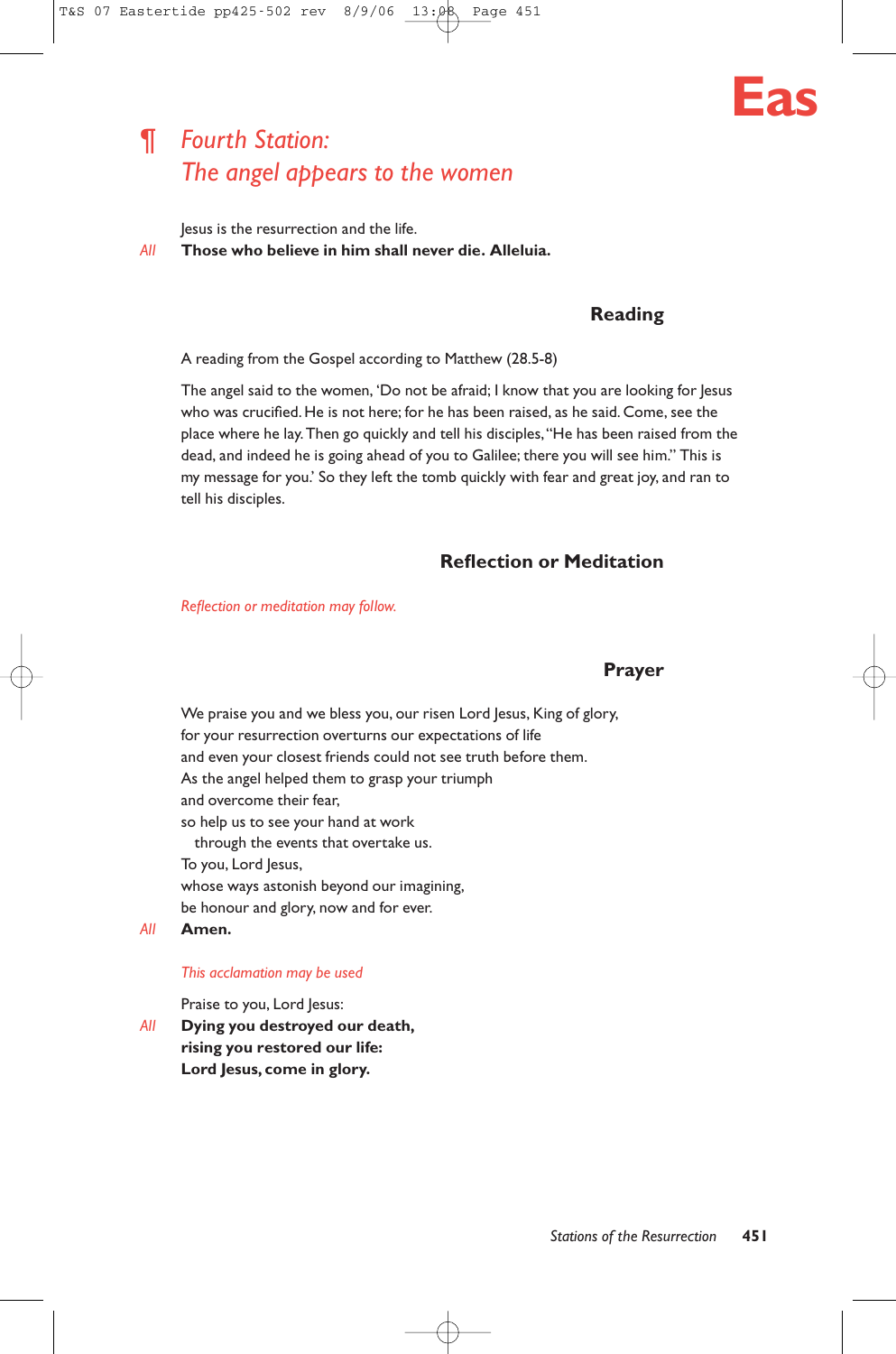# ¶ *Fifth Station: Jesus meets the women*

Jesus is the resurrection and the life. *All* **Those who believe in him shall never die. Alleluia.**

## **Reading**

A reading from the Gospel according to Matthew (28.9,10)

Suddenly Jesus met them and said, 'Greetings!' And they came to him, took hold of his feet, and worshipped him.Then Jesus said to them, 'Do not be afraid; go and tell my brothers to go to Galilee; there they will see me.'

# **Reflection or Meditation**

*Reflection or meditation may follow.*

## **Prayer**

We praise you and we bless you, our risen Lord Jesus, King of glory, for your simple word of greeting made the hearts of the women leap with joy. Speak your word of love to those whose hearts are broken, that they too may hear your loving, beckoning call. To you, Lord Jesus, whose call summons us to life in all its fullness, be honour and glory, now and for ever.

*All* **Amen.**

*This acclamation may be used*

Praise to you, Lord Jesus: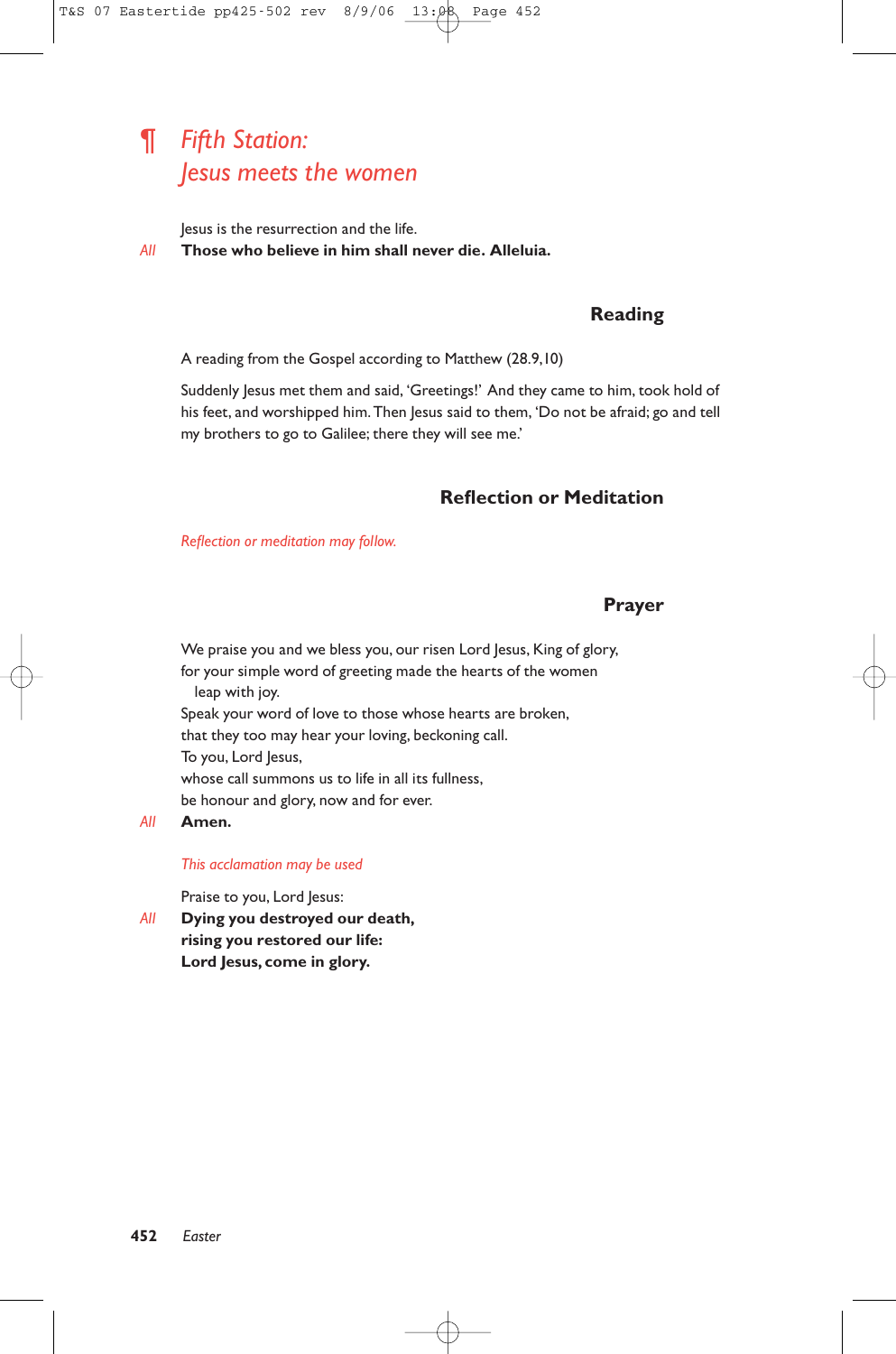# ¶ *Sixth Station: The road to Emmaus*

Jesus is the resurrection and the life. *All* **Those who believe in him shall never die. Alleluia.**

## **Reading**

A reading from the Gospel according to Luke (24.28-35)

As they came near the village to which they were going, he walked ahead as if he were going on. But they urged him strongly, saying, 'Stay with us, because it is almost evening and the day is now nearly over.' So he went in to stay with them.When he was at the table with them, he took bread, blessed and broke it, and gave it to them. Then their eyes were opened, and they recognized him; and he vanished from their sight.They said to each other, 'Were not our hearts burning within us while he was talking to us on the road, while he was opening the scriptures to us?' That same hour they got up and returned to Jerusalem; and they found the eleven and their companions gathered together.They were saying, 'The Lord has risen indeed, and he has appeared to Simon!' Then they told what had happened on the road, and how he had been made known to them in the breaking of the bread.

## **Reflection or Meditation**

*Reflection or meditation may follow.*

### **Prayer**

We praise you and we bless you, our risen Lord Jesus, King of glory, for you are with us, even when our eyes are closed to your companionship. Walk this day alongside the disconsolate and the despairing, open their eyes to your gentle illumination, and let their hearts burn within them at your invisible presence. To you, Lord Jesus, walking by our side, be honour and glory, now and for ever.

*All* **Amen.**

#### *This acclamation may be used*

Praise to you, Lord Jesus: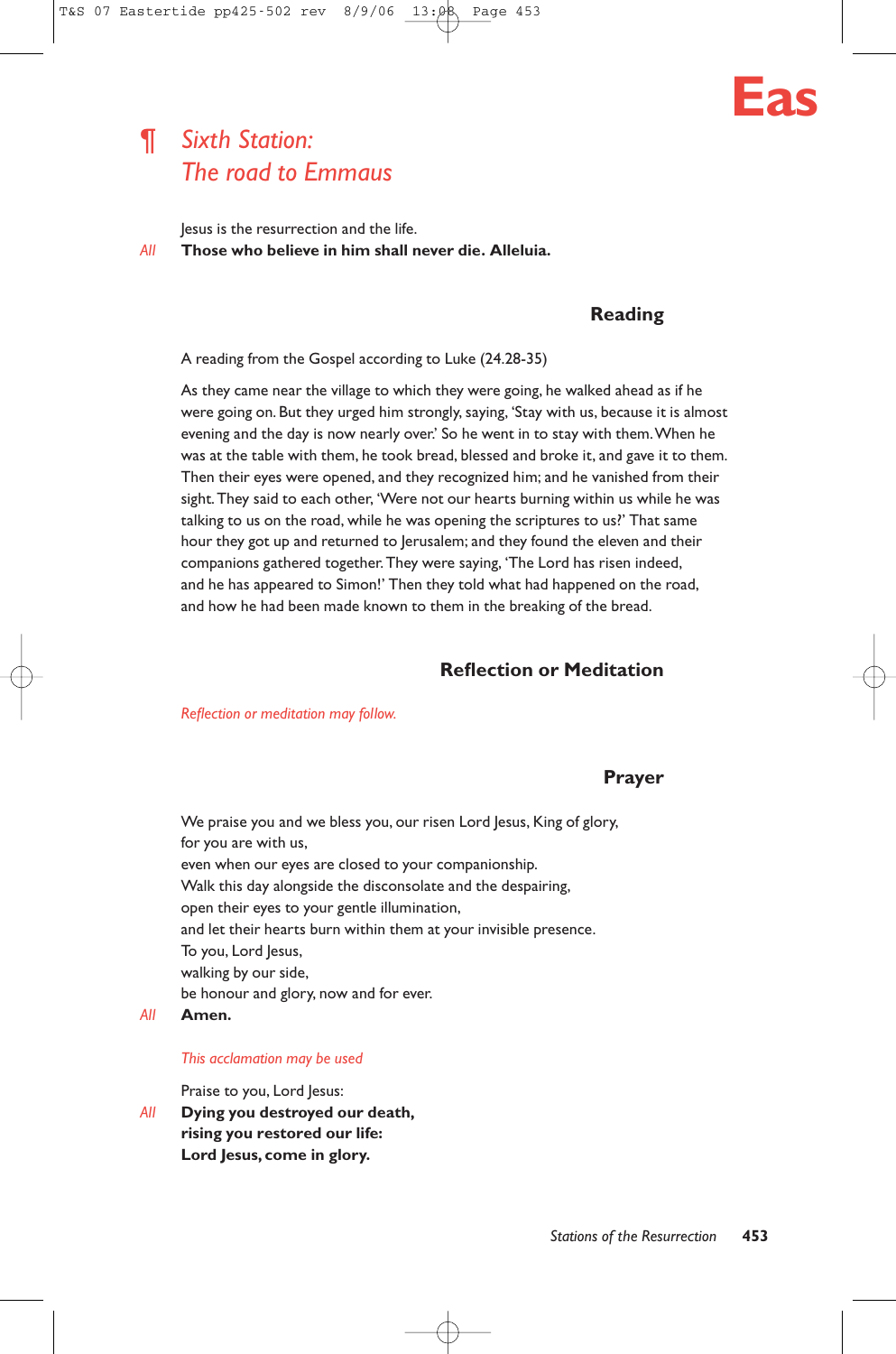# ¶ *Seventh Station: Jesus appears to the disciples*

Jesus is the resurrection and the life. *All* **Those who believe in him shall never die. Alleluia.**

#### **Reading**

A reading from the Gospel according to Luke (24.36-43)

While they were talking about this, Jesus himself stood among them and said to them, 'Peace be with you.' They were startled and terrified, and thought that they were seeing a ghost. He said to them, 'Why are you frightened, and why do doubts arise in your hearts? Look at my hands and my feet; see that it is I myself.Touch me and see; for a ghost does not have flesh and bones as you see that I have.' And when he had said this, he showed them his hands and his feet.While in their joy they were disbelieving and still wondering, he said to them, 'Have you anything here to eat?' They gave him a piece of broiled fish, and he took it and ate in their presence.

## **Reflection or Meditation**

*Reflection or meditation may follow.*

#### **Prayer**

We praise you and we bless you, our risen Lord Jesus, King of glory, for in your birth you were proclaimed the Prince of Peace, and in your resurrection you breathe into your people peace beyond this world's understanding. Be present, Lord, this day with those whose lives are disfigured by conflict and those whose hearts know no peace. To you, Lord Jesus, true bringer of the peace of heaven, be honour and glory, now and for ever.

*All* **Amen.**

#### *This acclamation may be used*

Praise to you, Lord Jesus: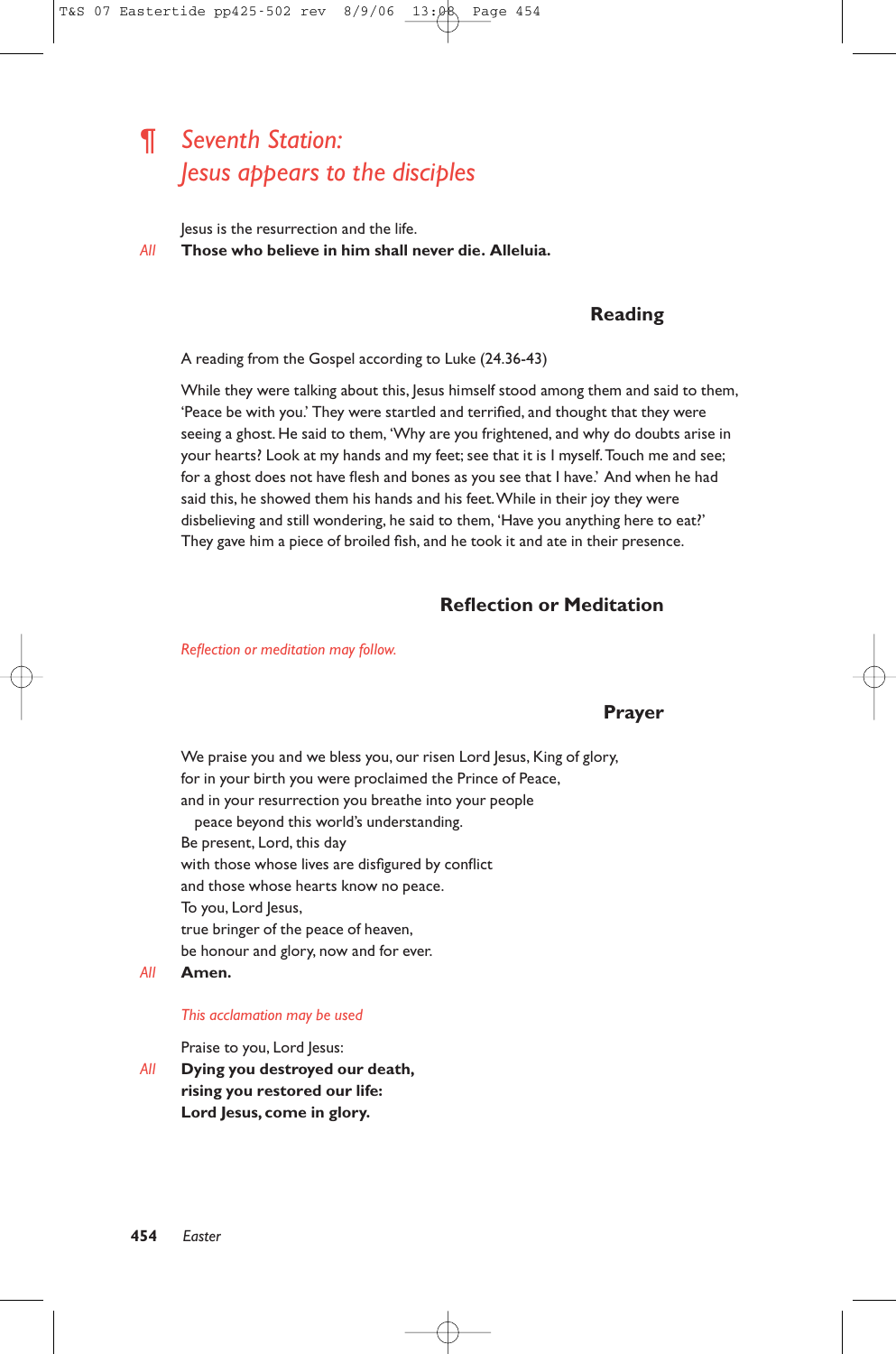# ¶ *Eighth Station: Jesus promises the Spirit*

Jesus is the resurrection and the life. *All* **Those who believe in him shall never die. Alleluia.**

## **Reading**

A reading from the Gospel according to Luke (24.44-49)

Then he said to them, 'These are my words that I spoke to you while I was still with you – that everything written about me in the law of Moses, the prophets, and the psalms must be fulfilled.' Then he opened their minds to understand the scriptures, and he said to them, 'Thus it is written, that the Messiah is to suffer and to rise from the dead on the third day, and that repentance and forgiveness of sins is to be proclaimed in his name to all nations, beginning from Jerusalem. You are witnesses of these things. And see, I am sending upon you what my Father promised; so stay here in the city until you have been clothed with power from on high.'

# **Reflection or Meditation**

*Reflection or meditation may follow.*

### **Prayer**

We praise you and we bless you, our risen Lord Jesus, King of glory, for you promised that the same power that was at work when you were raised from the dead would also be alive in us. Show your power to those who are powerless; reveal your love to those who feel unlovely and through your Spirit enable all your people to be witnesses of your amazing grace. To you, Lord Jesus, daily renewing your people and your creation, be honour and glory, now and for ever.

*All* **Amen.**

#### *This acclamation may be used*

Praise to you, Lord Jesus: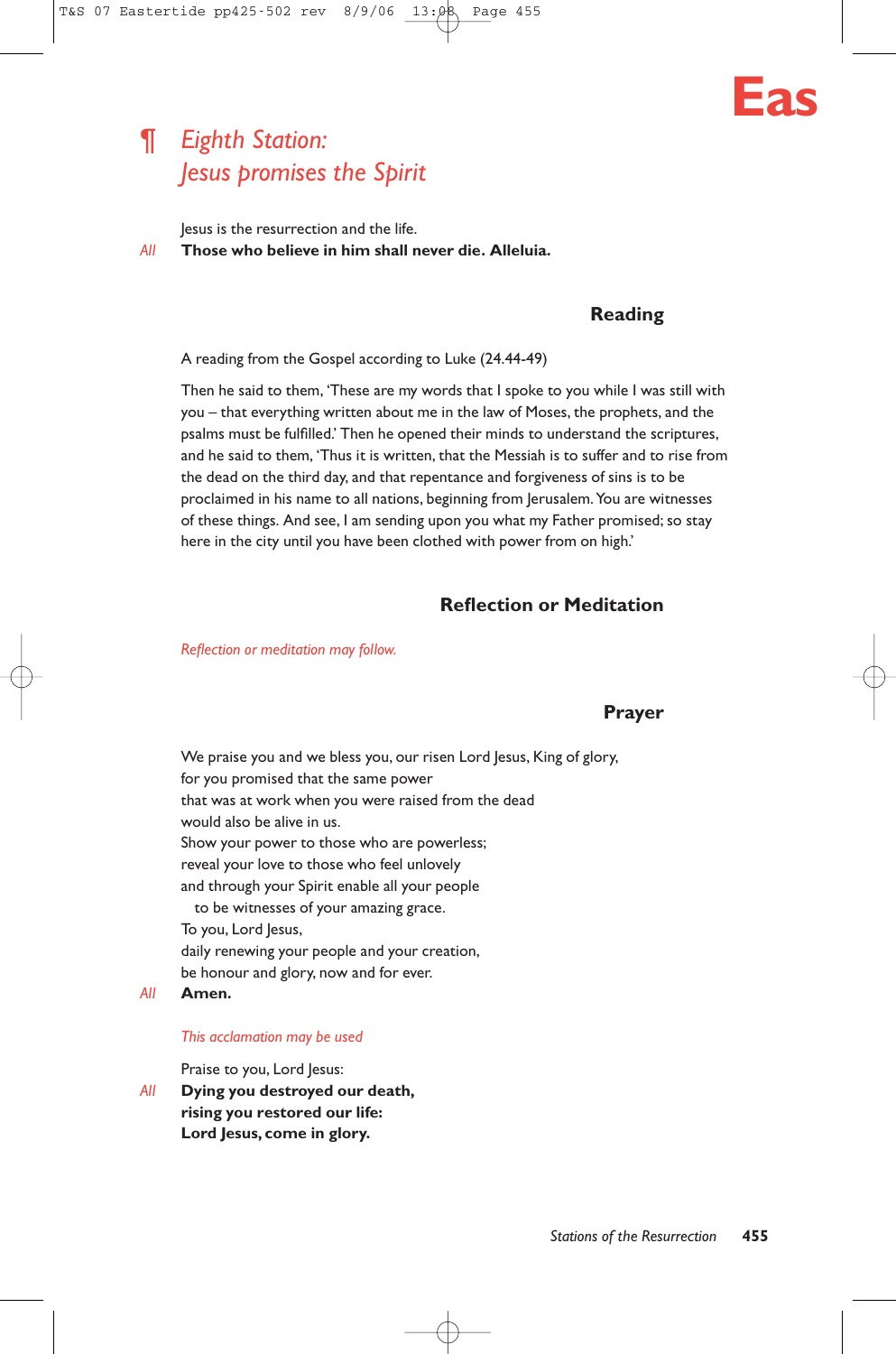# ¶ *Ninth Station: Jesus commissions the disciples*

Jesus is the resurrection and the life.

*All* **Those who believe in him shall never die. Alleluia.**

## **Reading**

A reading from the Gospel according to John (20.21-23)

Jesus said to them again, 'Peace be with you. As the Father has sent me, so I send you.' When he had said this, he breathed on them and said to them, 'Receive the Holy Spirit. If you forgive the sins of any, they are forgiven them; if you retain the sins of any, they are retained.'

# **Reflection or Meditation**

*Reflection or meditation may follow.*

### **Prayer**

We praise you and we bless you, our risen Lord Jesus, King of glory, for as you were sent by the Father, so you send us. Equip your Church with the gifts to fulfil our calling that we may love as you loved, serve as you served, and willingly follow wherever you lead. To you, Lord Jesus, gifting your people, be honour and glory, now and for ever.

*All* **Amen.**

#### *This acclamation may be used*

Praise to you, Lord Jesus: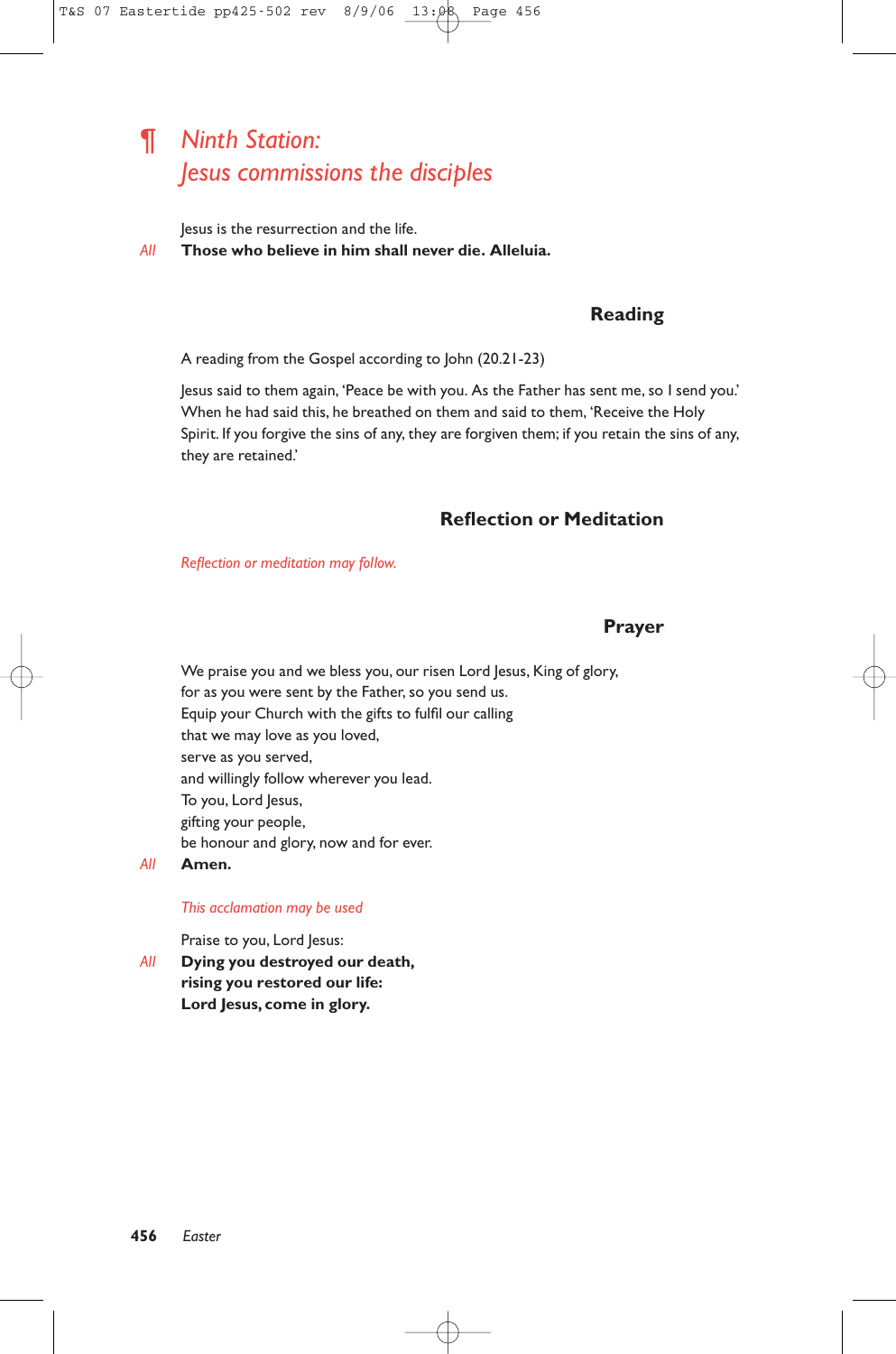# ¶ *Tenth Station: Jesus breathes the Spirit in the upper room*

Jesus is the resurrection and the life.

*All* **Those who believe in him shall never die. Alleluia.**

# **Reading**

A reading from the Gospel according to John (20.22,23)

When Jesus had said this, he breathed on them and said to them, 'Receive the Holy Spirit. If you forgive the sins of any, they are forgiven them; if you retain the sins of any, they are retained.'

# **Reflection or Meditation**

*Reflection or meditation may follow.*

## **Prayer**

We praise you and we bless you, our risen Lord Jesus, King of glory, for you breathed new life into your astonished disciples. As you turned unutterable grief into unshakeable joy, so renew and refresh your turbulent world and establish now your reign of peace. To you, Lord Jesus, transforming the pain of death into the fullness of life, be honour and glory, now and for ever.

*All* **Amen.**

*This acclamation may be used*

Praise to you, Lord Jesus: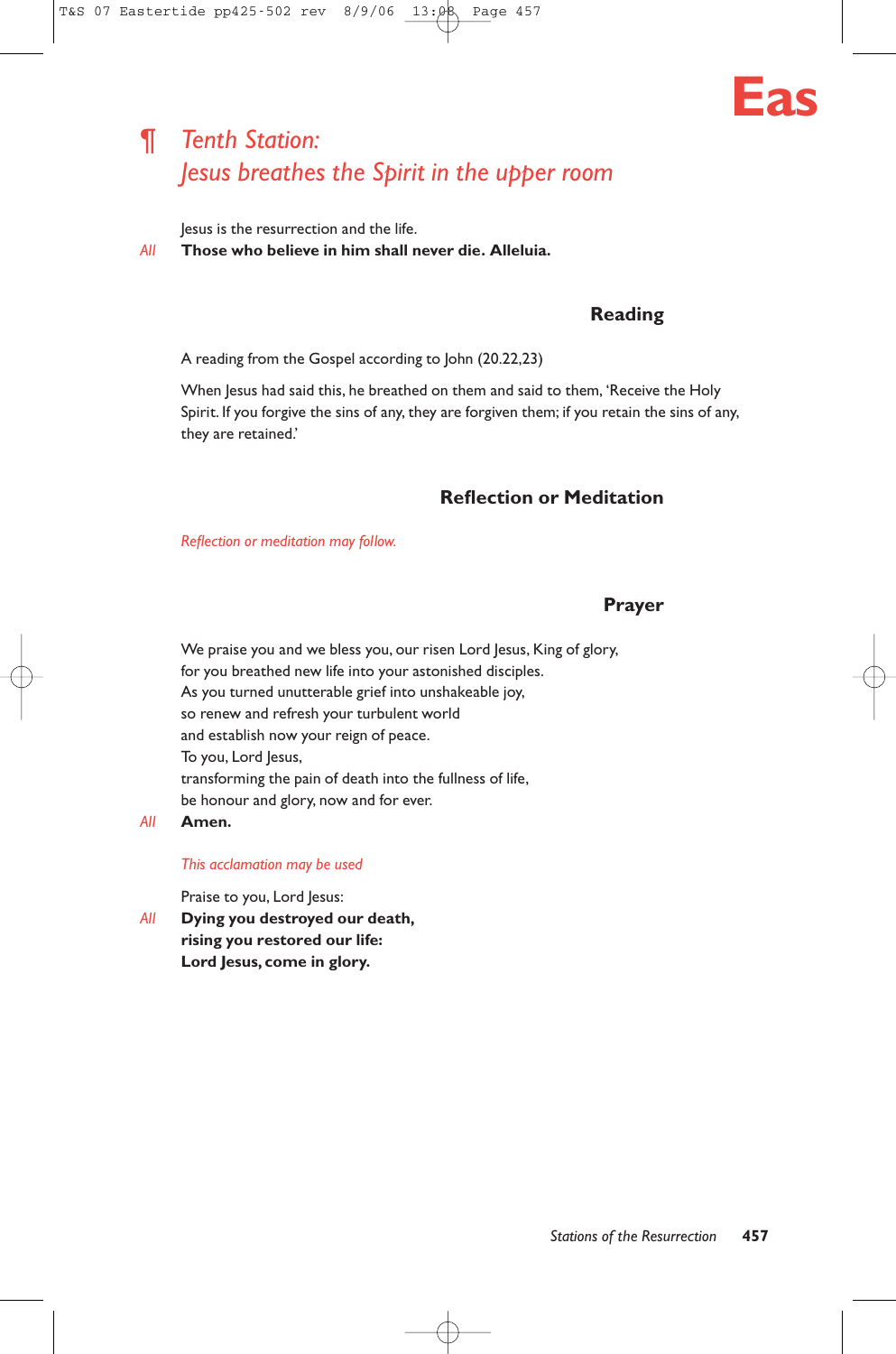# ¶ *Eleventh Station: Jesus reveals himself to Thomas*

Jesus is the resurrection and the life. *All* **Those who believe in him shall never die. Alleluia.**

#### **Reading**

A reading from the Gospel according to John (20.24-29)

Thomas (who was called the Twin), one of the twelve, was not with them when Jesus came. So the other disciples told him, 'We have seen the Lord.' But he said to them, 'Unless I see the mark of the nails in his hands, and put my finger in the mark of the nails and my hand in his side, I will not believe.' A week later his disciples were again in the house, and Thomas was with them. Although the doors were shut, Jesus came and stood among them and said, 'Peace be with you.' Then he said to Thomas, 'Put your finger here and see my hands. Reach out your hand and put it in my side. Do not doubt but believe.' Thomas answered him, 'My Lord and my God!' Jesus said to him, 'Have you believed because you have seen me? Blessed are those who have not seen and yet have come to believe.'

#### **Reflection or Meditation**

*Reflection or meditation may follow.*

### **Prayer**

We praise you and we bless you, our risen Lord Jesus, King of glory, for you come to us even in our doubting. Through the sovereign work of your Spirit, and the loving hands of your people, continue to reveal yourself where doubt is stronger than faith. To you, Lord Jesus, whose resurrection body bears the murderous marks of the cross, be honour and glory, now and for ever.

*All* **Amen.**

#### *This acclamation may be used*

Praise to you, Lord Jesus: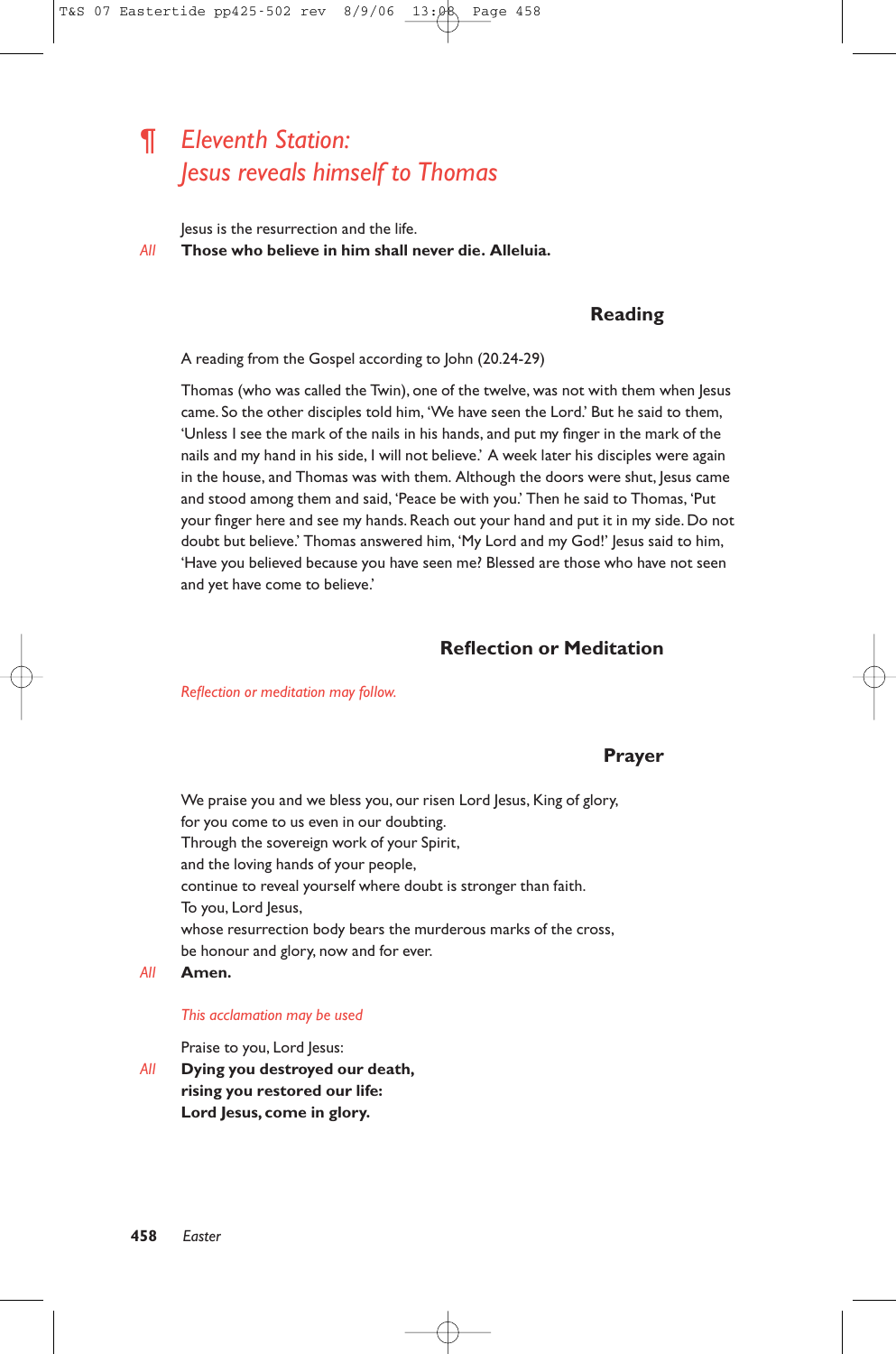# ¶ *Twelfth Station: Jesus appears at the lakeside*

Jesus is the resurrection and the life. *All* **Those who believe in him shall never die. Alleluia.**

## **Reading**

A reading from the Gospel according to John (21.9-13)

When they had gone ashore, they saw a charcoal fire there, with fish on it, and bread. Jesus said to them, 'Bring some of the fish that you have just caught.' So Simon Peter went aboard and hauled the net ashore, full of large fish, a hundred and fifty-three of them; and though there were so many, the net was not torn. Jesus said to them, 'Come and have breakfast.' Now none of the disciples dared to ask him, 'Who are you?' because they knew it was the Lord. Jesus came and took the bread and gave it to them, and did the same with the fish.

# **Reflection or Meditation**

*Reflection or meditation may follow.*

### **Prayer**

We praise you and we bless you, our risen Lord Jesus, King of glory, for at the lakeside you showed concern for the daily needs of your disciples. As you guided them to fill their nets with fish, so guide all who are hungry till their hunger is satisfied in you. To you, Lord Jesus, sharing with us the food of faith, be honour and glory, now and for ever.

*All* **Amen.**

#### *This acclamation may be used*

Praise to you, Lord Jesus: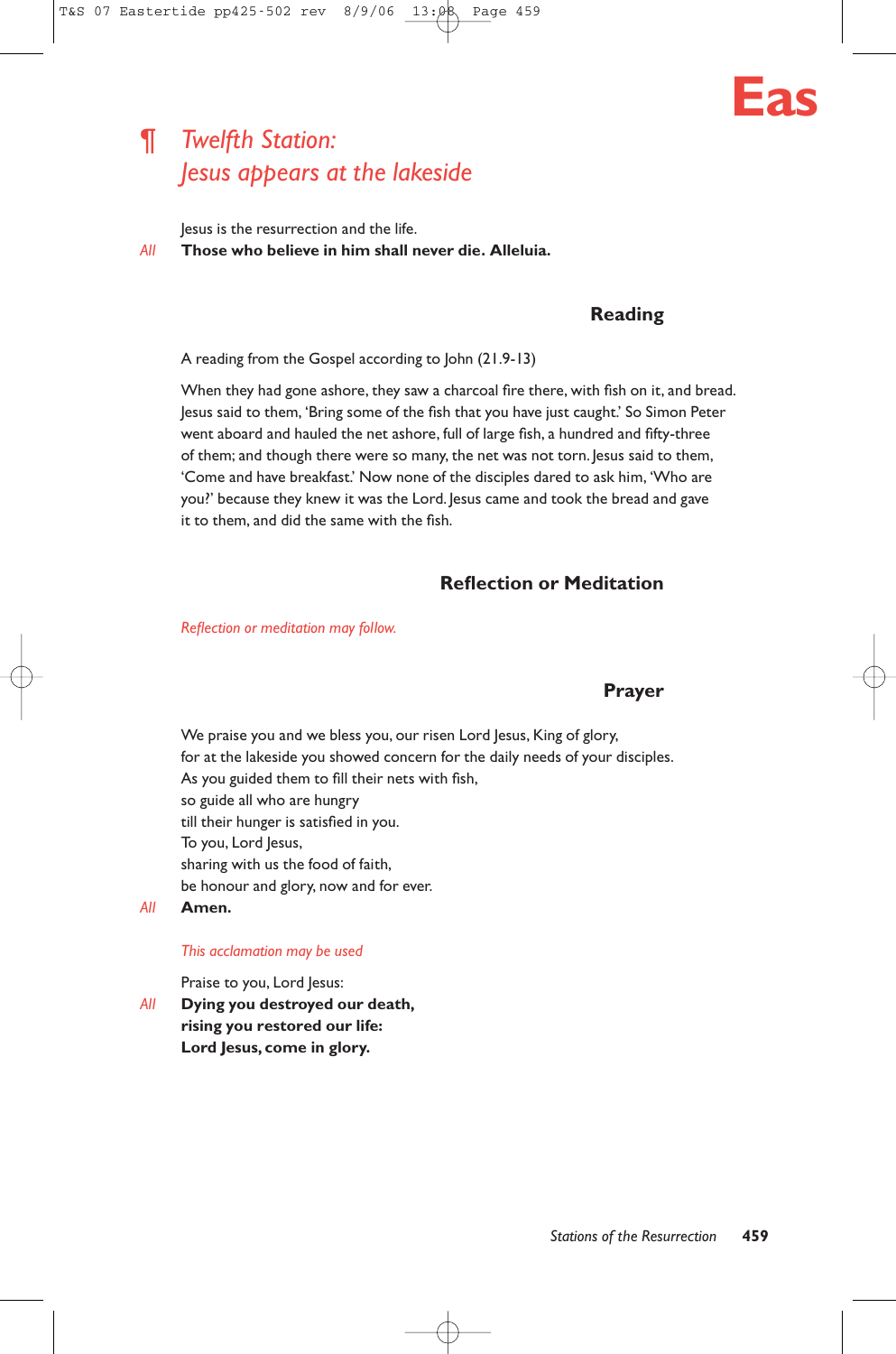# ¶ *Thirteenth Station: Jesus confronts Peter*

Jesus is the resurrection and the life. *All* **Those who believe in him shall never die. Alleluia.**

#### **Reading**

A reading from the Gospel according to John (21.15-19)

When they had finished breakfast, Jesus said to Simon Peter, 'Simon, son of John, do you love me more than these?' He said to him, 'Yes, Lord; you know that I love you.' Jesus said to him, 'Feed my lambs.' A second time he said to him, 'Simon, son of John, do you love me?' He said to him, 'Yes, Lord; you know that I love you.' Jesus said to him, 'Tend my sheep.' He said to him the third time, 'Simon, son of John, do you love me?' Peter felt hurt because he said to him the third time, 'Do you love me?' And he said to him, 'Lord, you know everything; you know that I love you.' Jesus said to him, 'Feed my sheep.Very truly, I tell you, when you were younger, you used to fasten your own belt and to go wherever you wished. But when you grow old, you will stretch out your hands, and someone else will fasten a belt around you and take you where you do not wish to go.' (He said this to indicate the kind of death by which he would glorify God.) After this he said to him, 'Follow me.'

#### **Reflection or Meditation**

*Reflection or meditation may follow.*

#### **Prayer**

We praise you and we bless you, our risen Lord Jesus, King of glory, for even in the glorious victory of the resurrection you understood the failure of Peter who denied you. As you restored him to relationship with you, remember all who feel downcast and worthless in this world's eyes and give them a sense of purpose and value. To you, Lord Jesus, loving us despite our denial, be honour and glory, now and for ever.

*All* **Amen.**

#### *This acclamation may be used*

Praise to you, Lord Jesus: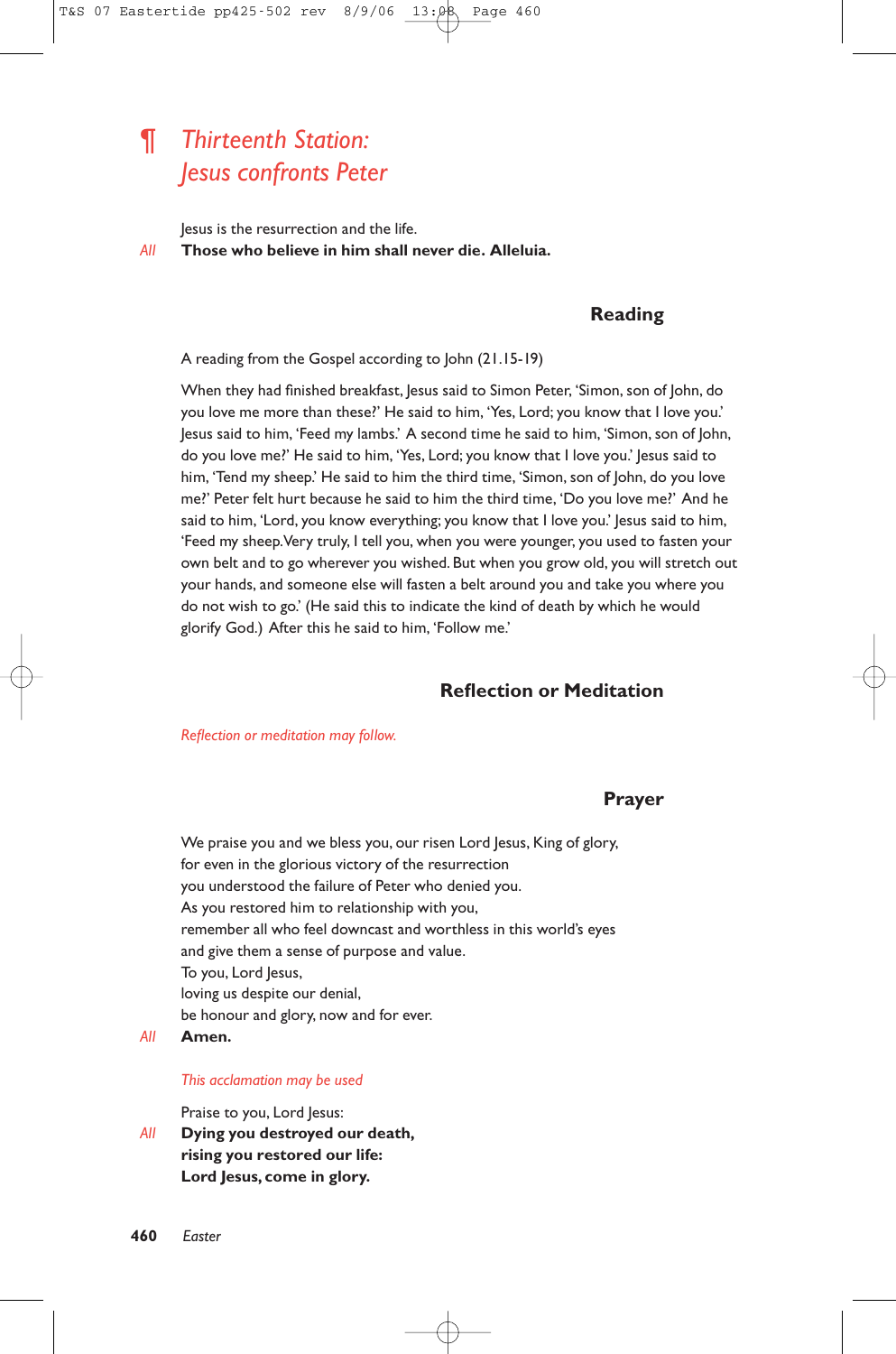# **Eas**

# ¶ *Fourteenth Station: Jesus and the beloved disciple*

Jesus is the resurrection and the life. *All* **Those who believe in him shall never die. Alleluia.**

# **Reading**

A reading from the Gospel according to John (21.20-23)

Peter turned and saw the disciple whom Jesus loved following them; he was the one who had reclined next to Jesus at the supper and had said, 'Lord, who is it that is going to betray you?' When Peter saw him, he said to Jesus, 'Lord, what about him?' Jesus said to him, 'If it is my will that he remain until I come, what is that to you? Follow me!' So the rumour spread in the community that this disciple would not die. Yet Jesus did not say to him that he would not die, but, 'If it is my will that he remain until I come, what is that to you?'

# **Reflection or Meditation**

*Reflection or meditation may follow.*

# **Prayer**

We praise you and we bless you, our risen Lord Jesus, King of glory, for your single-minded commitment to your Father's will. May we be free from distractions of envy or self, that we might walk the way of the cross and know the power of your risen life. To you, Lord Jesus, treading boldly on the path of suffering, be honour and glory, now and for ever.

*All* **Amen.**

## *This acclamation may be used*

Praise to you, Lord Jesus: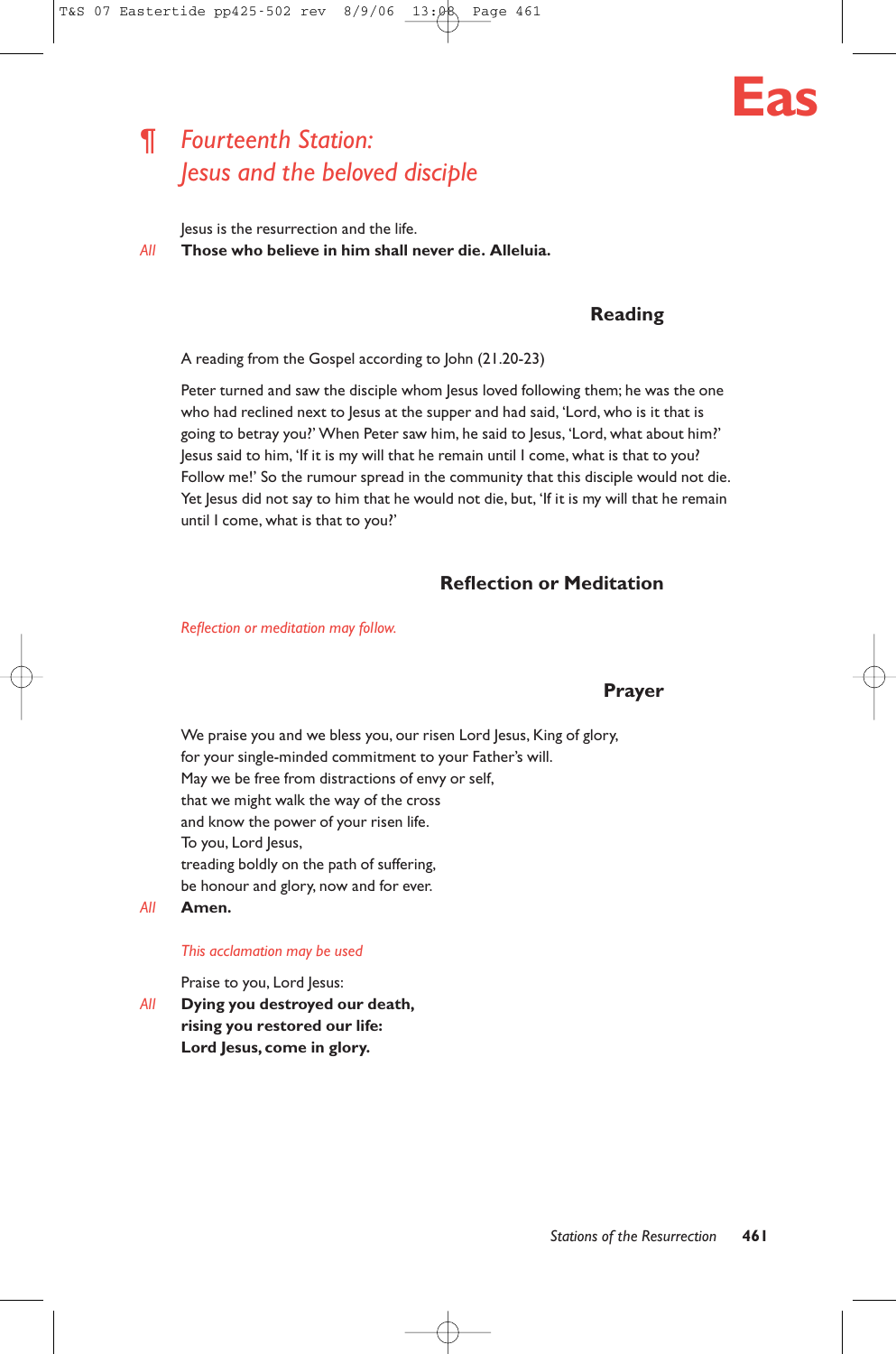# ¶ *Fifteenth Station: Jesus appears to over five hundred at once*

Jesus is the resurrection and the life.

*All* **Those who believe in him shall never die. Alleluia.**

# **Reading**

A reading from the First Letter to the Corinthians (15.3-6)

For I handed on to you as of first importance what I in turn had received: that Christ died for our sins in accordance with the scriptures, and that he was buried, and that he was raised on the third day in accordance with the scriptures, and that he appeared to Cephas, then to the twelve.Then he appeared to more than five hundred brothers and sisters at one time, most of whom are still alive, though some have died.

# **Reflection or Meditation**

*Reflection or meditation may follow.*

# **Prayer**

We praise you and we bless you, our risen Lord Jesus, King of glory, for your resurrection is a revelation to the whole world. As you revealed yourself powerfully to so many, reveal yourself now as the hope for our world. To you, Lord Jesus, going beyond the limits of our understanding, be honour and glory, now and for ever.

*All* **Amen.**

## *This acclamation may be used*

Praise to you, Lord Jesus: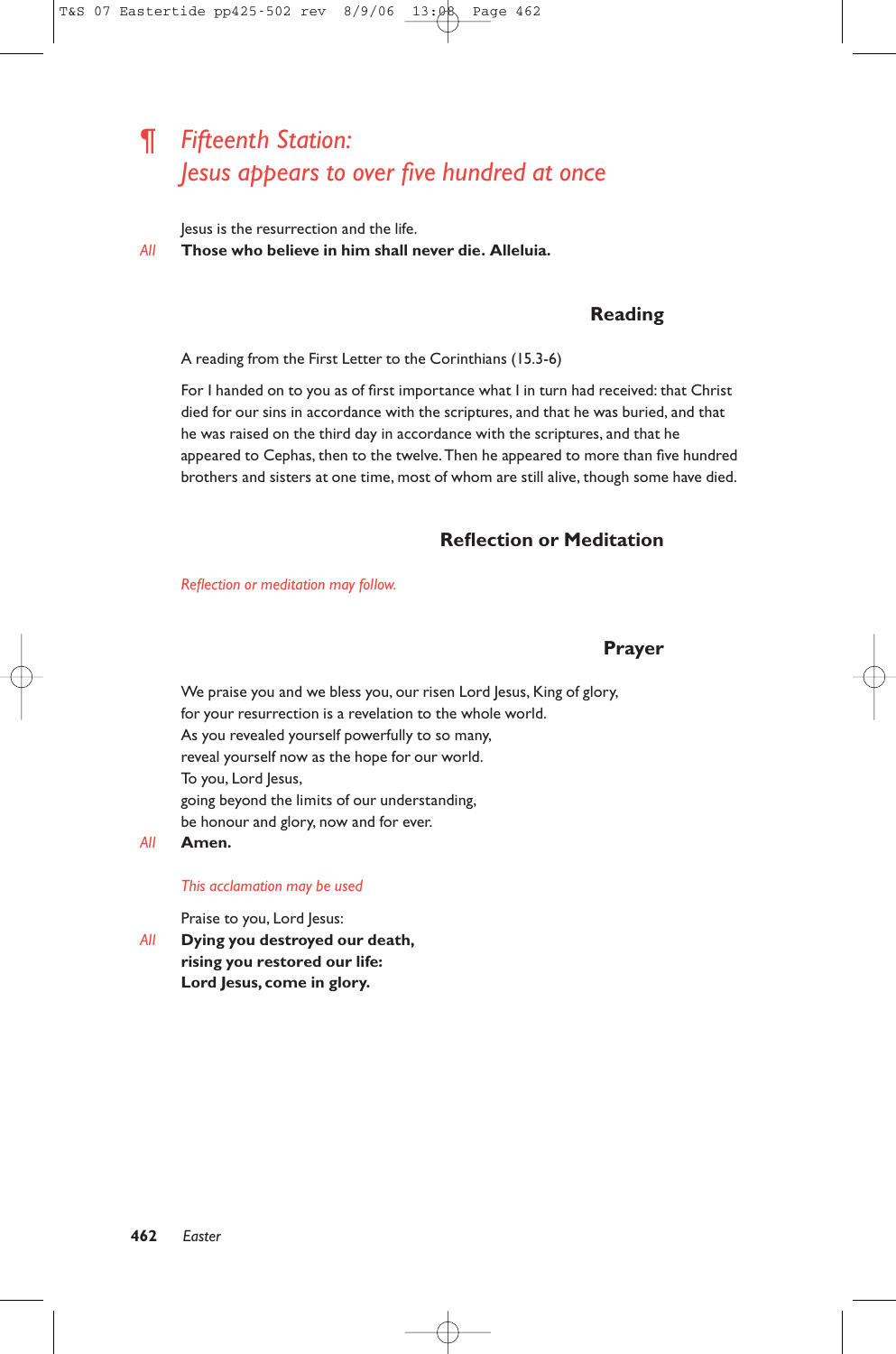# **Eas**

# ¶ *Sixteenth Station: Jesus commissions the disciples on the mountain*

Jesus is the resurrection and the life. *All* **Those who believe in him shall never die. Alleluia.**

# **Reading**

A reading from the Gospel according to Matthew (28.16-20)

Now the eleven disciples went to Galilee, to the mountain to which Jesus had directed them.When they saw him, they worshipped him; but some doubted. And Jesus came and said to them, 'All authority in heaven and on earth has been given to me. Go therefore and make disciples of all nations, baptizing them in the name of the Father and of the Son and of the Holy Spirit, and teaching them to obey everything that I have commanded you. And remember, I am with you always, to the end of the age.'

# **Reflection or Meditation**

*Reflection or meditation may follow.*

# **Prayer**

We praise you and we bless you, our risen Lord Jesus, King of glory, for you took the risk of passing your mission to frail disciples. As you commissioned them to go into all the world, so may all the world come to you, the King of nations. To you, Lord Jesus, with us to the end of the age, be honour and glory, now and for ever.

*All* **Amen.**

## *This acclamation may be used*

Praise to you, Lord Jesus: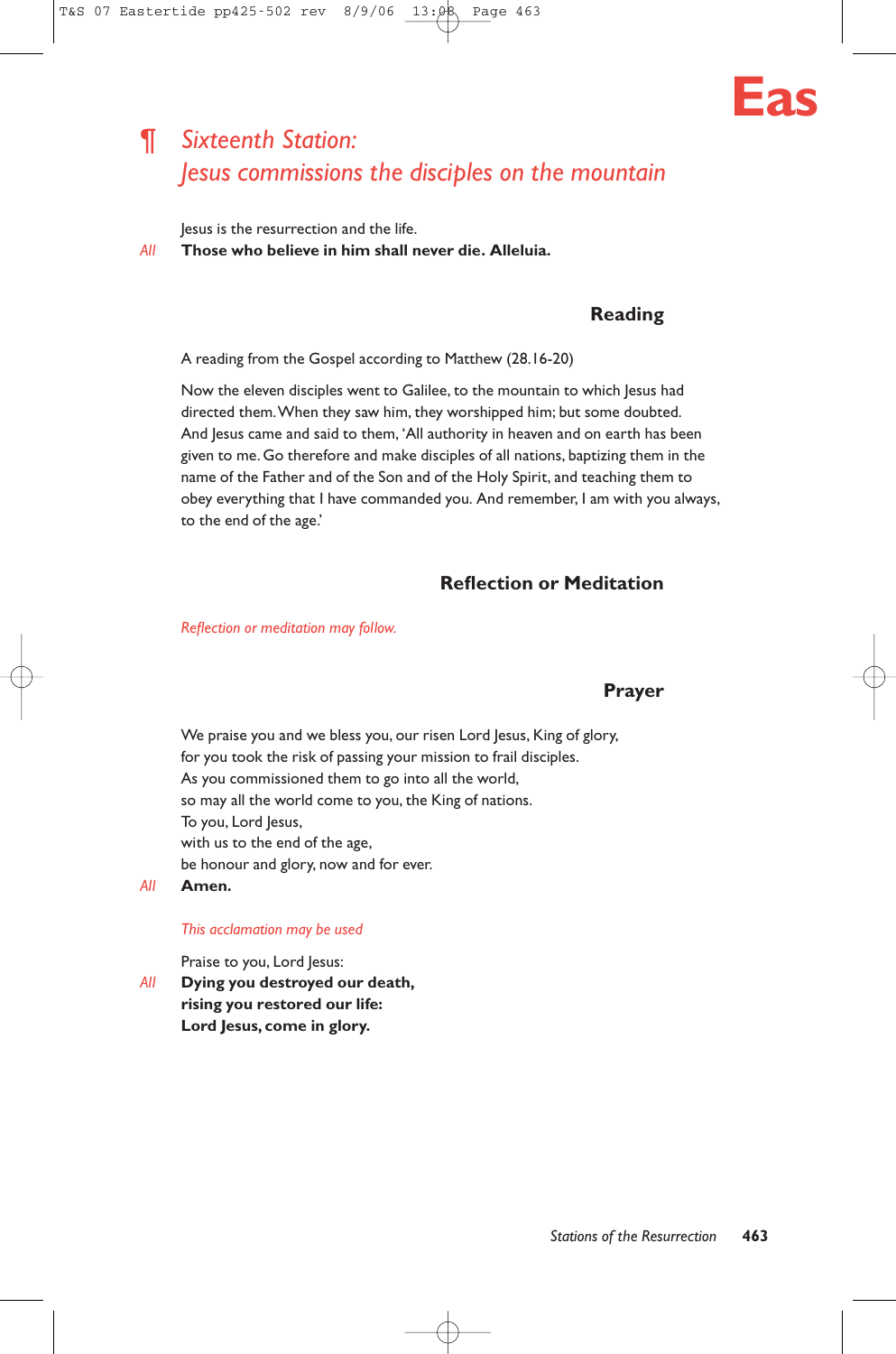# ¶ *Seventeenth Station: The ascension*

Jesus is the resurrection and the life. *All* **Those who believe in him shall never die. Alleluia.**

## **Reading**

A reading from the Acts of the Apostles (1.3-11)

After his suffering he presented himself alive to them by many convincing proofs, appearing to them over the course of forty days and speaking about the kingdom of God. While staying with them, he ordered them not to leave lerusalem, but to wait there for the promise of the Father. 'This', he said, 'is what you have heard from me; for John baptized with water, but you will be baptized with the Holy Spirit not many days from now.' So when they had come together, they asked him, 'Lord, is this the time when you will restore the kingdom to Israel?' He replied, 'It is not for you to know the times or periods that the Father has set by his own authority. But you will receive power when the Holy Spirit has come upon you; and you will be my witnesses in Jerusalem, in all Judea and Samaria, and to the ends of the earth.' When he had said this, as they were watching, he was lifted up, and a cloud took him out of their sight. While he was going and they were gazing up towards heaven, suddenly two men in white robes stood by them.They said, 'Men of Galilee, why do you stand looking up towards heaven? This Jesus, who has been taken up from you into heaven, will come in the same way as you saw him go into heaven.'

# **Reflection or Meditation**

*Reflection or meditation may follow.*

# **Prayer**

We praise you and we bless you, our risen Lord Jesus, King of glory, for in your ascension you are crowned King of kings and Lord of lords. As we worship you on your heavenly throne, prepare our hearts for the coming of your Spirit. To you, Lord Jesus, who will come back in the same way you went up into heaven, be honour and glory, now and for ever.

*All* **Amen.**

### *This acclamation may be used*

Praise to you, Lord Jesus: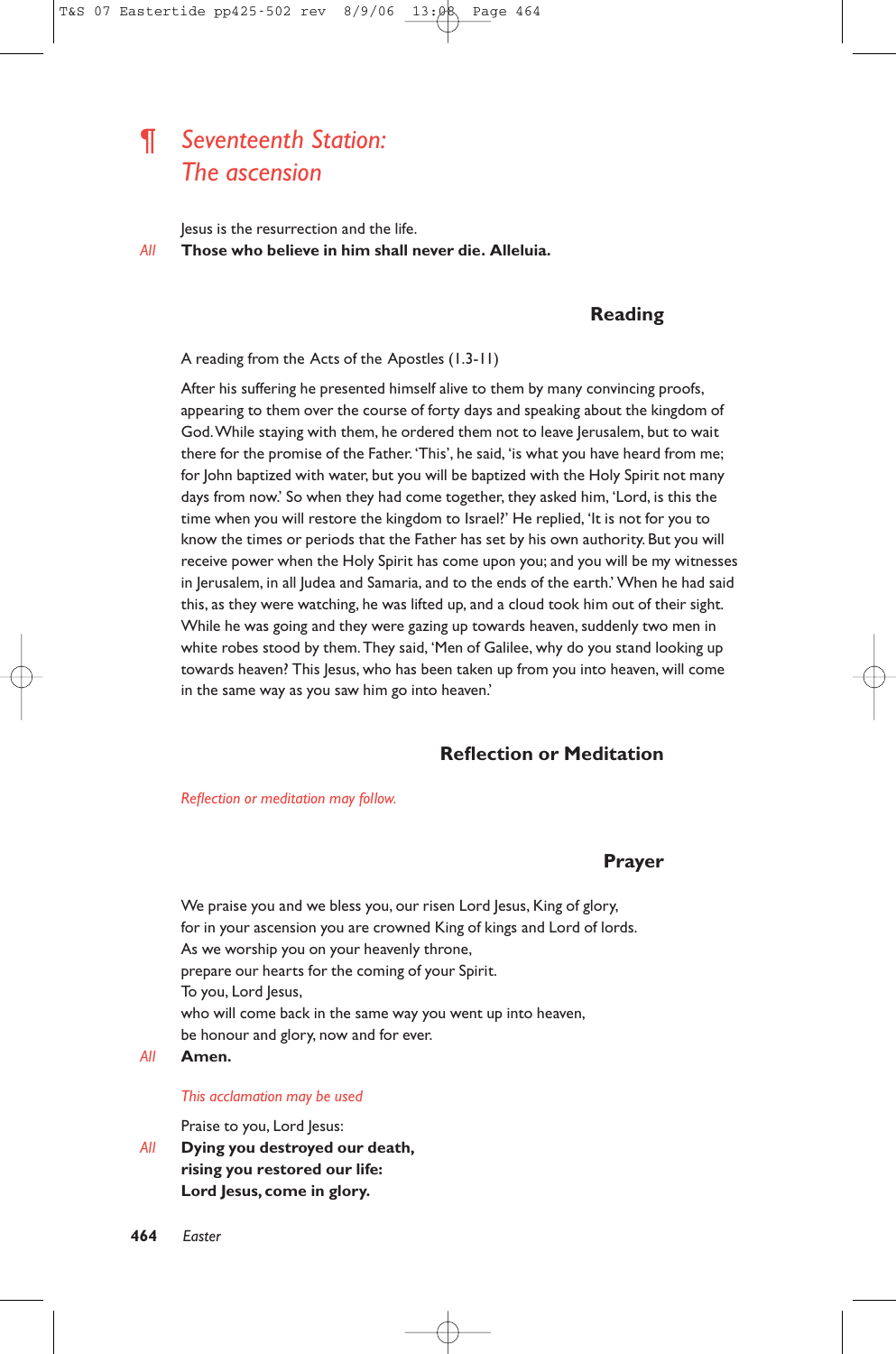# **Eas**

# ¶ *Eighteenth Station: Pentecost*

Jesus is the resurrection and the life. *All* **Those who believe in him shall never die. Alleluia.**

# **Reading**

A reading from the Acts of the Apostles (2.1-11)

When the day of Pentecost had come, they were all together in one place. And suddenly from heaven there came a sound like the rush of a violent wind, and it filled the entire house where they were sitting. Divided tongues, as of fire, appeared among them, and a tongue rested on each of them. All of them were filled with the Holy Spirit and began to speak in other languages, as the Spirit gave them ability. Now there were devout lews from every nation under heaven living in Jerusalem. And at this sound the crowd gathered and was bewildered, because each one heard them speaking in the native language of each. Amazed and astonished, they asked, 'Are not all these who are speaking Galileans? And how is it that we hear, each of us, in our own native language? Parthians, Medes, Elamites, and residents of Mesopotamia, Judea and Cappadocia, Pontus and Asia, Phrygia and Pamphylia, Egypt and the parts of Libya belonging to Cyrene, and visitors from Rome, both Jews and proselytes, Cretans and Arabs – in our own languages we hear them speaking about God's deeds of power.'

# **Reflection or Meditation**

*Reflection or meditation may follow.*

## **Prayer**

We praise you and we bless you, our risen Lord Jesus, King of glory, for you promised that your disciples would be baptized with the Holy Spirit and now we see the fulfilment of your promise. Fill us afresh with your Spirit today, revive your Church, and renew the face of the earth. To you, Lord Jesus, giving to your people the greatest gift of all, be honour and glory, now and for ever.

*All* **Amen.**

### *This acclamation may be used*

Praise to you, Lord Jesus: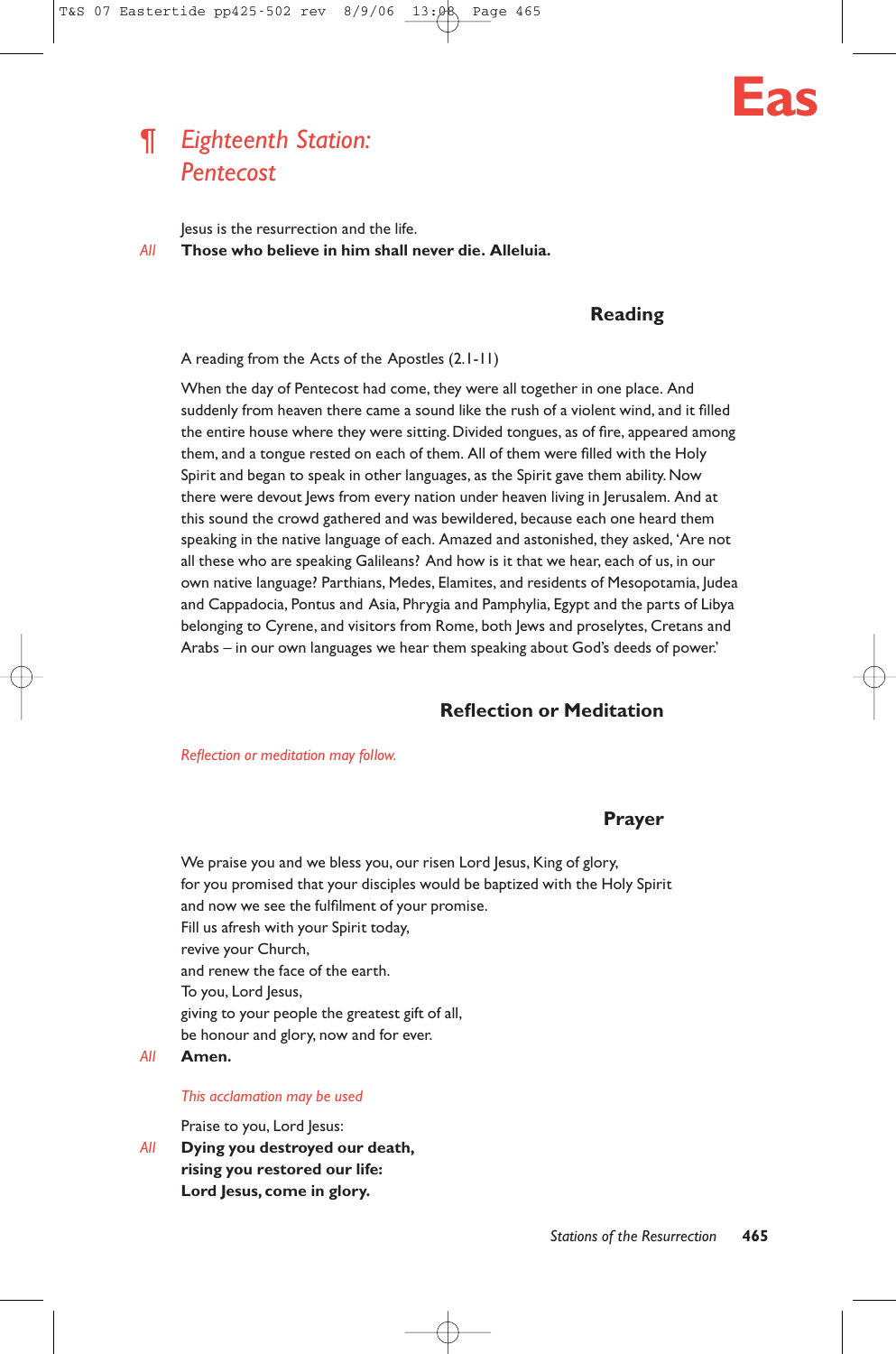# ¶ *Nineteenth Station: Jesus appears to Saul (Paul)*

Jesus is the resurrection and the life. *All* **Those who believe in him shall never die. Alleluia.**

# **Reading**

A reading from the Acts of the Apostles (9.1-18)

Saul, still breathing threats and murder against the disciples of the Lord, went to the high priest and asked him for letters to the synagogues at Damascus, so that if he found any who belonged to the Way, men or women, he might bring them bound to Jerusalem. Now as he was going along and approaching Damascus, suddenly a light from heaven flashed around him. He fell to the ground and heard a voice saying to him, 'Saul, Saul, why do you persecute me?' He asked, 'Who are you, Lord?' The reply came, 'I am Jesus, whom you are persecuting. But get up and enter the city, and you will be told what you are to do.' The men who were travelling with him stood speechless because they heard the voice but saw no one. Saul got up from the ground, and though his eyes were open, he could see nothing; so they led him by the hand and brought him into Damascus. For three days he was without sight, and neither ate nor drank. Now there was a disciple in Damascus named Ananias.The Lord said to him in a vision, 'Ananias.' He answered, 'Here I am, Lord.' The Lord said to him, 'Get up and go to the street called Straight, and at the house of Judas look for a man of Tarsus named Saul. At this moment he is praying, and he has seen in a vision a man named Ananias come in and lay his hands on him so that he might regain his sight.' But Ananias answered, 'Lord, I have heard from many about this man, how much evil he has done to your saints in Jerusalem; and here he has authority from the chief priests to bind all who invoke your name.' But the Lord said to him, 'Go, for he is an instrument whom I have chosen to bring my name before Gentiles and kings and before the people of Israel; I myself will show him how much he must suffer for the sake of my name.' So Ananias went and entered the house. He laid his hands on Saul and said, 'Brother Saul, the Lord Jesus, who appeared to you on your way here, has sent me so that you may regain your sight and be filled with the Holy Spirit.' And immediately something like scales fell from his eyes, and his sight was restored. Then he got up and was baptized.

# **Reflection or Meditation**

*Reflection or meditation may follow.*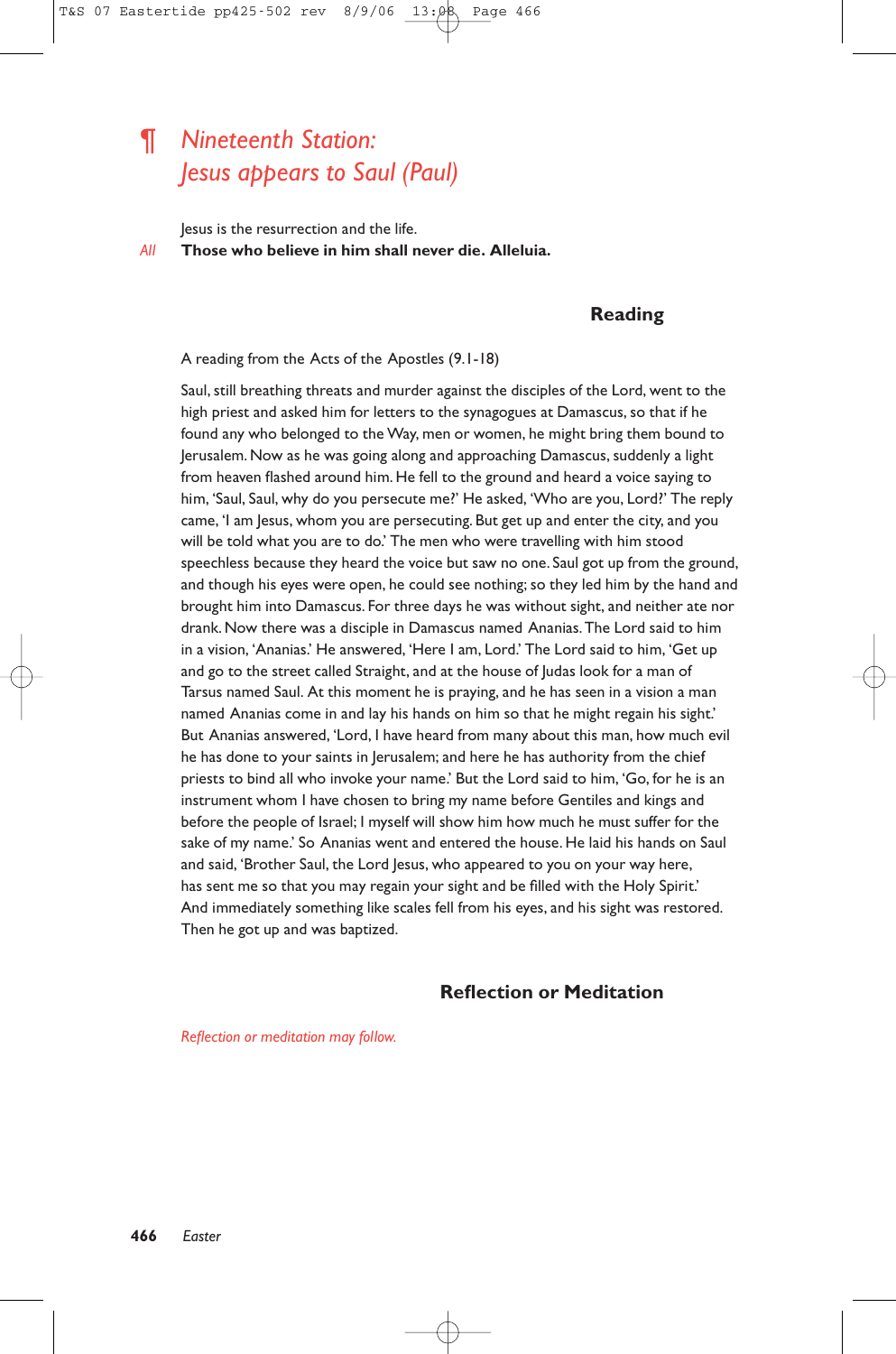

# **Prayer**

We praise you and we bless you, our risen Lord Jesus, King of glory, for you transformed the murderous Saul into the great apostle, Paul. As you revealed yourself to him on the road to Damascus, reveal yourself afresh to your people journeying through this life. To you, Lord Jesus, who can fill even the emptiest of lives, be honour and glory, now and for ever.

*All* **Amen.**

### *This acclamation may be used*

Praise to you, Lord Jesus: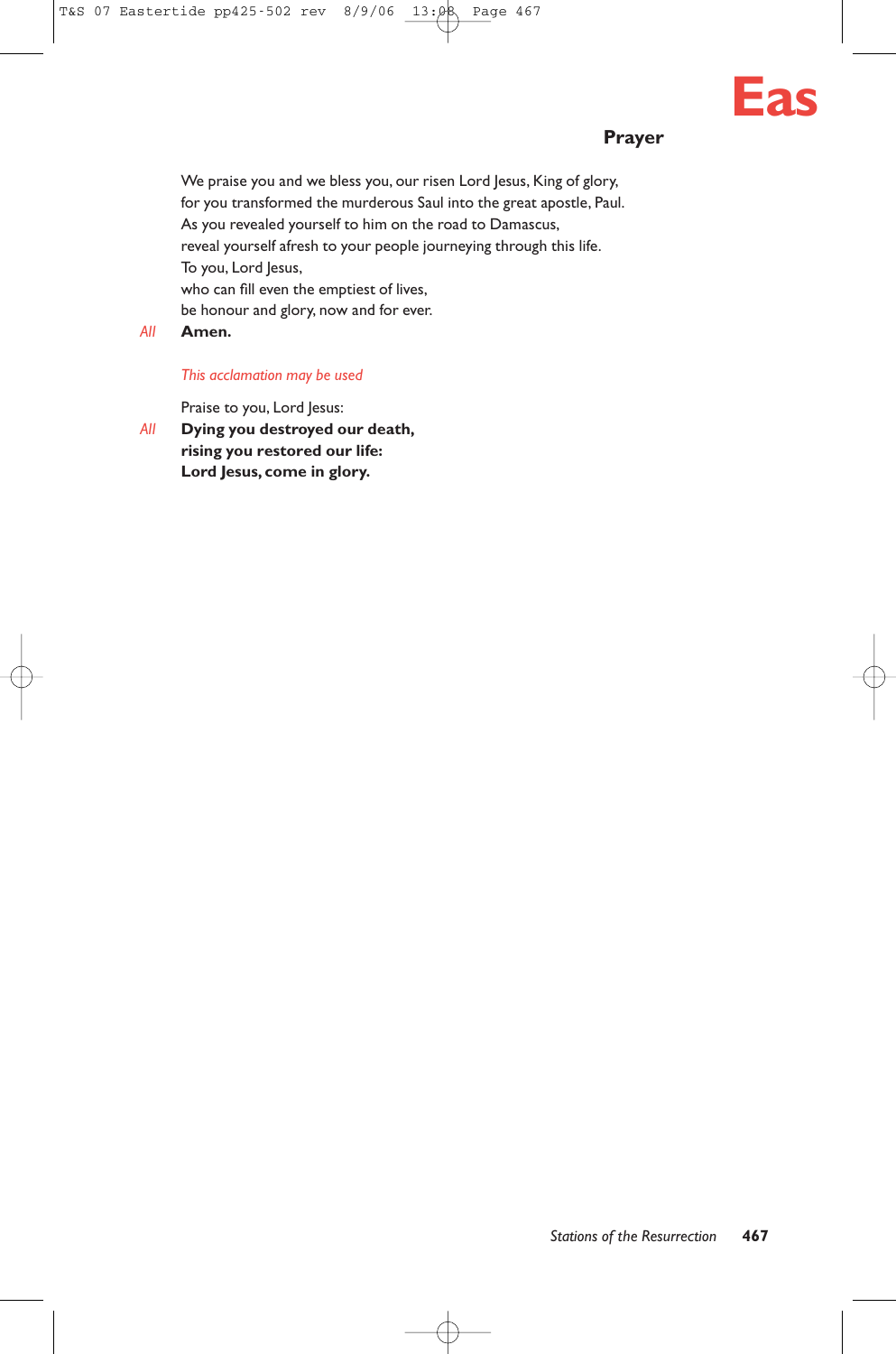# ¶ *The Conclusion*

*A response may be made to the preceding stations.This might take the form of praise, penitence, intercession or some other relevant action, accompanied by silence or singing.*

Let us pray for the coming of God's kingdom in the words our Saviour taught us.

### *The Lord's Prayer is said.*

Almighty God,

whose Son Jesus Christ is the resurrection and the life: raise us, who trust in him, from the death of sin to the life of righteousness, that we may seek those things that are above where he reigns with you in the unity of the Holy Spirit, one God, now and for ever.

### *All* **Amen.**

Alleluia. Christ is risen.

### *All* **He is risen indeed. Alleluia.**

Praise the God and Father of our Lord Jesus Christ.

*All* **He has given us new life and hope. He has raised Jesus from the dead.**

God has claimed us as his own.

*All* **He has brought us out of darkness. He has made us light to the world.**

Alleluia. Christ is risen.

*All* **He is risen indeed. Alleluia.**

God the Father,

by whose glory Christ was raised from the dead, strengthen *you* to walk with him in his risen life; and the blessing of God almighty, the Father, the Son, and the Holy Spirit, be among *you* and remain with *you* always.

*All* **Amen.**

#### *These or other suitable words introduce the Peace*

The risen Christ came and stood among his disciples and said 'Peace be with you'. Then were they glad to see the Lord. Alleluia. The peace of the risen Lord be always with you

### *All* **and also with you.**

Let us offer one another a sign of peace.

*All may exchange a sign of peace.*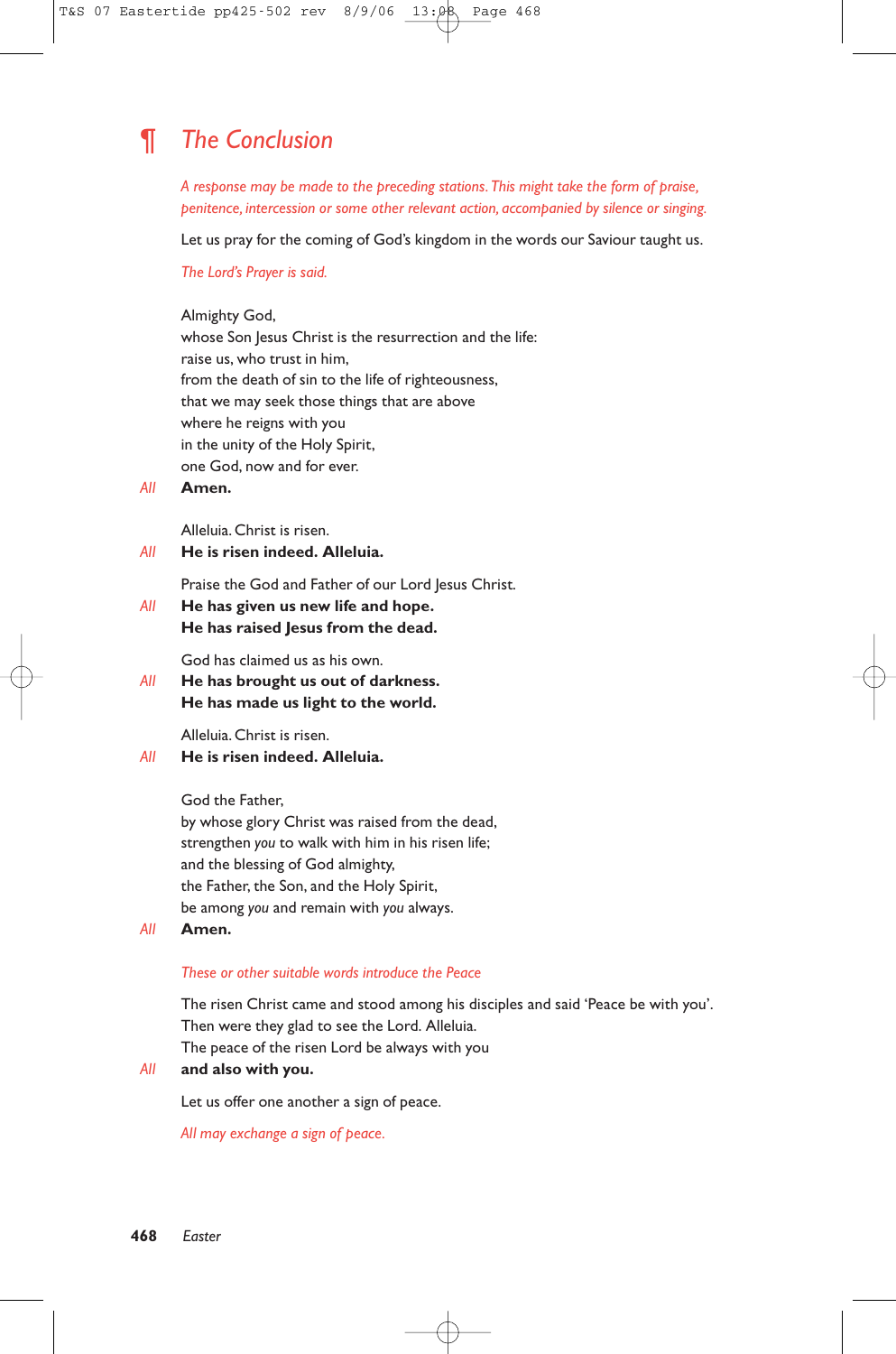# **The Liturgy of Ascension Day**

# *Structure*

**Asc**

# ¶ The Gathering

The Greeting The Ascension Reading Gloria in Excelsis The Collect

# **The Liturgy of the Word**

Reading(s) Canticle Gospel Reading Sermon The Creed Prayers of Intercession

# **The Liturgy of the Sacrament**

The Peace Preparation of the Table Taking of the Bread and Wine The Eucharistic Prayer The Lord's Prayer Breaking of the Bread Giving of Communion Prayer after Communion

# ¶ The Dismissal

Reading Responsory The Blessing The Dismissal

*Ascension Day* **469**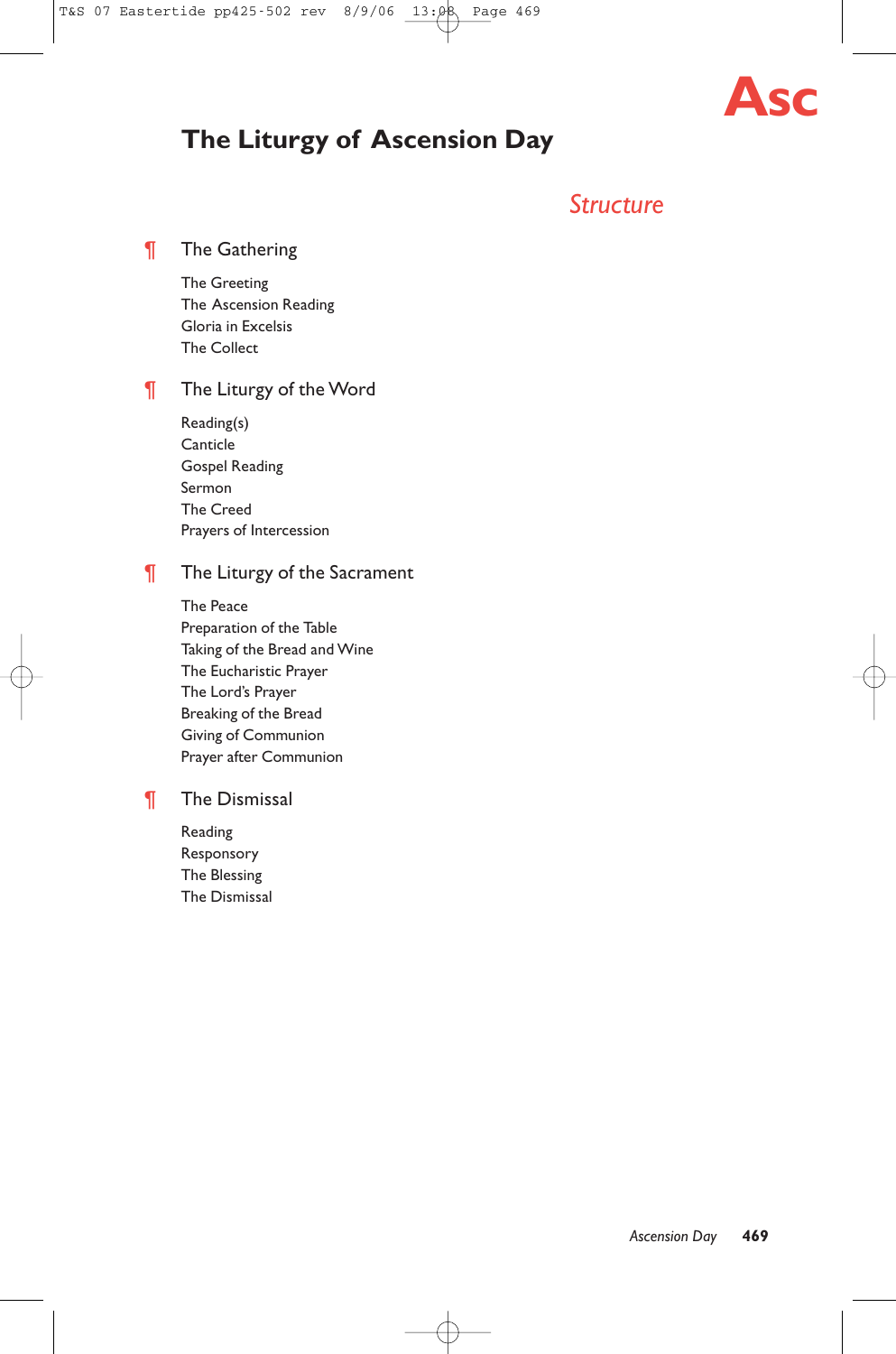# **The Liturgy of Ascension Day**

# ¶ *The Gathering*

*At the entry of the ministers an anthem may be sung or the following response may be used*

God has gone up with a shout,

*All* **the Lord with the sound of a trumpet.** *Psalm 47.5*

### *The president may say*

In the name of the Father, and of the Son, and of the Holy Spirit.

*All* **Amen.**

# **The Greeting**

### *The president greets the people.*

Grace, mercy and peace from God our Father and the Lord Jesus Christ be with you

*All* **and also with you.**

# **Introduction**

### *The president introduces the service using these or other suitable words*

Dear brothers and sisters in Christ, for forty days we have been celebrating with joyful hearts the resurrection of our Lord Jesus Christ, his bursting from the tomb and his defeat of the power of sin and death. He appeared to his disciples many times and told them about the kingdom of God.

Today we recall how he left this earth and returned to his Father, ascending into heaven to take his throne over all dominions and powers.Trusting in his reign over all creation, and submitting to his kingly yet loving rule, let us hear the story of his parting.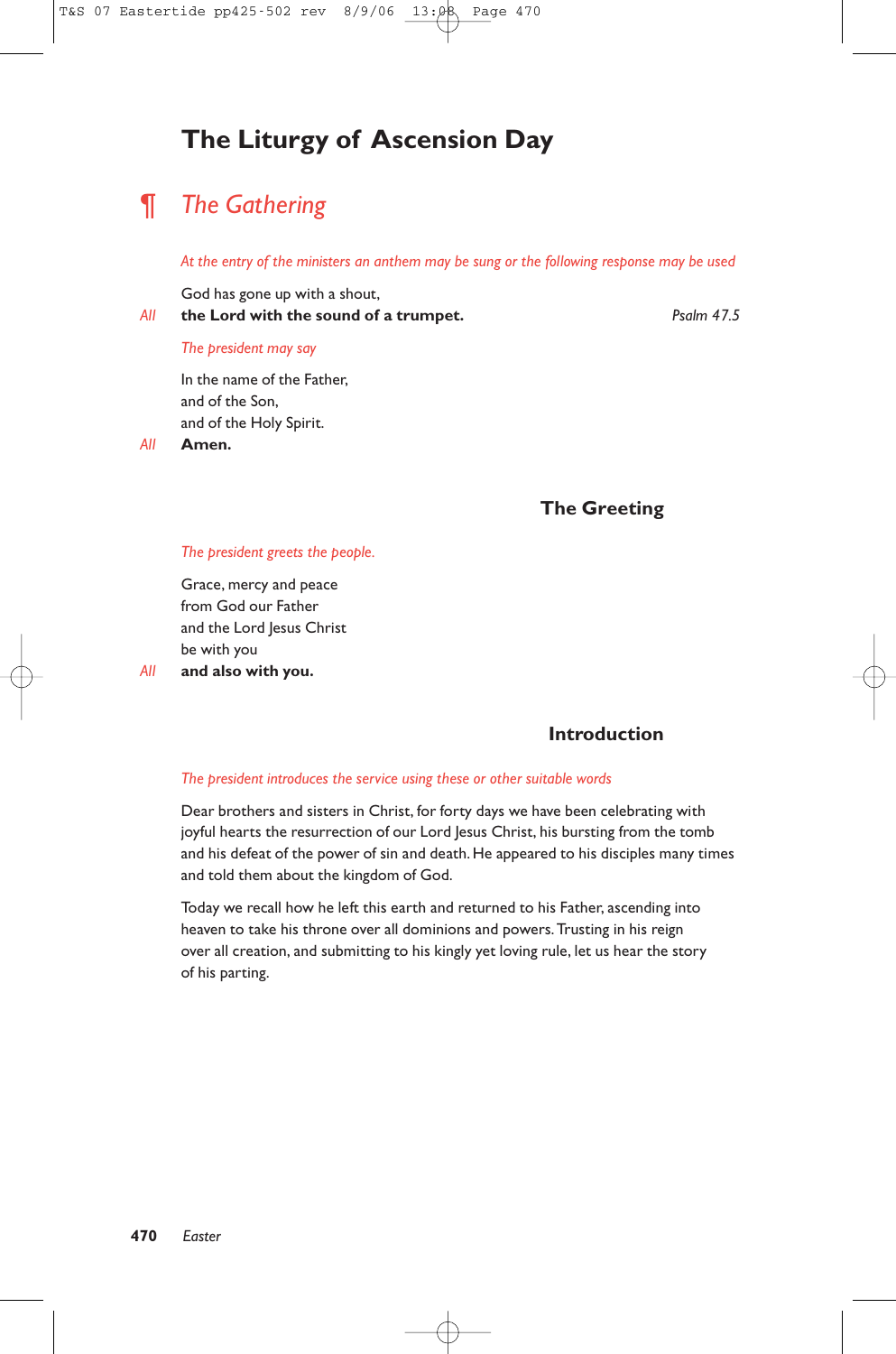

# **The Ascension Reading**

### *If possible this reading should not be read by the person leading this part of the service.*

## A reading from the Acts of the Apostles (1.4-11)

While staying with them, he ordered them not to leave Jerusalem, but to wait there for the promise of the Father. 'This', he said, 'is what you have heard from me; for John baptized with water, but you will be baptized with the Holy Spirit not many days from now.' So when they had come together, they asked him, 'Lord, is this the time when you will restore the kingdom to Israel?' He replied, 'It is not for you to know the times or periods that the Father has set by his own authority. But you will receive power when the Holy Spirit has come upon you; and you will be my witnesses in Jerusalem, in all Judea and Samaria, and to the ends of the earth.' When he had said this, as they were watching, he was lifted up, and a cloud took him out of their sight. While he was going and they were gazing up towards heaven, suddenly two men in white robes stood by them.They said, 'Men of Galilee, why do you stand looking up towards heaven? This Jesus, who has been taken up from you into heaven, will come in the same way as you saw him go into heaven.'

### *At the end the reader says*

Alleluia. Christ is risen.

### *All* **He is risen indeed. Alleluia.**

### *A minister says*

Seeing we have a great high priest who has passed through the heaven, Jesus the Son of God, let us offer him the praise worthy of his name.

# **Gloria in Excelsis**

### *The Gloria in excelsis may be used.*

# *All* **Glory to God in the highest, and peace to his people on earth.**

**Lord God, heavenly King, almighty God and Father, we worship you,we give you thanks, we praise you for your glory.**

**Lord Jesus Christ, only Son of the Father, Lord God, Lamb of God, you take away the sin of the world: have mercy on us; you are seated at the right hand of the Father: receive our prayer.**

**For you alone are the Holy One, you alone are the Lord, you alone are the Most High, Jesus Christ, with the Holy Spirit, in the glory of God the Father. Amen.**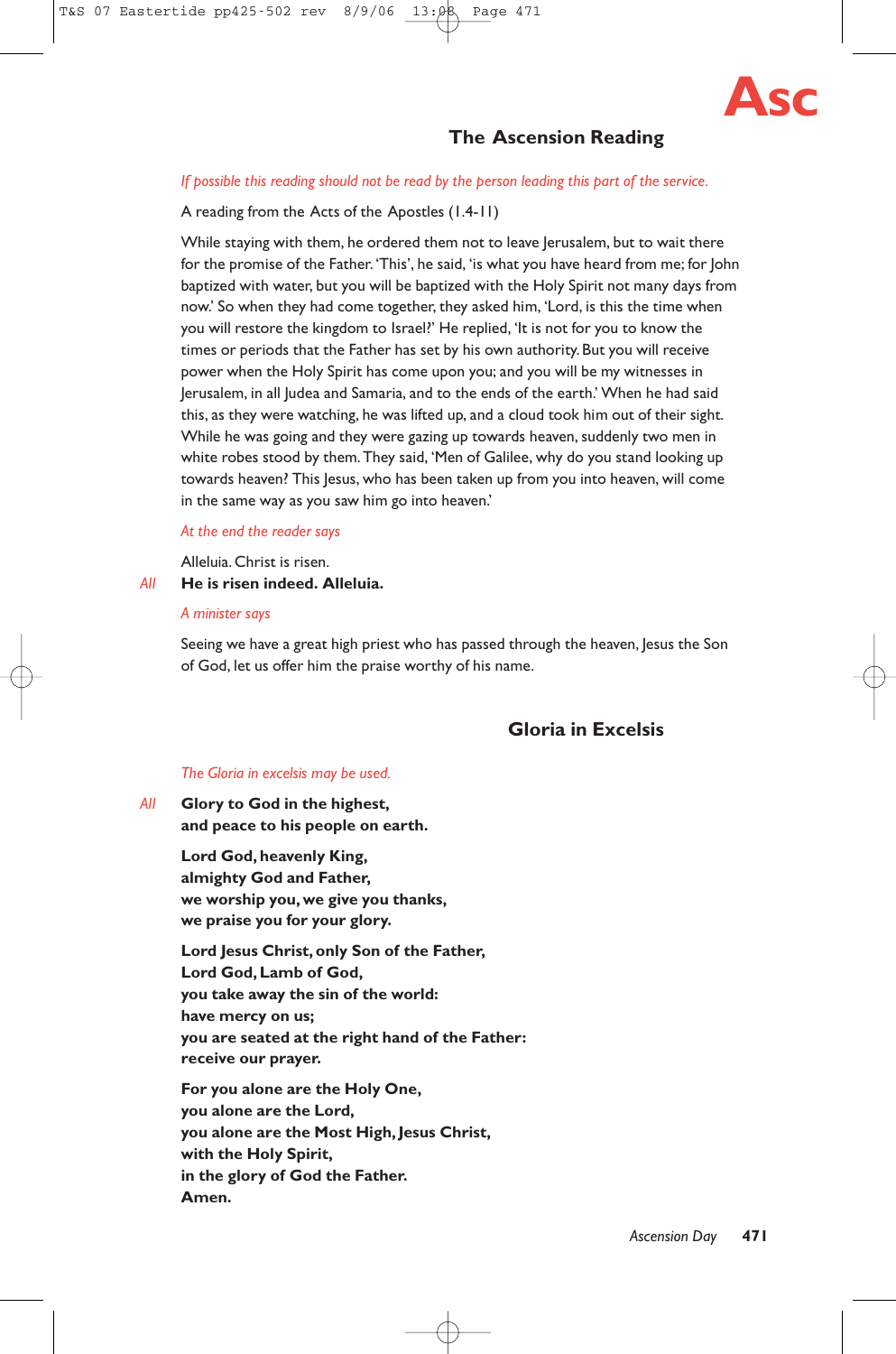### *The president introduces a period of silent prayer with the words*

Let us pray that our risen and ascended Lord will lead us to eternal life.

### *Silence is kept.*

Grant, we pray, almighty God, that as we believe your only-begotten Son our Lord Jesus Christ to have ascended into the heavens, so we in heart and mind may also ascend and with him continually dwell; who is alive and reigns with you, in the unity of the Holy Spirit, one God, now and for ever.

*All* **Amen.**

### *(or)*

Risen Christ,

you have raised our human nature to the throne of heaven: help us to seek and serve you, that we may join you at the Father's side, where you reign with the Spirit in glory, now and for ever.

### *All* **Amen.**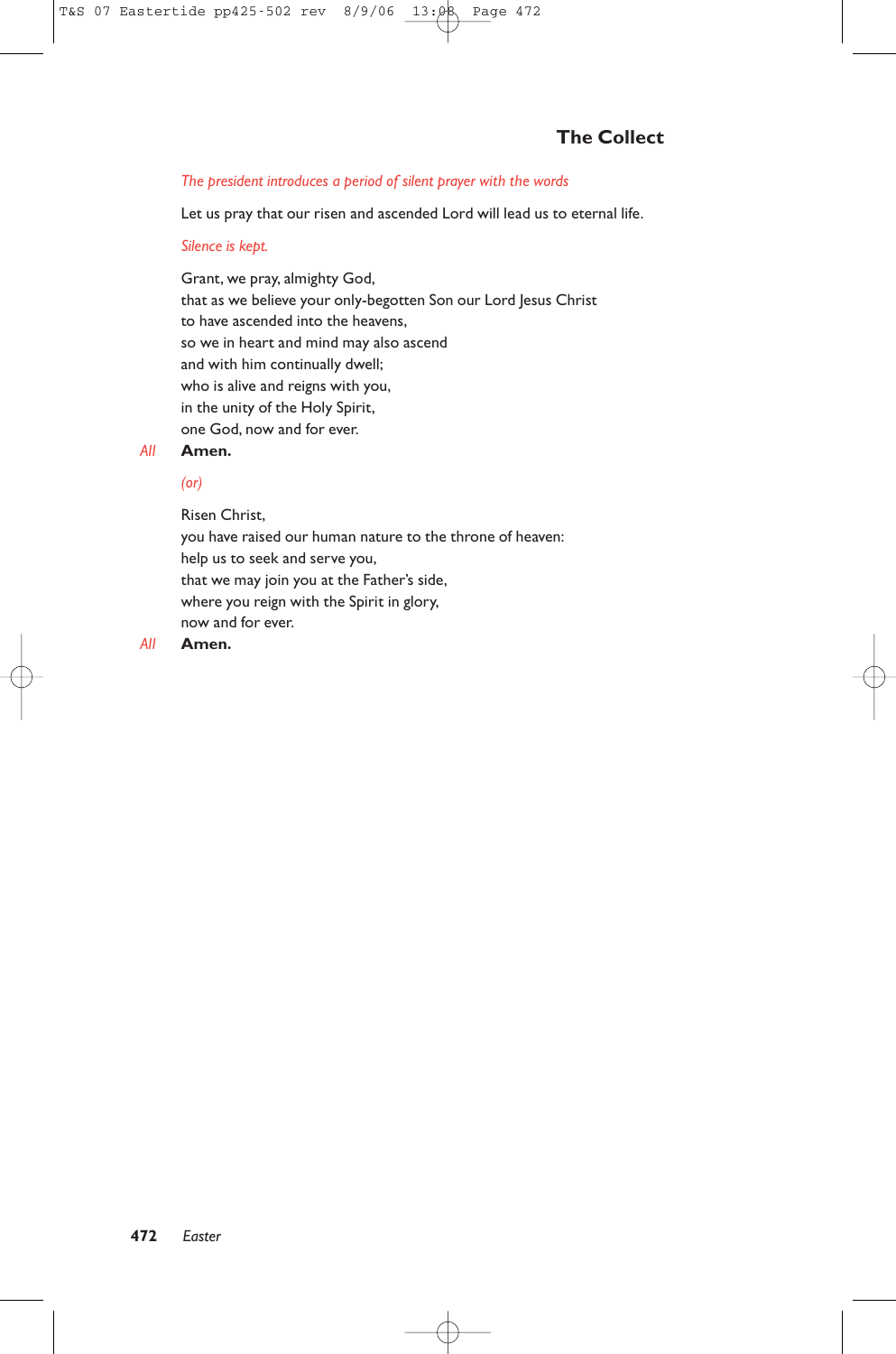# ¶ *The Liturgy of the Word*



# **Reading**

*If the Acts reading has already been used, only one reading from Scripture precedes the Gospel reading.*

*At the end the reader may say*

This is the word of the Lord.

*All* **Thanks be to God.**

# **Canticle**

- *All* **All nations shall come and worship you, O Christ, and share in the feast of your kingdom.**
	- 1 Great and wonderful are your deeds, ♦ Lord God the Almighty.
	- 2 Just and true are your ways,  $\triangleleft$ O ruler of the nations.
- 3 Who shall not revere and praise your name, O Lord? ♦ for you alone are holy.
- 4 All nations shall come and worship in your presence: ♦ for your just dealings have been revealed. *Revelation 15.3,4*
- *All* **To the One who sits on the throne and to the Lamb be blessing and honour and glory and might, for ever and ever. Amen.**
- *All* **All nations shall come and worship you, O Christ, and share in the feast of your kingdom.**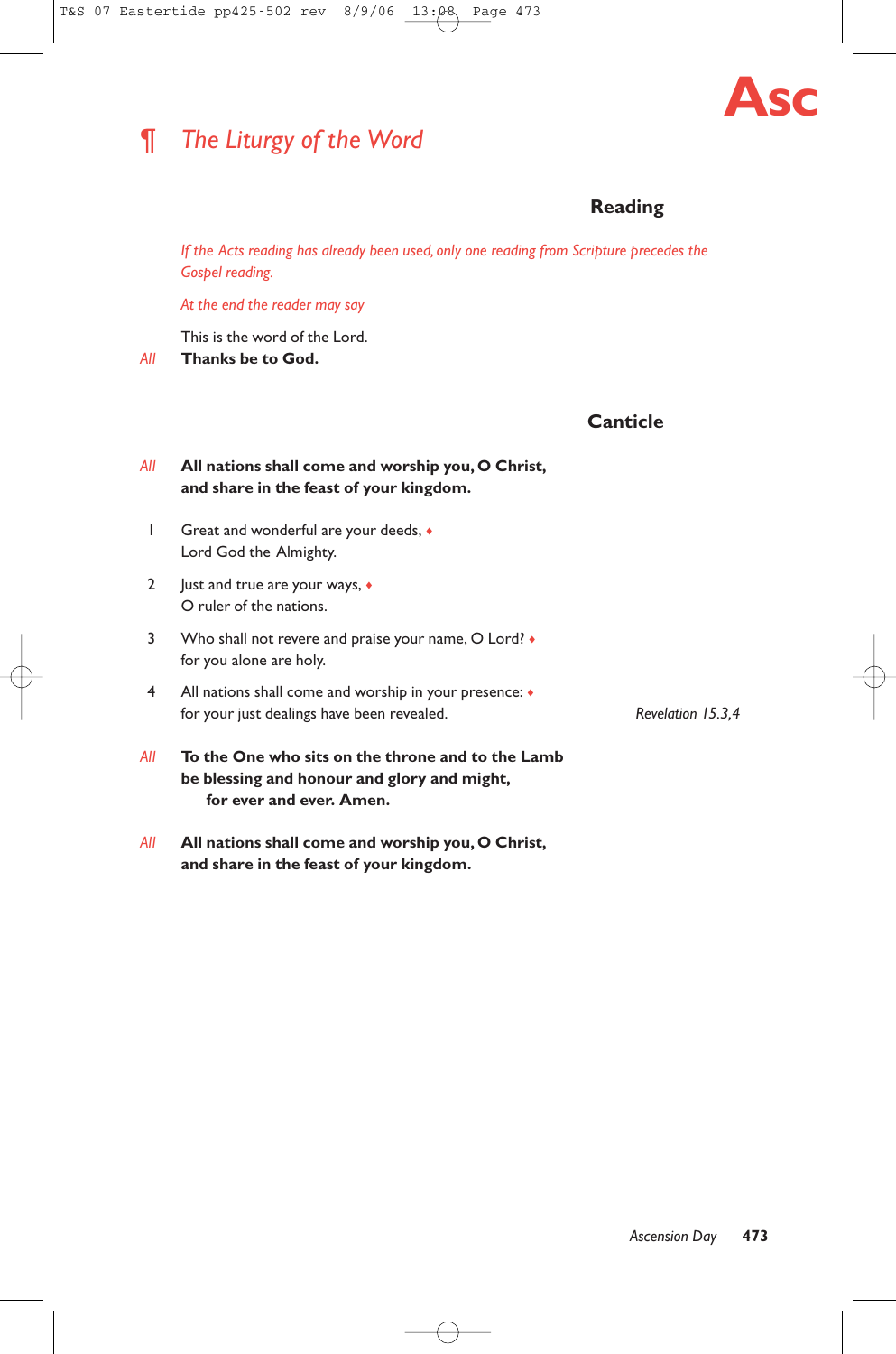*One of these acclamations may herald the Gospel reading*

| All | Alleluia, alleluia.<br>Go and make disciples of all nations, says the Lord.<br>Remember, I am with you always, to the end of the age.<br>Alleluia. | cf Matthew 28.19,20   |
|-----|----------------------------------------------------------------------------------------------------------------------------------------------------|-----------------------|
|     | (                                                                                                                                                  |                       |
|     | Alleluia.                                                                                                                                          |                       |
| All | Alleluia.                                                                                                                                          |                       |
|     | God has highly exalted Jesus Christ.                                                                                                               |                       |
| All | Alleluia.                                                                                                                                          |                       |
|     | At the name of Jesus every knee shall bow.                                                                                                         |                       |
| All | Alleluia.                                                                                                                                          |                       |
|     | Let every tongue confess that Jesus Christ is Lord.                                                                                                | cf Philippians 2.9-11 |
| All | Alleluia.                                                                                                                                          |                       |
|     | <b>[Glory to God the Father.]</b>                                                                                                                  |                       |
|     | When the Gospel is announced the reader says                                                                                                       |                       |
|     | Hear the Gospel of our Lord Jesus Christ according to Luke.                                                                                        |                       |
| All | Glory to you, O Lord.                                                                                                                              |                       |

*Luke 24.44-end*

*At the end*

This is the Gospel of the Lord.

*All* **Praise to you, O Christ.**

**Sermon**

**The Creed**

*An authorized translation of the Nicene Creed is used.*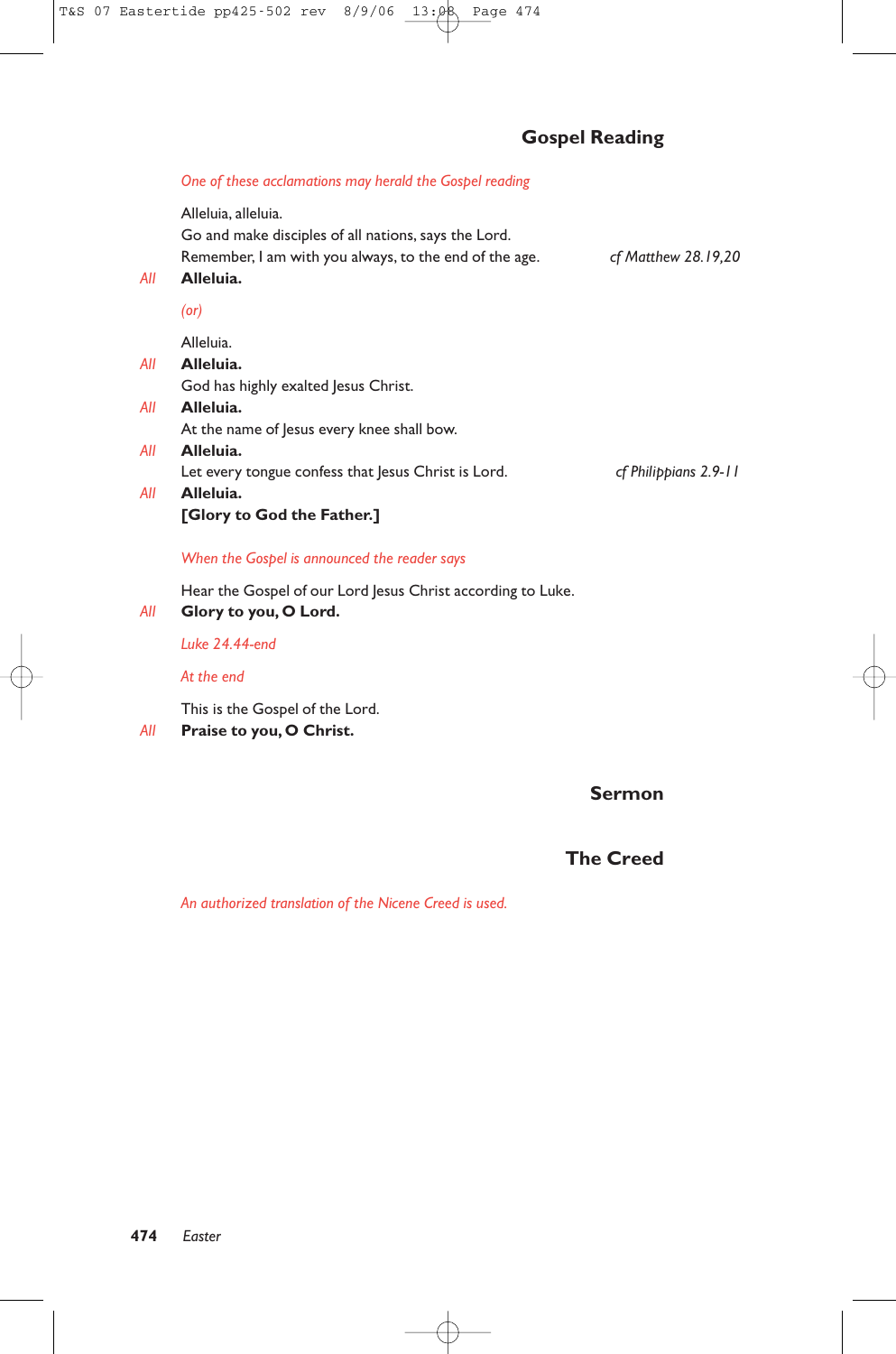# **Prayers of Intercession**



Let us join our prayers with those of our Saviour Christ, seeking the Father's blessing and the gifts of the Spirit.

Jesus Christ, great high priest, living for ever to intercede for us, pray for the Church, your broken body in the world … Lord, hear us.

# *All* **Lord, graciously hear us.**

Jesus Christ, king of righteousness, enthroned at the right hand of the majesty on high, pray for the world, and make it subject to your gentle rule ... Lord, hear us.

## *All* **Lord, graciously hear us.**

Jesus Christ, Son of Man, drawing humanity into the life of God, pray for your brothers and sisters in need, distress or sorrow … Lord, hear us.

## *All* **Lord, graciously hear us.**

Jesus Christ, pioneer of our salvation, bringing us to glory through your death and resurrection, surround with your saints and angels those who have died trusting your promises … Lord, hear us.

## *All* **Lord, graciously hear us.**

Jesus Christ, Lord over all things, ascended far above the heavens and filling the universe, pray for us who receive the gifts you give us for work in your service … Lord, hear us.

## *All* **Lord, graciously hear us.**

Jesus Christ, keep the Church in the unity of the Spirit and in the bond of peace, and bring the whole created order to worship at your feet; for you are alive and reign with the Father and the Holy Spirit, one God, now and for ever.

## *All* **Amen.**

*(or)*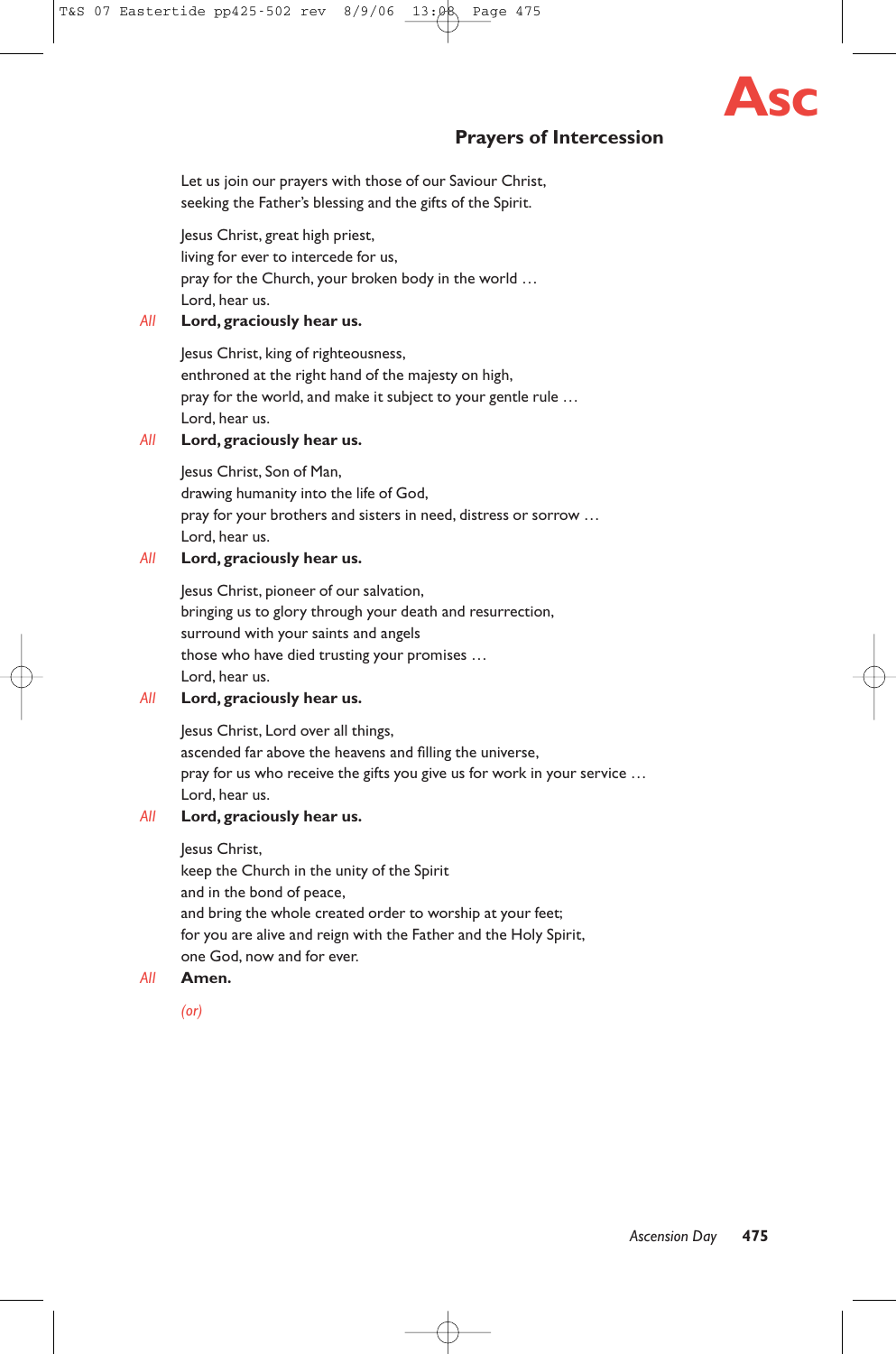Almighty God, our heavenly Father, you have exalted your Son Christ Jesus to your right hand, and made him the head over all things for his body the Church: hear us as we pray for the Church throughout the world … Make us and all your people receptive to the gifts he pours upon us, that we may use them to your glory, and the building up of the body of Christ. Lord, in your mercy:

## *All* **hear our prayer.**

Lord God Almighty, the Ancient of Days, you have given your Son all authority in heaven and on earth: hear us as we pray for the world he came to redeem … Grant that we may know even in this time the things that make for peace, and may strive for the reconciliation of all people in his kingdom of justice and love. Lord, in your mercy:

### *All* **hear our prayer.**

Father of all, whose Son has promised to be with us always, to the end of the age: hear us as we pray for those among whom we live and work … Grant that we may be so aware of his presence with us, that people may take note of us, that we have been with Jesus. Lord, in your mercy:

### *All* **hear our prayer.**

O God our Redeemer, whose Son ever lives to make intercession for us: hear us as we pray for those in any kind of need … May he who has borne our infirmities strengthen and heal them, that they may find grace to help in time of need, and rejoice in his salvation. Lord, in your mercy:

### *All* **hear our prayer.**

Heavenly Father, whose Son has borne our humanity into the heavenly realms, and gone before us to prepare a place for us: hear us as we remember before you those whose earthly sojourn is over, and whose life is now hidden in him with you … Make us joyful and expectant, that at his coming with all his own we too may go forth to meet him, and share in his eternal joy.

## Merciful Father,

*All* **accept these prayers for the sake of your Son, our Saviour Jesus Christ. Amen.**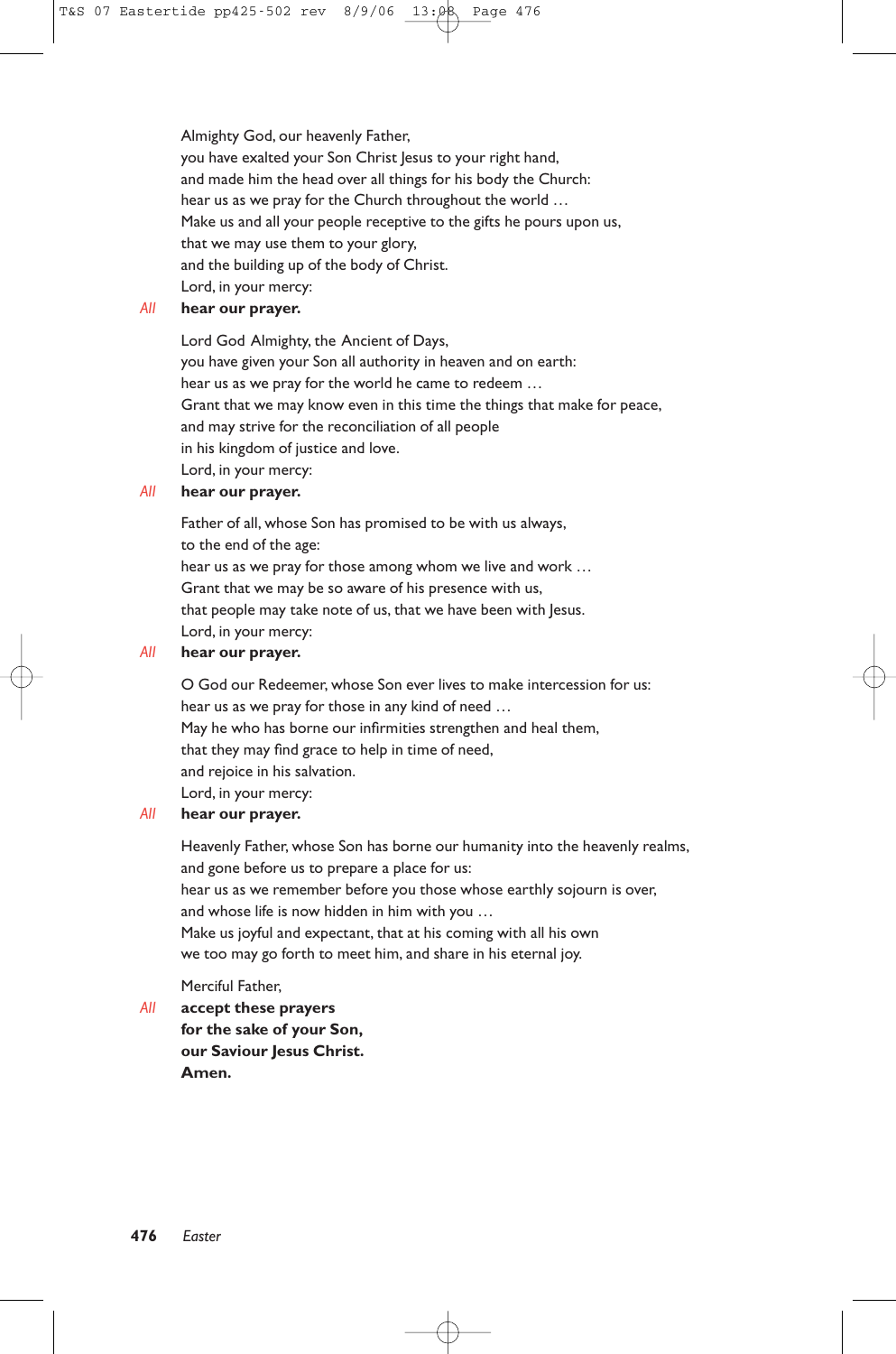# ¶ *The Liturgy of the Sacrament*



# **The Peace**

Jesus says: 'Peace I leave with you; my peace I give to you. If you love me, rejoice because I am going to the Father'. Alleluia. *John 14.27,28*

The peace of the Lord be always with you

*All* **and also with you.**

### *These words may be added*

Let us offer one another a sign of peace.

*All may exchange a sign of peace.*

# **Preparation of the Table Taking of the Bread and Wine**

*A hymn may be sung.*

*The gifts of the people may be gathered and presented.*

*The table is prepared and bread and wine are placed upon it.*

*This or one of the other prayers at the preparation of the table may be said*

Blessed be God,

by whose grace creation is renewed,

by whose love heaven is opened,

by whose mercy we offer our sacrifice of praise.

## *All* **Blessed be God for ever.**

*The president takes the bread and wine.*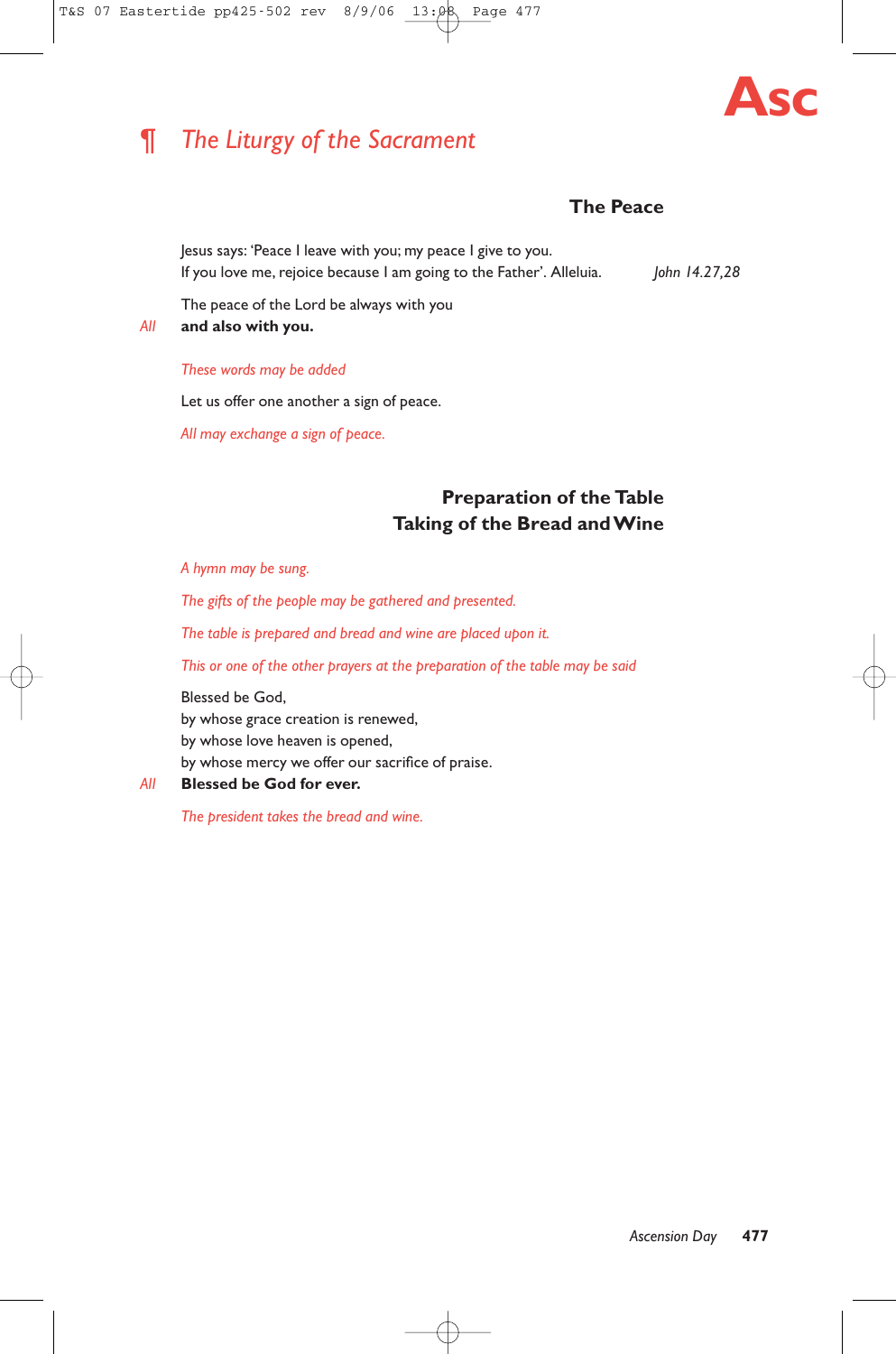*The president uses one of the authorized Eucharistic Prayers.*

### *One of the following Proper Prefaces may be used where appropriate*

It is indeed right and good, our duty and our joy, always and everywhere to give you thanks, holy Father, almighty and eternal God, through Jesus Christ the King of glory. Born of a woman, he came to the rescue of our human race. Dying for us, he trampled death and conquered sin. By the glory of his resurrection he opened the way to life eternal and by his ascension, gave us the sure hope that where he is we may also be. Therefore the universe resounds with Easter joy and with choirs of angels we sing for ever to your praise:

### *(or)*

And now we give you thanks because, after his most glorious resurrection, he appeared to his disciples, and in their sight ascended into heaven to prepare a place for us; that where he is, thither we might also ascend, and reign with him in glory.

# **The Lord's Prayer**

Looking for the coming of his kingdom, as our Saviour taught us, so we pray

## *All* **Our Father in heaven …**

### *(or)*

Looking for the coming of his kingdom, let us pray with confidence as our Saviour has taught us

## *All* **Our Father, who art in heaven …**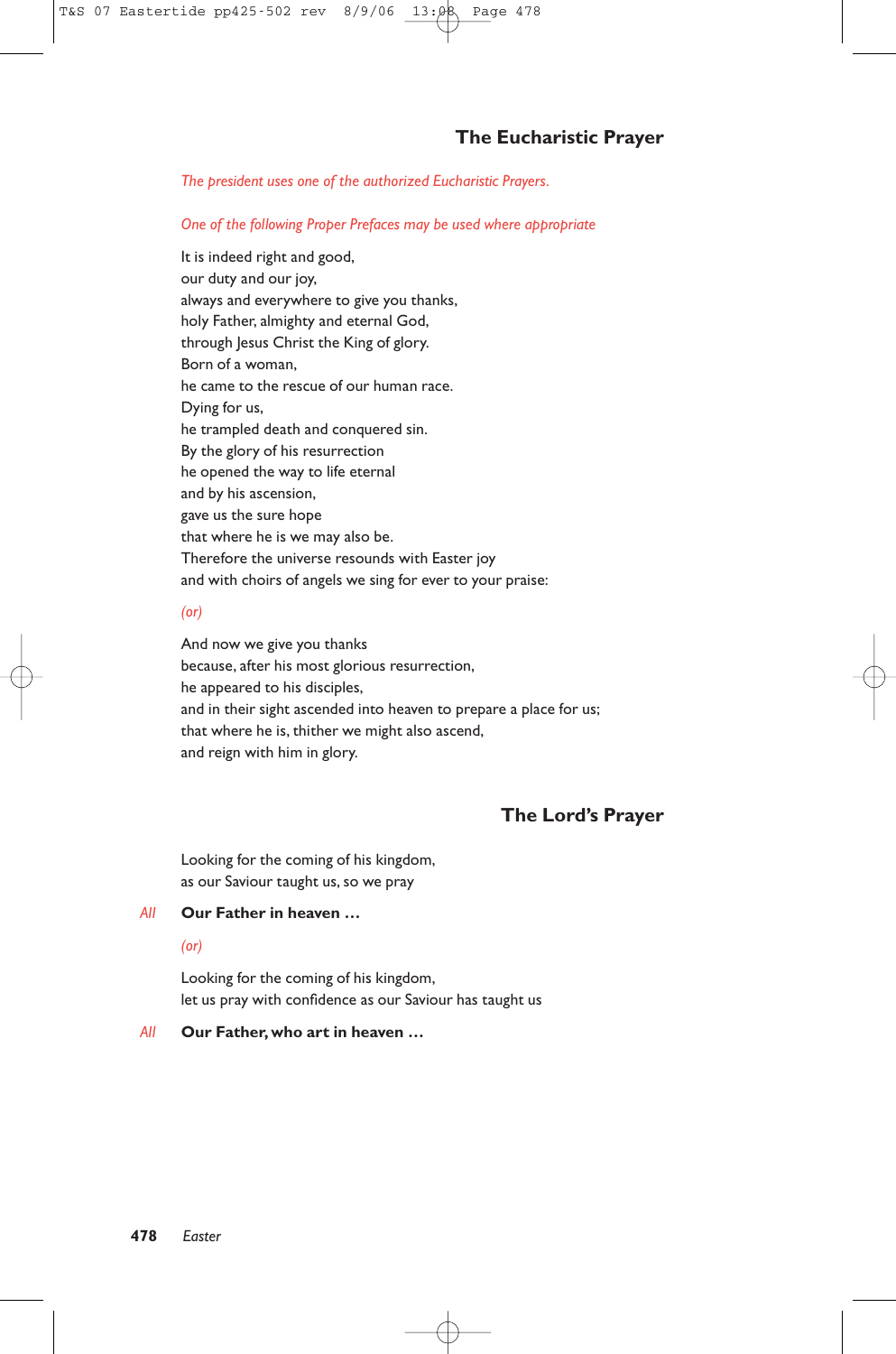

# **Asc**

### *The president breaks the consecrated bread.*

Lord, we died with you on the cross.

- *All* **Now we are raised to new life.**
- We were buried in your tomb. *All* **Now we share in your resurrection.** Live in us, that we may live in you.

*The Agnus Dei may be used as the bread is broken.*

# **Giving of Communion**

### *The president says*

I heard the voice of a great multitude crying, Alleluia. The Lord our God has entered into his kingdom.

*All* **Blessed are those who are called to the supper of the Lamb. Alleluia.**

*(or)*

Alleluia. Christ our passover is sacrificed for us.

# *All* **Therefore let us keep the feast. Alleluia.**

*The Prayer of Humble Access may be used*.

*During the distribution hymns and anthems may be sung.*

*The Common Worship provision is followed for consecration of additional bread and wine and for disposing of what remains.*

# **Prayer after Communion**

### *Silence is kept.*

### *The Post Communion or another suitable prayer is said*

God our Father, you have raised our humanity in Christ and have fed us with the bread of heaven: mercifully grant that, nourished with such spiritual blessings, we may set our hearts in the heavenly places; through Jesus Christ our Lord.

*All* **Amen.**

*All* **We thank you,Lord, that you have fed us in this sacrament, united us with Christ, and given us a foretaste of the heavenly banquet prepared for all peoples. Amen.**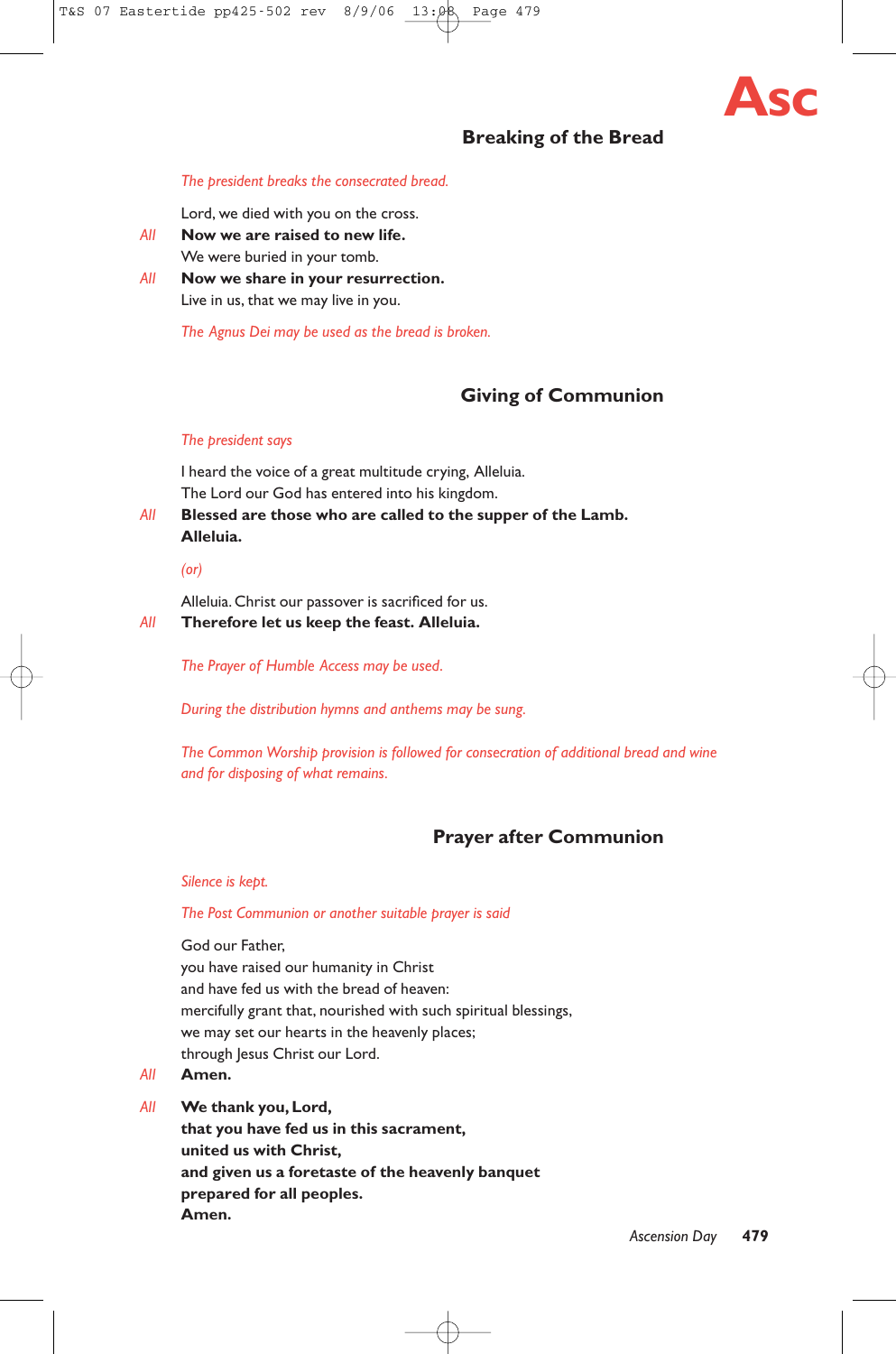

*A hymn may be sung.*

# **Reading**

A reading from the Acts of the Apostles (1.12,13a,14)

Then the disciples returned to Jerusalem from the mount called Olivet, which is near Jerusalem, a sabbath day's journey away.When they had entered the city, they went to the room upstairs where they were staying.They were constantly devoting themselves to prayer, together with certain women, including Mary the mother of Jesus, as well as his brothers.

*No responses are used at the end of the reading.*

*Silence is kept.*

## **Responsory**

As we wait in silence,

### *All* **make us ready for your coming Spirit.**

As we listen to your word,

### *All* **make us ready for your coming Spirit.**

As we worship you in majesty,

*All* **make us ready for your coming Spirit.**

As we long for your refreshing,

*All* **make us ready for your coming Spirit.**

As we long for your renewing,

*All* **make us ready for your coming Spirit.**

As we long for your equipping,

*All* **make us ready for your coming Spirit.**

As we long for your empowering,

*All* **make us ready for your coming Spirit.**

*Silence may be kept or a reflective hymn may be sung.*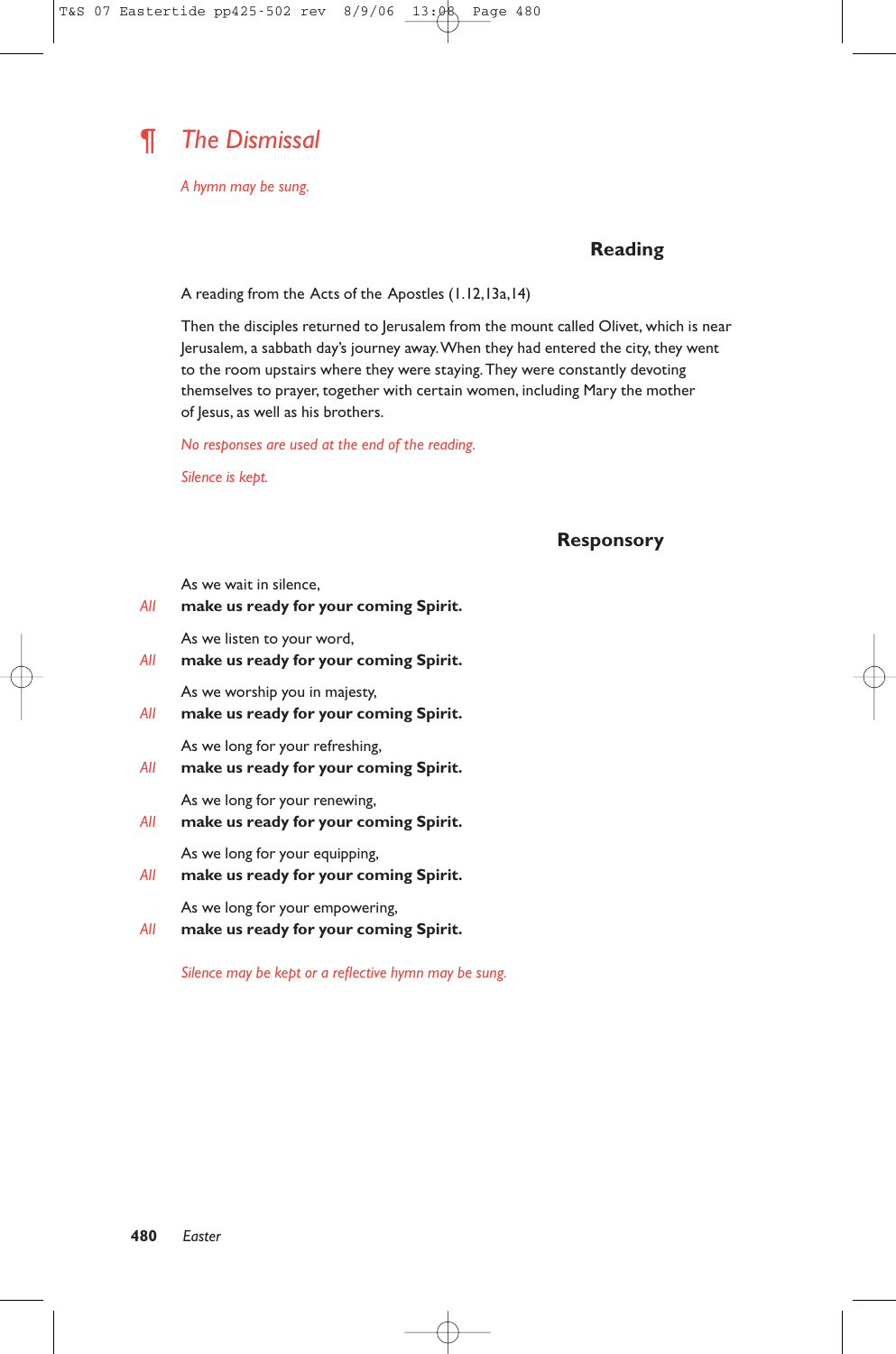

# **The Blessing**

### *The president may use the seasonal blessing, or another suitable blessing, or*

God the Father,

who has given to his Son the name above every name, strengthen you to proclaim Christ Jesus as Lord.

# *All* **Amen.**

God the Son,

who is our great high priest passed into the heavens, plead for you at the right hand of the Father.

### *All* **Amen.**

God the Holy Spirit, who pours out his abundant gifts upon the Church, make you faithful servants of Christ our King.

## *All* **Amen.**

And the blessing of God almighty, the Father, the Son, and the Holy Spirit, be among you and remain with you always.

## *All* **Amen.**

*(or)*

May the Spirit,

who set the Church on fire upon the day of Pentecost, bring the world alive with the love of the risen Christ. And the blessing of God almighty, the Father, the Son, and the Holy Spirit, be among you and remain with you always.

*All* **Amen.**

# **The Dismissal**

### *A minister says*

Waiting expectantly for the promised Holy Spirit, go in the peace of Christ. Alleluia, alleluia.

*All* **Thanks be to God. Alleluia, alleluia.**

*The ministers and people depart.*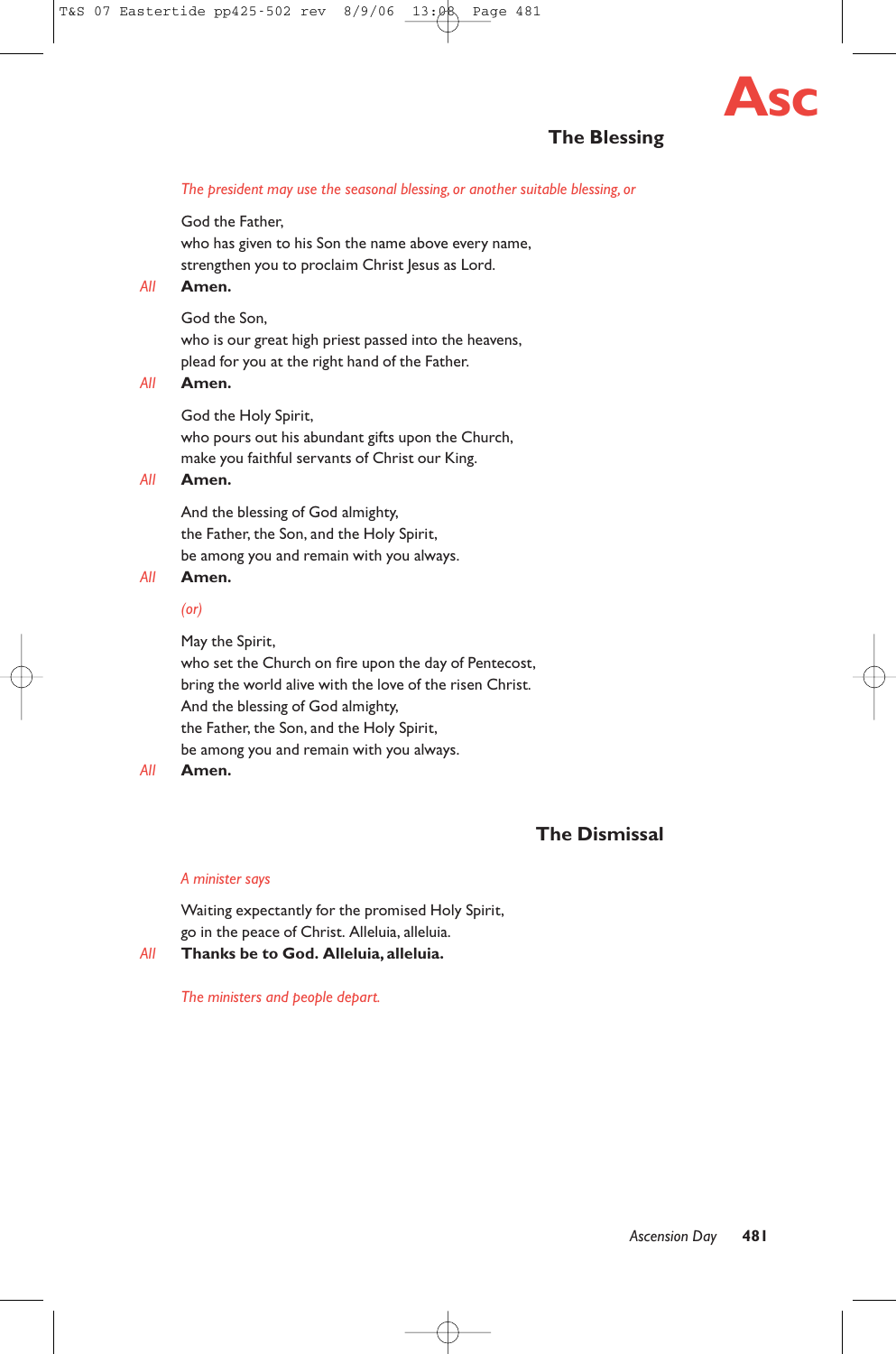# **Introduction to Pentecost**

Pentecost (from the Greek *pentekoste*, 'fiftieth' of fifty days of celebration) has its roots in the Jewish Feast of Weeks, which was completed on the fiftieth day after Passover. On the fiftieth day of Easter, God sends his Holy Spirit to empower the Church to perform the mission which the risen Christ has entrusted to it; and he inaugurates the messianic community of perfect communication. Pentecost celebrates both the Holy Spirit and the Christian Church. It was originally the crown and completion of the Easter season; only later, in the medieval West, did it become a new festival season of its own. After the Easter Vigil, the time of Pentecost was a preferred occasion for baptism in early Christian centuries, and the services of Pentecost also reflect this baptismal theme. Christ's disciples are born again of water and the spirit.There is some evidence that the ascension was first celebrated on the fiftieth day of Easter, but it was soon moved to the fortieth day in faithfulness to Luke's chronology. Ascension and Pentecost are closely linked. The risen Lord is no longer present to the Church in the body of his flesh; the Church is now to be the new body of Christ, filled with his life through the gift of the Spirit.

The Sunday after Pentecost came to be kept in the West as Trinity Sunday, although it was not prescribed as a universal feast until 1334. In a sense, every feast must be a festival of the Trinity, because the whole Trinity is at work in every moment of creation, redemption and sanctification; but Trinity Sunday provides a particular occasion to reflect on the revelation of God's self as Trinity, immediately after the Great Fifty Days of Easter.The numbering of the following Sundays 'after Trinity' continues the practice of *The Book of Common Prayer.*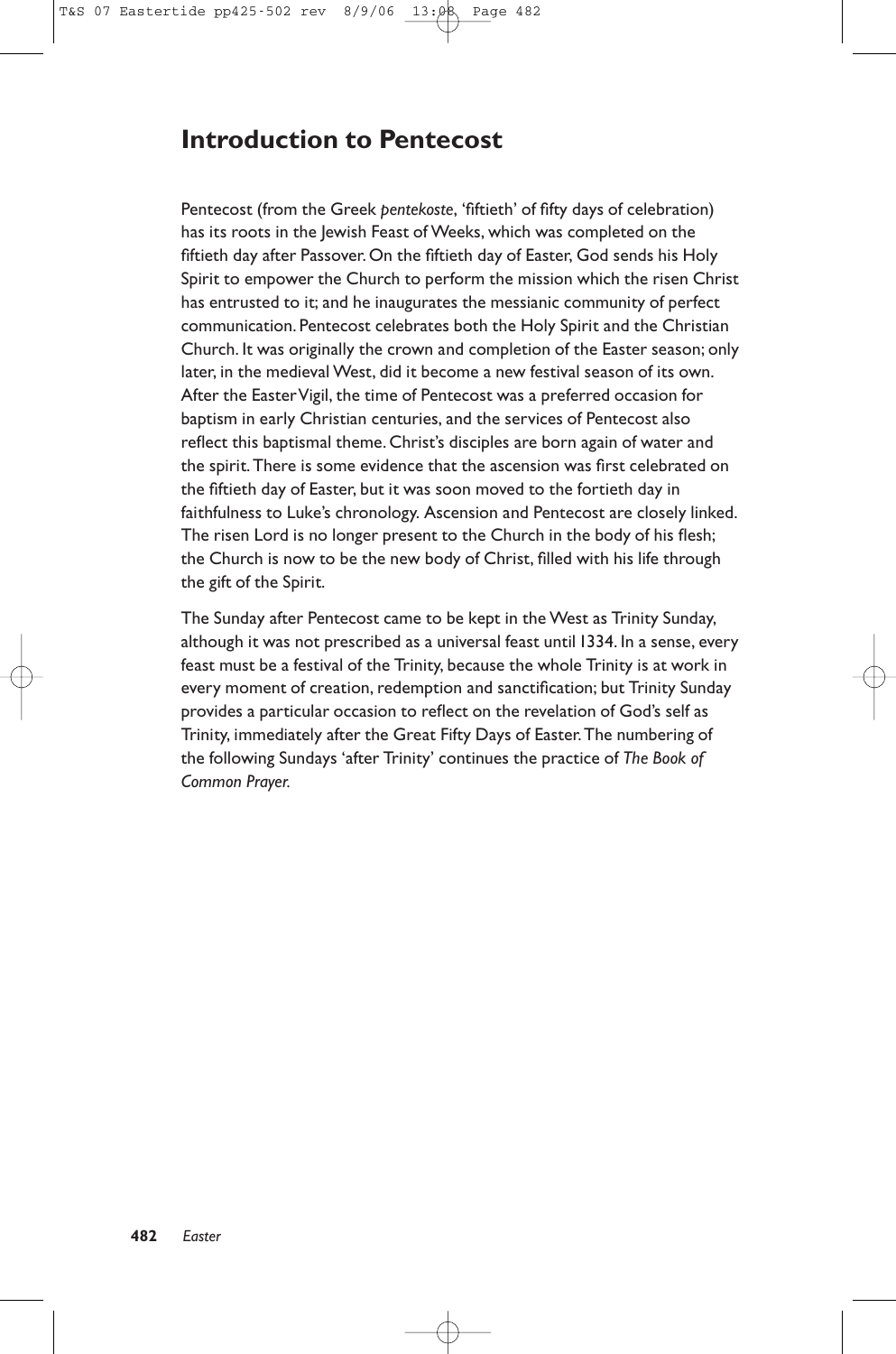

# **Seasonal Material for use from Ascension to Pentecost**

# **Invitations to Confession**

| $\mathbf{A}$   | What God has prepared for those who love him,<br>he has revealed to us through the Spirit;<br>for the Spirit searches everything.<br>Therefore, let us in penitence open our hearts to the Lord,<br>who has prepared good things for those who love him. |
|----------------|----------------------------------------------------------------------------------------------------------------------------------------------------------------------------------------------------------------------------------------------------------|
|                | I Corinthians 2.9,10                                                                                                                                                                                                                                     |
| A <sub>2</sub> | The Spirit of truth will convict the world of guilt<br>about sin, righteousness and judgement.<br>We have grieved the Holy Spirit.<br>In sorrow we confess our sins.                                                                                     |
| A <sub>3</sub> | The Spirit of the Lord fills the world<br>and knows our every word and deed.<br>Let us then open ourselves to the Lord<br>and confess our sins in penitence and faith.                                                                                   |
| $\mathbf{A}4$  | Christ has gone up on high, leading captivity captive<br>and bringing gifts for men.<br>As we prepare ourselves to meet him here in the courts of heaven<br>let us call to mind our many failures and sins.                                              |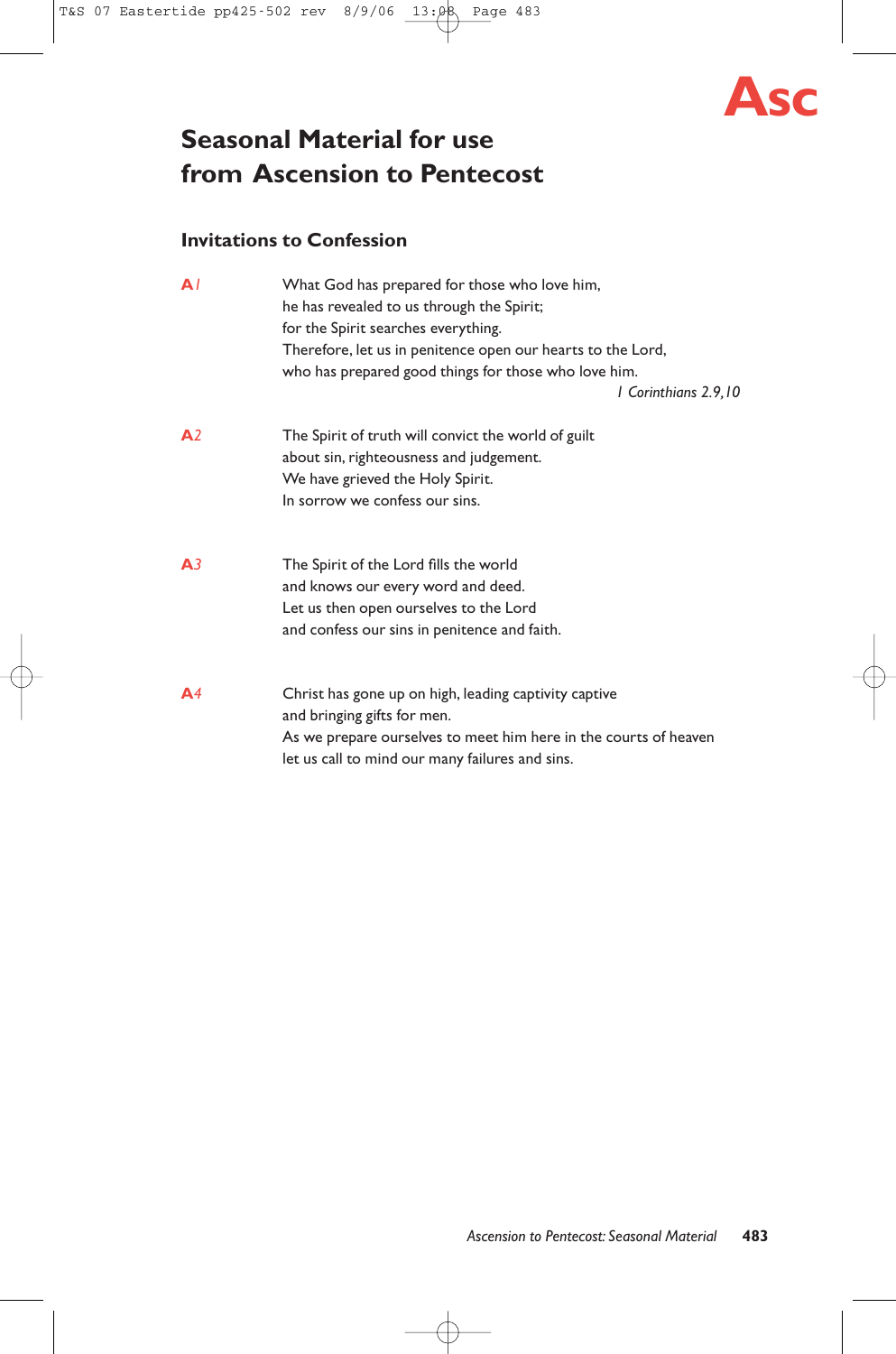# **Kyrie Confessions**

**B**<sup>1</sup> You raise the dead to life in the Spirit: Lord, have mercy. **Lord, have mercy.** You bring pardon and peace to the broken in heart: Christ, have mercy. **Christ, have mercy.** You make one by your Spirit the torn and divided: Lord, have mercy. **Lord, have mercy. B**<sup>2</sup> Lord Jesus, you suffered a cruel death on the cross for our redemption, yet we have forgotten your pain and stayed in the realm of the evil you defeated. Lord, have mercy. **Lord, have mercy.** Lord Jesus, you were raised from death to bring us new life, yet we have preferred the comfort of the familiar, and the empty promises of a sinful world. Christ, have mercy. **Christ, have mercy.** Lord Jesus, you have ascended to your Father and our Father, your God and our God; plead there at the right hand of God for our forgiveness and entry into the fullness of his presence.

# Lord, have mercy.

# **Lord, have mercy.**

# **Gospel Acclamations**

- **G***1* Alleluia, alleluia. Come, Holy Spirit, fill the hearts of your faithful people and kindle in them the fire of your love. **Alleluia.**
- **G***2* Alleluia, alleluia. Go, and make disciples of all nations, says the Lord, and remember I am with you always to the end of the age. **Alleluia.** *Matthew 28.19,20*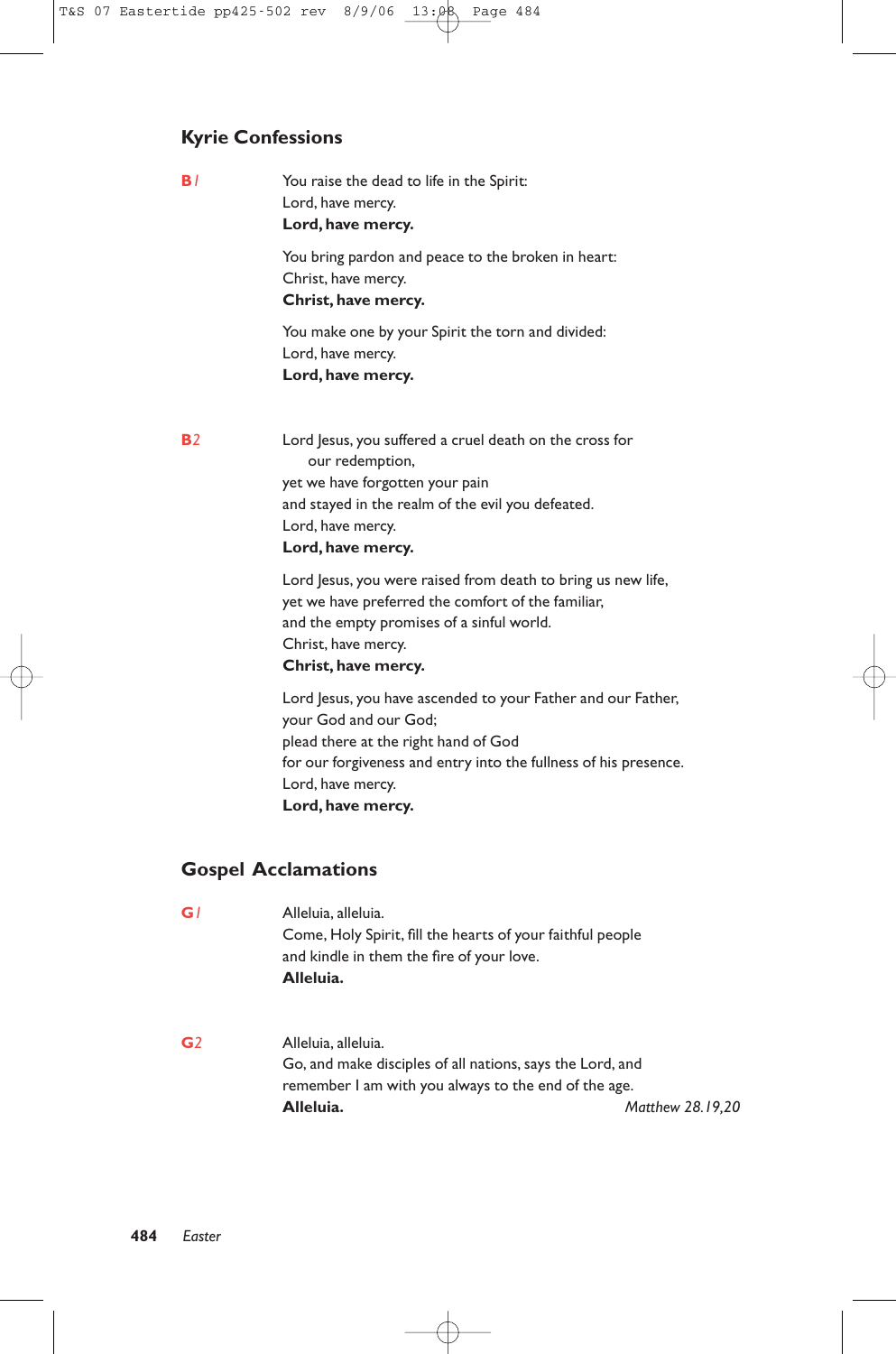

## **Intercession**

**H***1* We pray for God to fill us with his Spirit.

Generous God, we thank you for the *power* of your Holy Spirit. We ask that we may be strengthened to serve you better. Lord, come to bless us **and fill us with your Spirit.**

We thank you for the *wisdom* of your Holy Spirit. We ask you to make us wise to understand your will. Lord, come to bless us **and fill us with your Spirit.**

We thank you for the *peace* of your Holy Spirit. We ask you to keep us confident of your love wherever you call us. Lord, come to bless us **and fill us with your Spirit.**

We thank you for the *healing* of your Holy Spirit. We ask you to bring reconciliation and wholeness where there is division, sickness and sorrow. Lord, come to bless us **and fill us with your Spirit.**

We thank you for the *gifts* of your Holy Spirit. We ask you to equip us for the work which you have given us. Lord, come to bless us **and fill us with your Spirit.**

We thank you for the *fruit* of your Holy Spirit. We ask you to reveal in our lives the love of Jesus. Lord, come to bless us **and fill us with your Spirit.**

We thank you for the *breath* of your Holy Spirit, given us by the risen Lord. We ask you to keep the whole Church, living and departed, in the joy of eternal life. Lord, come to bless us **and fill us with your Spirit.**

Generous God, you sent your Holy Spirit upon your Messiah at the river Jordan, and upon the disciples in the upper room: in your mercy fill us with your Spirit, **hear our prayer, and make us one in heart and mind to serve you with joy for ever. Amen.**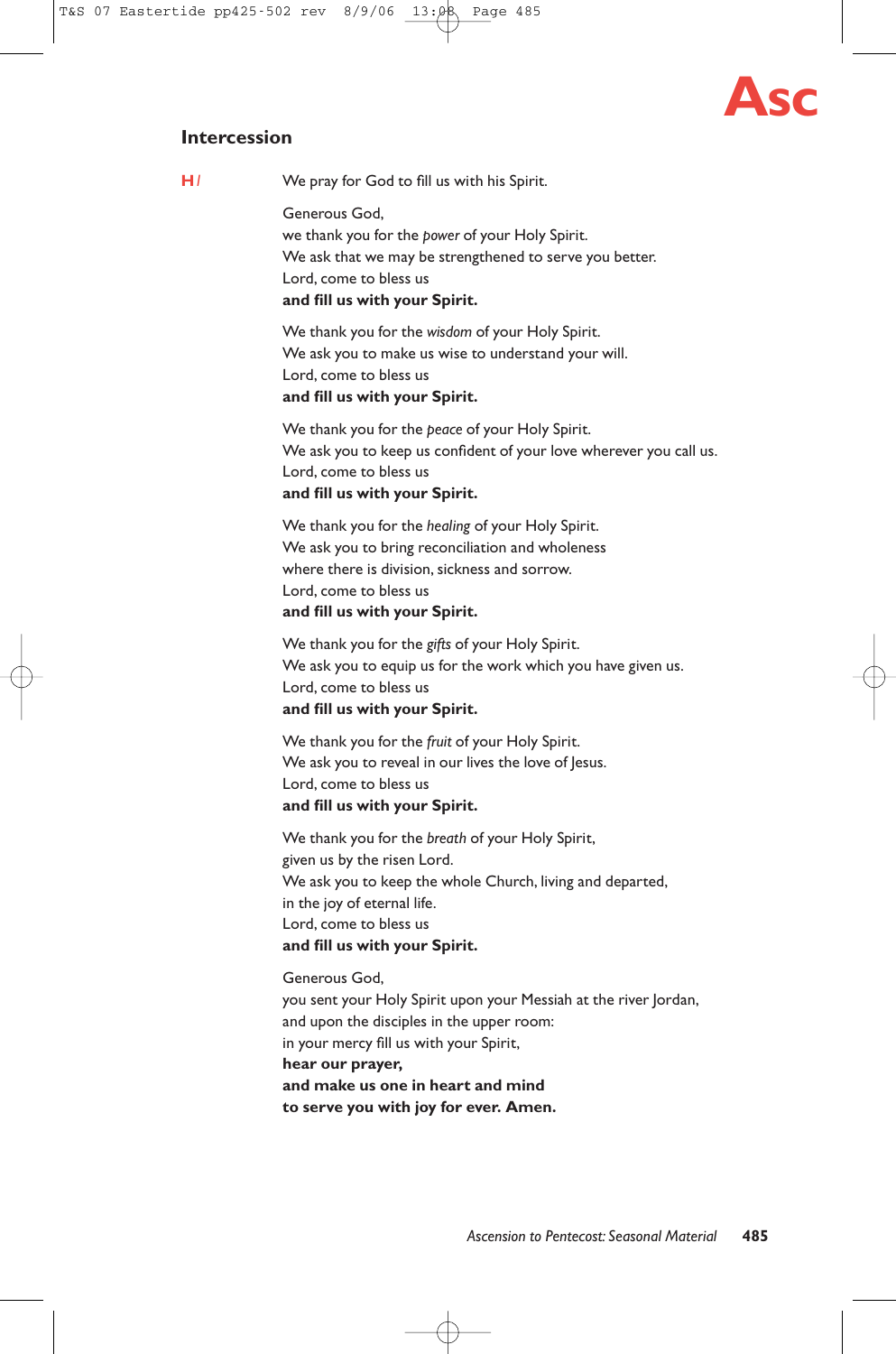# **Introductions to the Peace**

| Ħ              | God has made us one in Christ.                                   |  |  |
|----------------|------------------------------------------------------------------|--|--|
|                | He has set his seal upon us and, as a pledge of what is to come, |  |  |
|                | has given the Spirit to dwell in our hearts. Alleluia.           |  |  |
|                | cf 2 Corinthians 1.22                                            |  |  |
| $\mathbf{I}^2$ | The fruit of the Spirit is love, joy, peace.                     |  |  |
|                | If we live in the Spirit, let us walk in the Spirit.             |  |  |
|                | cf Galatians 5.22,23                                             |  |  |

# **Prayers at the Preparation of the Table**

- **K***1* Lord of all and source of our joy, receive our sacrifice of praise and thanksgiving. Keep us in the love of Christ and bring us to the vision of his glory; through the same Jesus Christ our Lord. **Amen.**
- **K***2* Father, by your Holy Spirit you keep the Church in unity and truth. As we break bread together, may we be one with Christ in faith and hope and love, now and for ever. **Amen.**

# **Prefaces**

|              | And now we give you thanks                                                                              |
|--------------|---------------------------------------------------------------------------------------------------------|
|              | that, after he had ascended far above all heavens,                                                      |
|              | and was seated at the right hand of your majesty,                                                       |
|              | he sent forth upon the universal Church your holy and                                                   |
|              | life-giving Spirit;                                                                                     |
|              | that through his glorious power the joy of the everlasting gospel<br>might go forth into all the world. |
|              |                                                                                                         |
| $\mathbf{L}$ | And now we give you thanks                                                                              |

because by the Holy Spirit you lead us into all truth, and give us power to proclaim your gospel to the nations, and to serve you as a royal priesthood.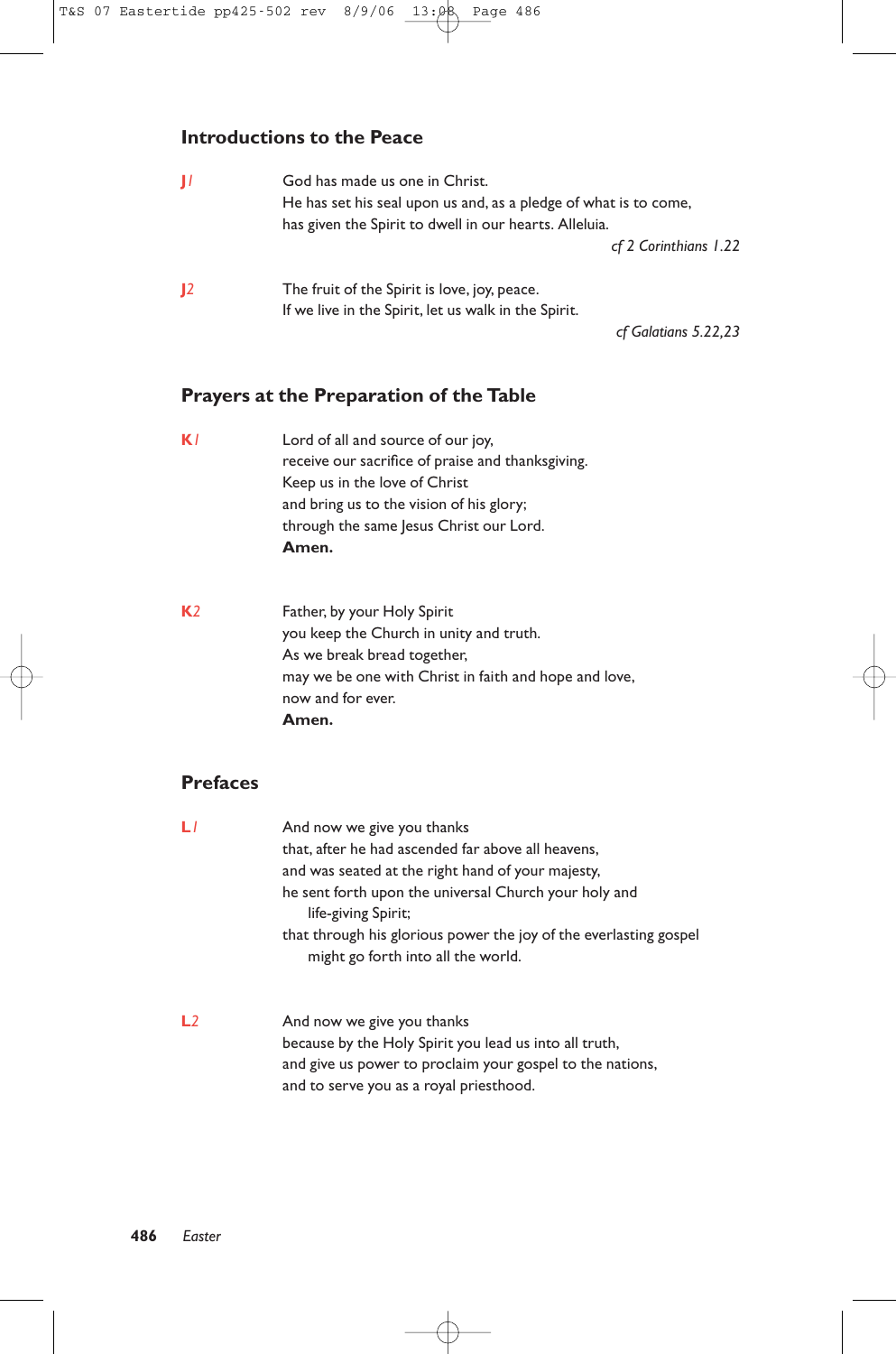

**L**<sup>3</sup> And now we give you thanks because in fulfilment of your promise you pour your Spirit upon us, filling us with your gifts, leading us into all truth, and uniting peoples of many tongues in the confession of one faith. You give us power to proclaim your gospel to all nations and to serve you as a royal priesthood. Therefore we join our voices with angels and archangels, and with all those in whom the Spirit dwells, to proclaim the glory of your name, for ever praising you and *saying* **Holy, holy, holy Lord …**

# **Extended Preface**

**M***1* It is indeed right, our duty and our joy, always and everywhere to give you thanks, holy Father, almighty and eternal God, through Jesus Christ our Lord. For he is our great high priest who has entered once for all into the heavenly sanctuary, evermore to pour upon your Church the grace and comfort of your Holy Spirit. He is the one who has gone before us, who calls us to be united in prayer as were his disciples in the upper room while they awaited his promised gift, the life-giving Spirit of Pentecost. Therefore all creation yearns with eager longing as angels and archangels sing the endless hymn of praise:

> *For the Extended Preface for the Day of Pentecost see the Liturgy of the Feast of Pentecost (page 499).*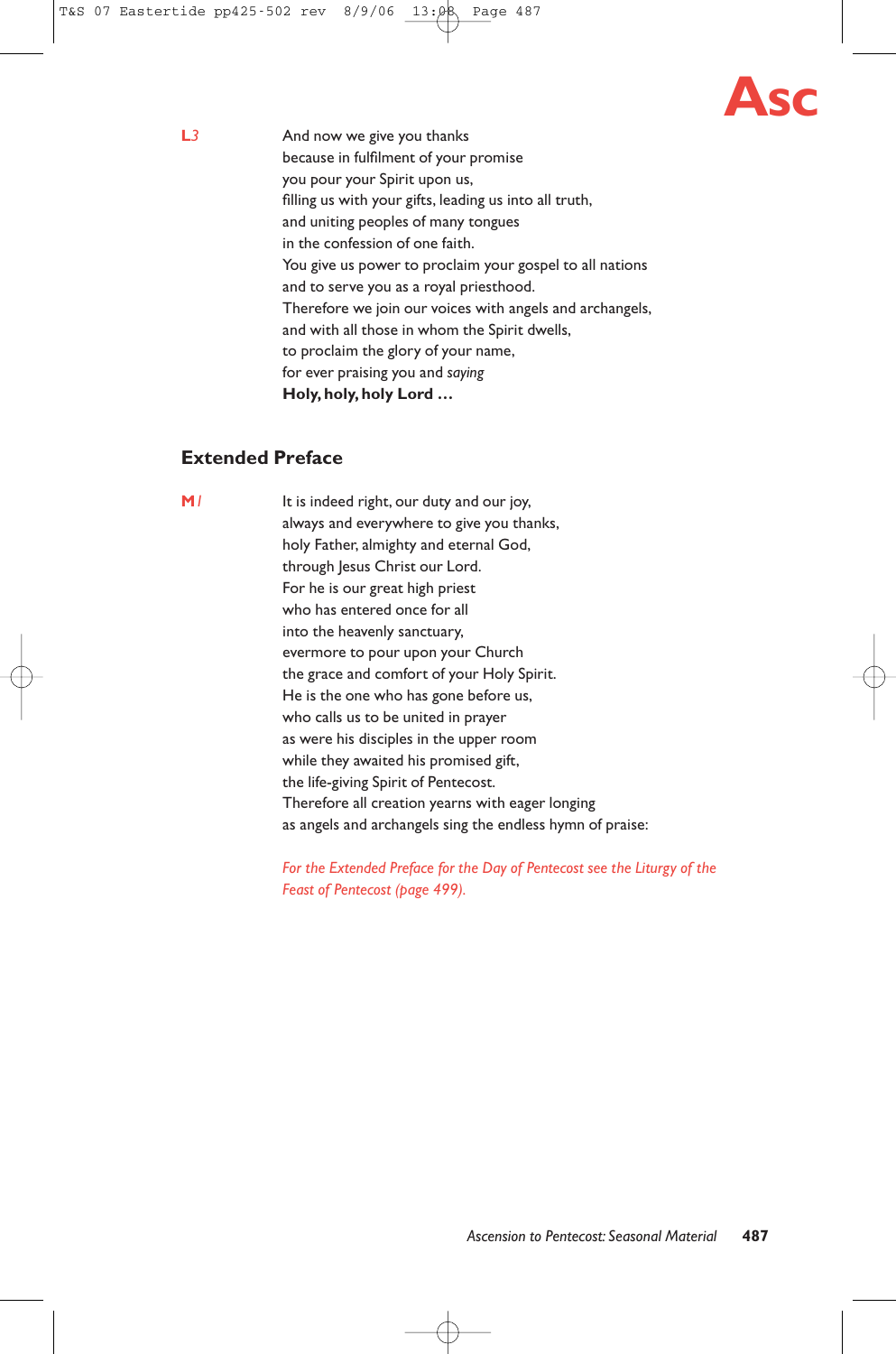# **Blessings**

| P/                 | The Spirit of truth lead you into all truth,<br>give you grace to confess that Jesus Christ is Lord,<br>and strengthen you to proclaim the word and works of God;<br>and the blessing |
|--------------------|---------------------------------------------------------------------------------------------------------------------------------------------------------------------------------------|
| P <sub>2</sub>     | May the God of hope fill you with all joy and peace in believing,<br>through the power of the Holy Spirit;<br>and the blessing                                                        |
| P <sub>3</sub>     | May the Spirit,<br>who hovered over the waters when the world was created,<br>breathe into you the life he gives.<br>Amen.                                                            |
|                    | May the Spirit,<br>who overshadowed the Virgin when the eternal Son came among us,<br>make you joyful in the service of the Lord.<br>Amen.                                            |
|                    | May the Spirit,<br>who set the Church on fire upon the Day of Pentecost,<br>bring the world alive with the love of the risen Christ.<br>Amen.                                         |
|                    | And the blessing                                                                                                                                                                      |
| <b>Acclamation</b> |                                                                                                                                                                                       |
| R/                 | [Christ has gone up on high.<br>Alleluia.1                                                                                                                                            |
|                    | God raised Christ from the dead                                                                                                                                                       |

**and enthroned him at his right hand in the heavenly realms.** God put all things in subjection beneath his feet **and gave him as head over all things to the Church.** We died, and our life lies hidden with Christ in God. **We set our minds on things above.** When Christ, who is our life, is revealed, **we too will be revealed with him in glory.** *cf Ephesians 1.20,23; Colossians 3.1-4*

[Christ has gone up on high. **Alleluia.]**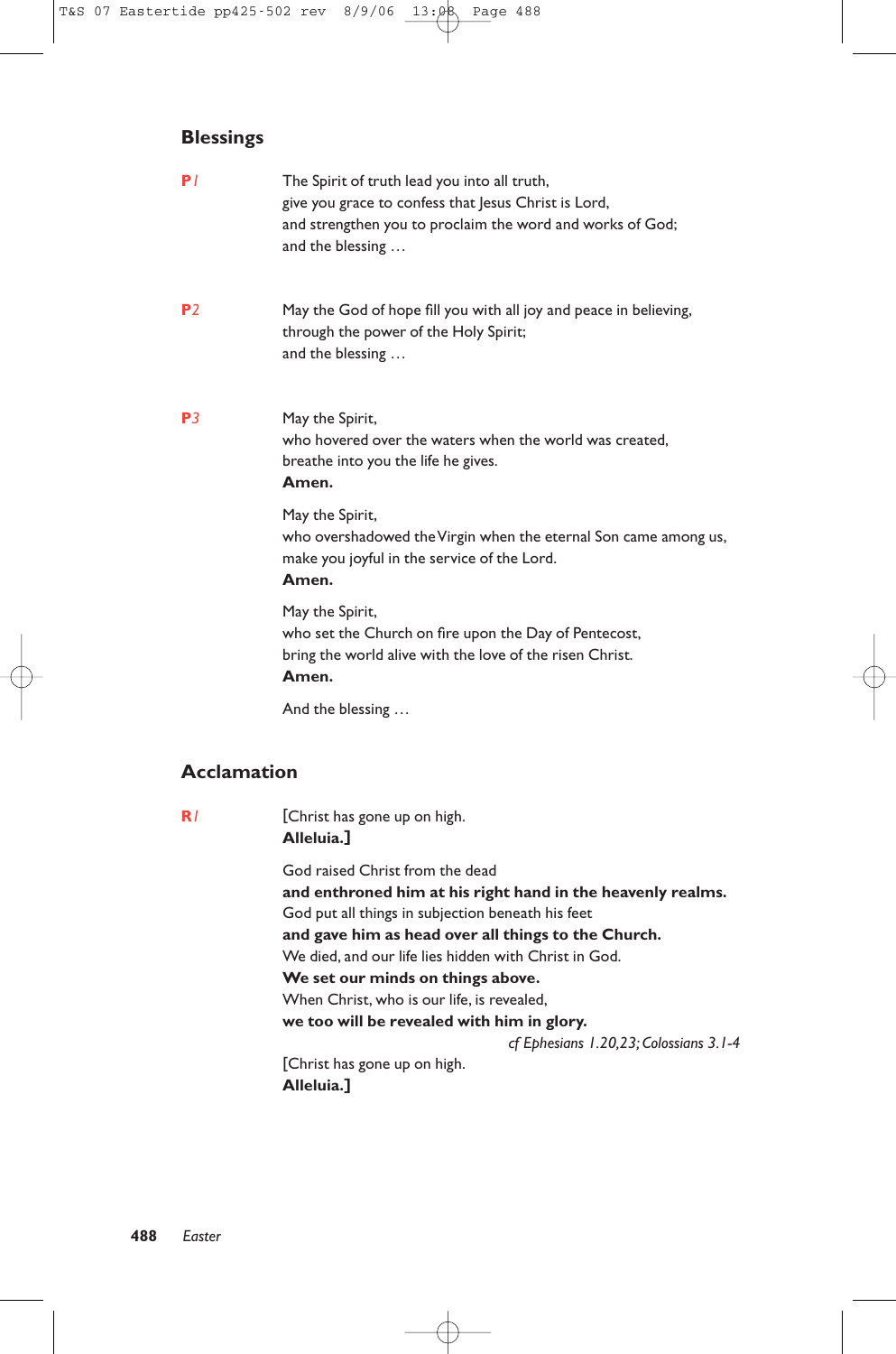

# **Short Passages of Scripture**

| S1             | 'Go therefore and make disciples of all nations, baptizing them in the<br>name of the Father and of the Son and of the Holy Spirit, and teaching<br>them to obey everything that I have commanded you. And remember,<br>I am with you always, to the end of the age.'<br>Matthew 28.19,20                                       |               |  |
|----------------|---------------------------------------------------------------------------------------------------------------------------------------------------------------------------------------------------------------------------------------------------------------------------------------------------------------------------------|---------------|--|
| S <sub>2</sub> | Then he led them out as far as Bethany, and, lifting up his hands,<br>he blessed them. While he was blessing them, he withdrew from<br>them and was carried up into heaven. And they worshipped him,<br>and returned to Jerusalem with great joy; and they were continually<br>in the temple blessing God.                      | Luke 24.50-53 |  |
| S <sub>3</sub> | 'I came from the Father and have come into the world;<br>again, I am leaving the world and am going to the Father.'                                                                                                                                                                                                             | John $16.28$  |  |
| S <sub>4</sub> | While he was going and they were gazing up towards heaven, suddenly<br>two men in white robes stood by them. They said, 'Men of Galilee,<br>why do you stand looking up towards heaven? This Jesus, who has<br>been taken up from you into heaven, will come in the same way<br>as you saw him go into heaven.'<br>Acts 1.10,11 |               |  |
| S <sub>5</sub> | We know that Christ, being raised from the dead, will never die again;<br>death no longer has dominion over him.                                                                                                                                                                                                                | Romans 6.9    |  |
| S <sub>6</sub> | It is Christ Jesus, who died, yes, who was raised, who is at the right<br>hand of God, who indeed intercedes for us.                                                                                                                                                                                                            | Romans 8.34   |  |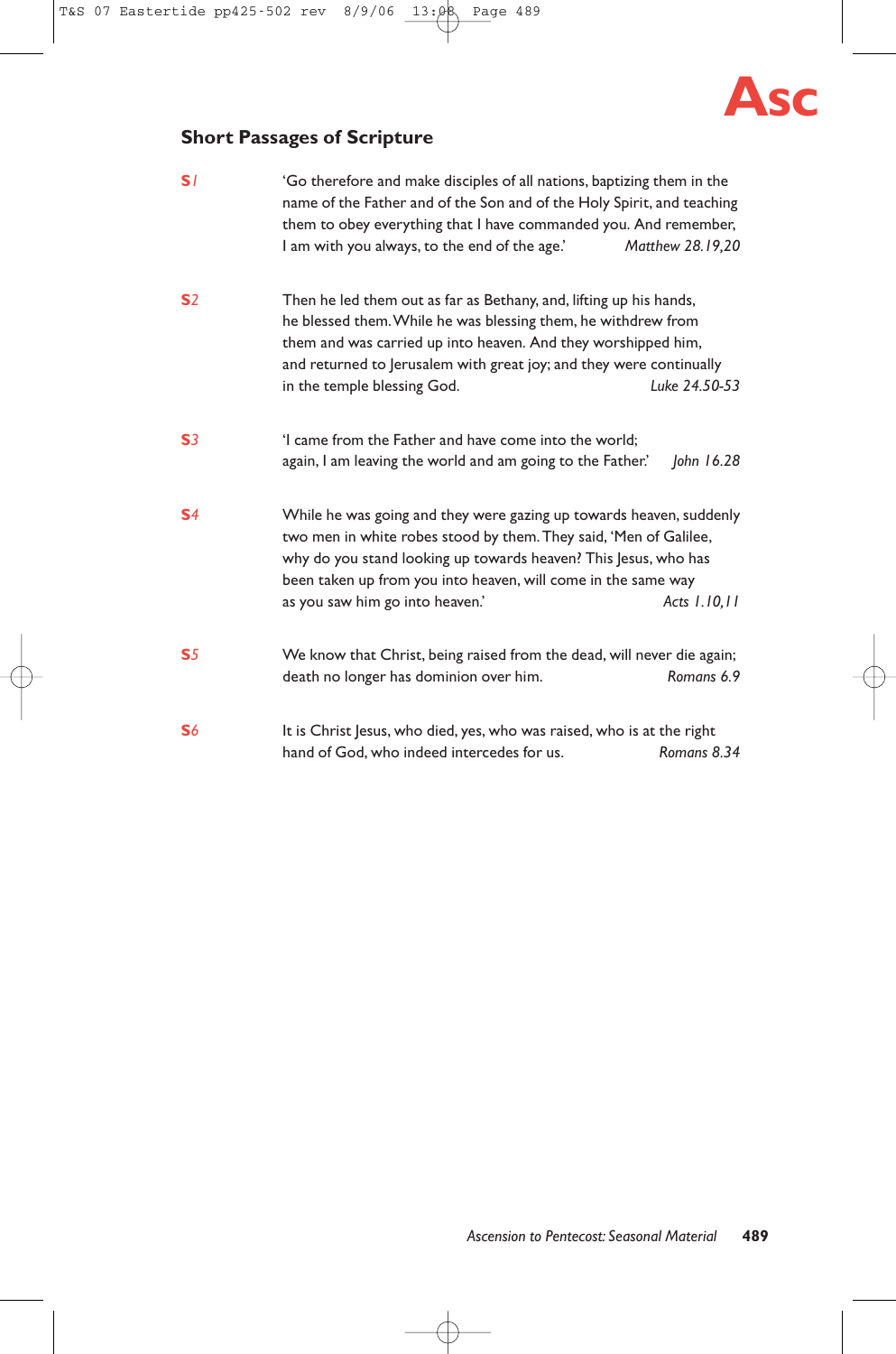# **The Liturgy of the Feast of Pentecost**

# *Structure*

## ¶ The Gathering

The Greeting Introduction Responsory The Pentecost Reading Prayer for Personal Renewal Gloria in Excelsis The Collect

# ¶ The Liturgy of the Word

Reading **Canticle** Gospel Reading Sermon The Creed Prayers of Intercession

# **The Liturgy of the Sacrament**

### The Peace

Preparation of the Table Taking of the Bread and Wine The Eucharistic Prayer The Lord's Prayer Breaking of the Bread Giving of Communion Prayer after Communion

# ¶ The Dismissal

Blessing of Light Commission Conclusion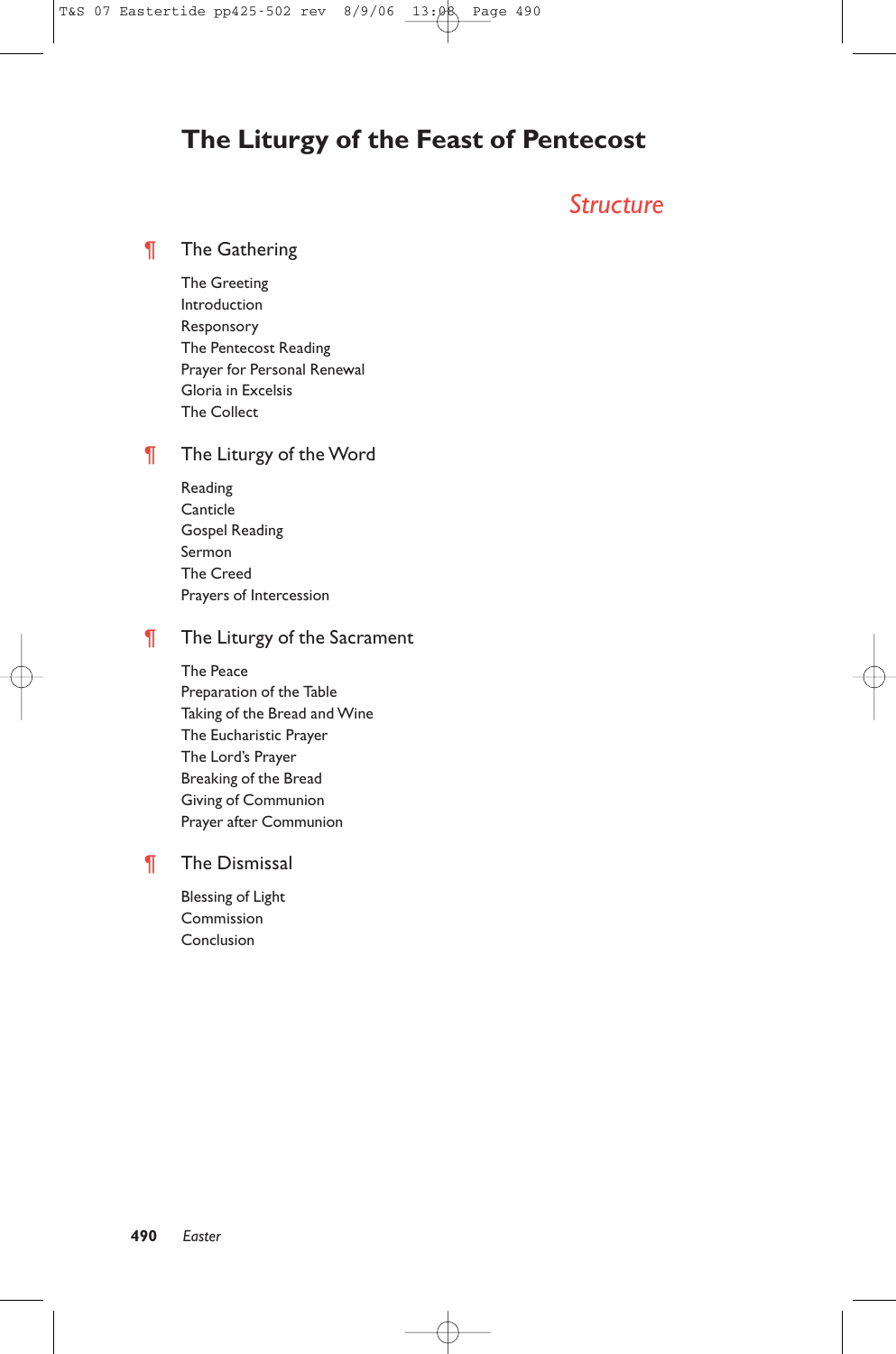

# **The Liturgy of the Feast of Pentecost**

# ¶ *The Gathering*

### *At the entry of the ministers a hymn may be sung.*

### *The president may say*

In the name of the Father, and of the Son, and of the Holy Spirit.

*All* **Amen.**

## **The Greeting**

### *The president greets the people.*

Grace, mercy and peace from God our Father and the Lord Jesus Christ be with you.

### *All* **And also with you.**

Alleluia. Christ is risen.

*All* **He is risen indeed. Alleluia.**

# **Introduction**

### *The president introduces the service*

Jesus Christ, whom we worship, is our crucified, risen and ascended Lord and we have walked with him through his journey of love. We have faced the agony of his suffering and death on a cross. We have rejoiced at his bursting free from the bonds of death. We have enjoyed his risen presence with us and his revelation of himself through the breaking of bread. We have seen his return to the throne before which every knee shall bow and every tongue confess that this Jesus is Lord. And now, with the followers of his own time, we await the coming of the promised Holy Spirit, his gift to his people, through whom we make Christ known to the world.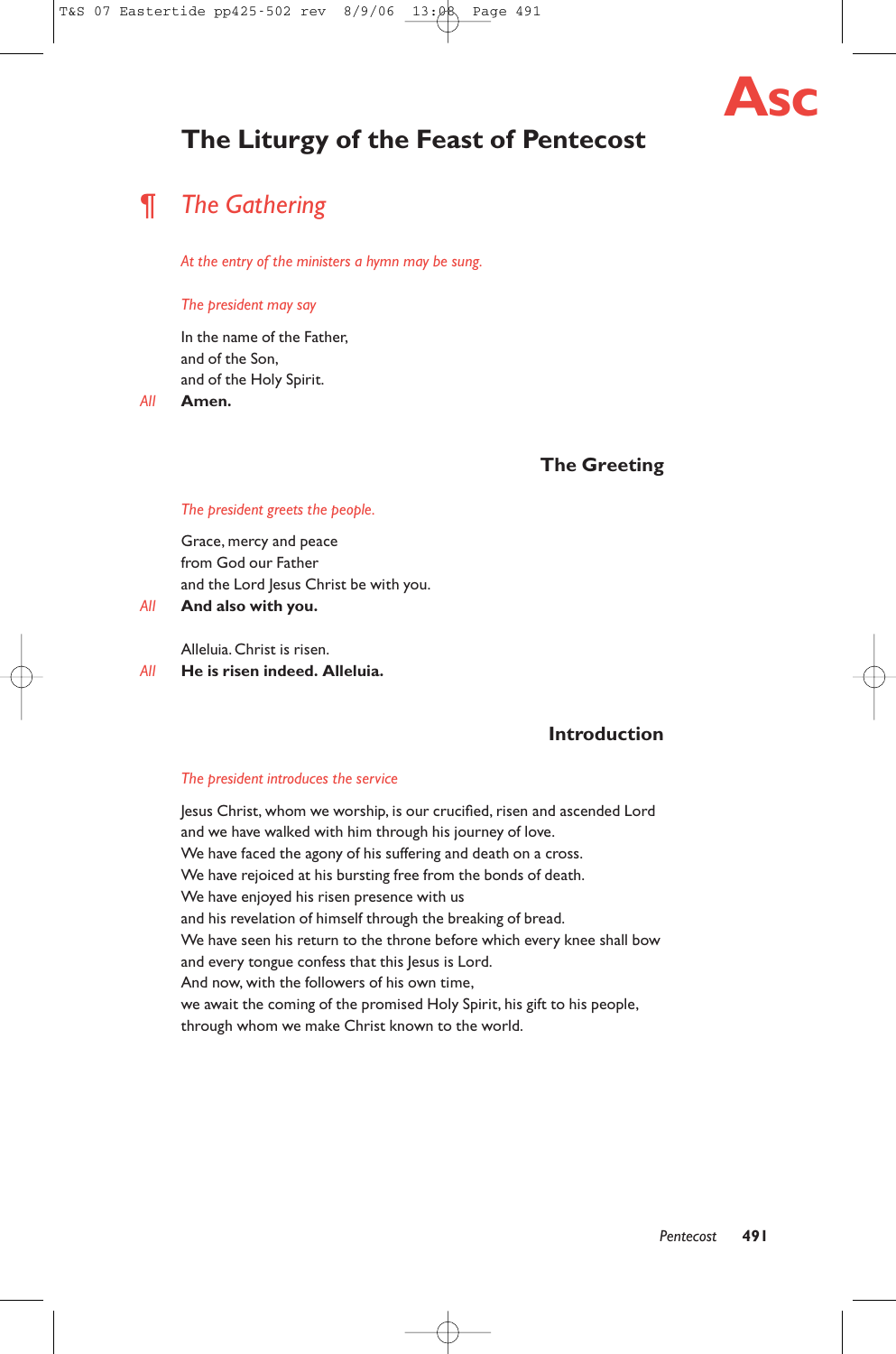# **Responsory**

As we wait in silence,

## *All* **fill us with your Spirit.**

As we listen to your word,

*All* **fill us with your Spirit.**

As we worship you in majesty,

*All* **fill us with your Spirit.**

As we long for your refreshing,

*All* **fill us with your Spirit.**

As we long for your renewing,

*All* **fill us with your Spirit.**

As we long for your equipping,

*All* **fill us with your Spirit.**

As we long for your empowering,

*All* **fill us with your Spirit.**

*Silence is kept.*

# **The Pentecost Reading**

A reading from the Acts of the Apostles (2.1-13)

When the day of Pentecost had come, they were all together in one place. And suddenly from heaven there came a sound like the rush of a violent wind, and it filled the entire house where they were sitting. Divided tongues, as of fire, appeared among them, and a tongue rested on each of them. All of them were filled with the Holy Spirit and began to speak in other languages, as the Spirit gave them ability. Now there were devout lews from every nation under heaven living in Jerusalem. And at this sound the crowd gathered and was bewildered, because each one heard them speaking in the native language of each. Amazed and astonished, they asked, 'Are not all these who are speaking Galileans? And how is it that we hear, each of us, in our own native language? Parthians, Medes, Elamites, and residents of Mesopotamia, Judea and Cappadocia, Pontus and Asia, Phrygia and Pamphylia, Egypt and the parts of Libya belonging to Cyrene, and visitors from Rome, both Jews and proselytes, Cretans and Arabs – in our own languages we hear them speaking about God's deeds of power.' All were amazed and perplexed, saying to one another, 'What does this mean?' But others sneered and said, 'They are filled with new wine.'

### *The reader says*

The Lord is here.

### *All* **His Spirit is with us.**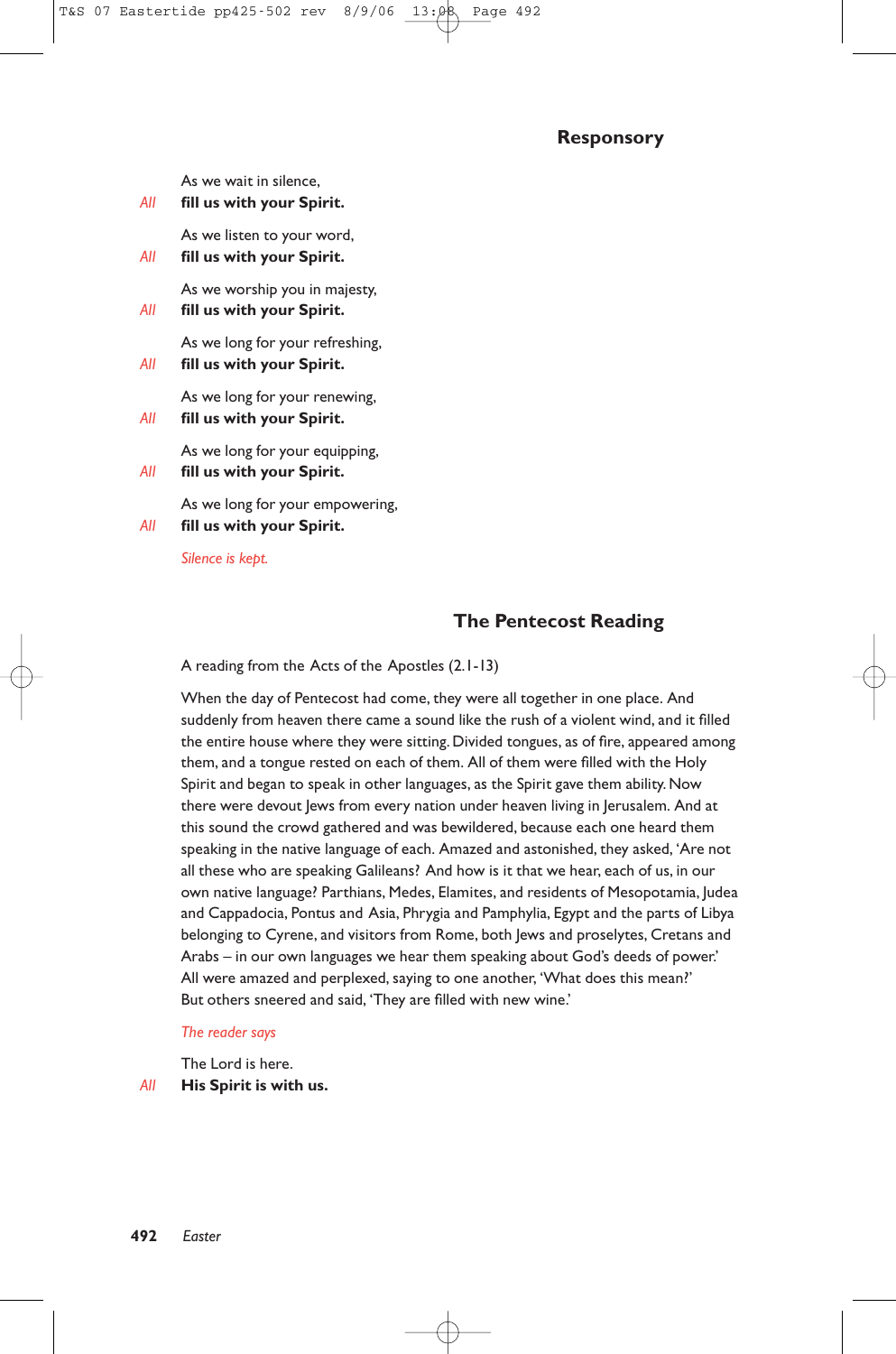

# **Prayer for Personal Renewal**

*Prayer for personal renewal and anointing may be offered here. Oil of Chrism may be used. Alternatively, oil blessed specially for the occasion may be used.*

*Oil may be brought forward, the bearer saying*

Oil for the renewal of God's people.

### *The president says*

Be with us, Spirit of God;

*All* **nothing can separate us from your love.**

Breathe on us, breath of God;

*All* **fill us with your saving power.**

Speak in us, wisdom of God;

*All* **bring strength, healing, and peace.**

### *If oil is to be blessed specially for the occasion the president says the following prayer*

Blessed are you, sovereign God and eternal Father. Daily your Spirit renews the face of the earth, bringing strength out of weakness, hope out of despair and life out of death. By the power of your Spirit, may your blessing rest upon those anointed with this oil in your name. Let it be for them a sign of your acceptance and adoption, your equipping and empowering. Form in them the likeness of Christ, that they may be witnesses of your astonishing love, and fill them afresh with life in all its fullness. Blessed be God, Father, Son, and Holy Spirit.

*All* **Blessed be God for ever.**

*Those who wish to receive this ministry of prayer may come forward. Appropriate hymns and songs may be used.*

*When the prayer is ended the president says*

Let us bless the Father, and the Son, and the Holy Spirit.

*All* **Let us praise and bless God for ever.**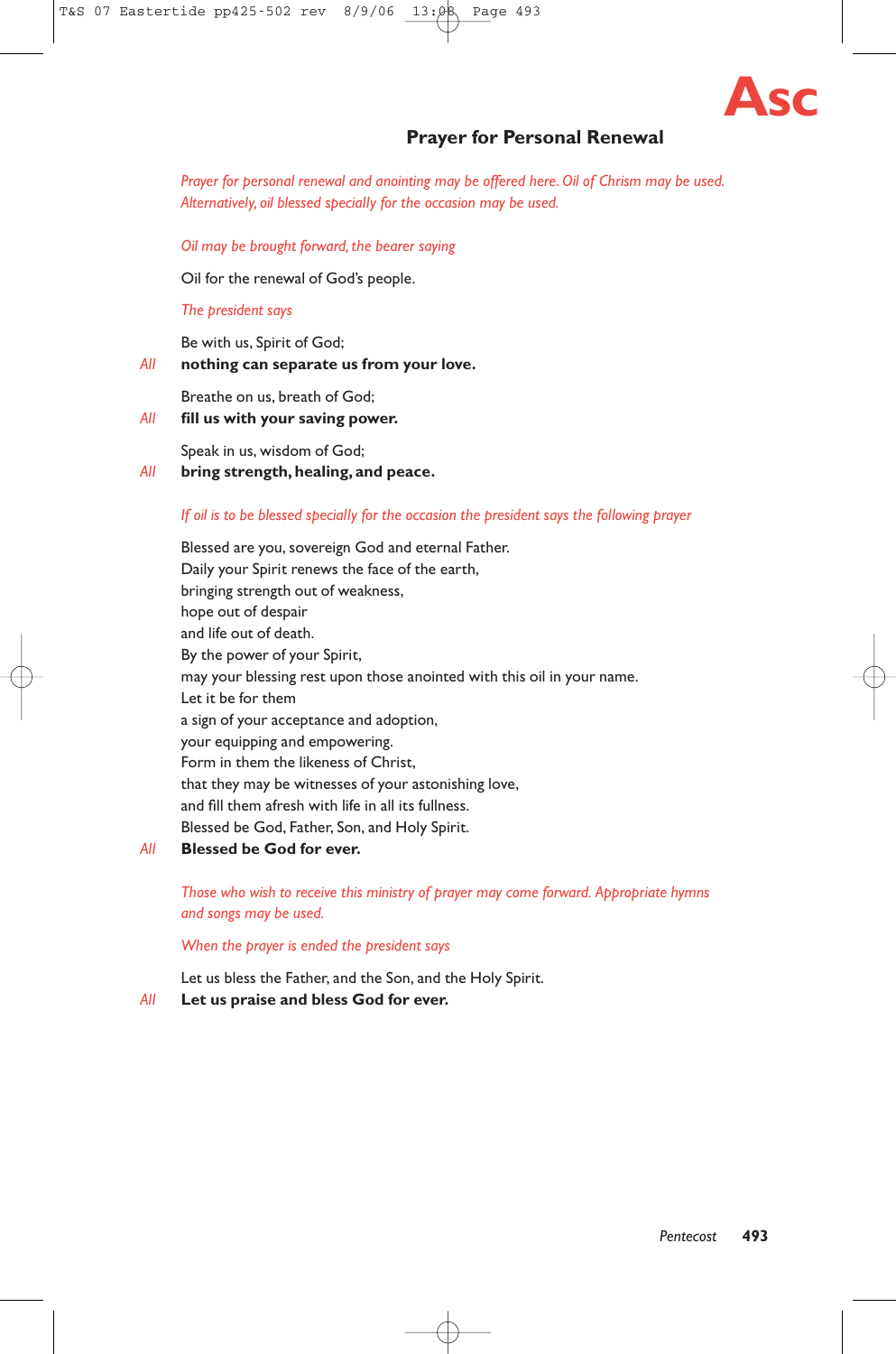# **Gloria in Excelsis**

*All* **Glory to God in the highest, and peace to his people on earth.**

> **Lord God, heavenly King, almighty God and Father, we worship you, we give you thanks, we praise you for your glory.**

**Lord Jesus Christ, only Son of the Father, Lord God, Lamb of God, you take away the sin of the world: have mercy on us; you are seated at the right hand of the Father: receive our prayer.**

**For you alone are the Holy One, you alone are the Lord, you alone are the Most High, Jesus Christ, with the Holy Spirit, in the glory of God the Father. Amen.**

# **The Collect**

### *The president introduces a period of silent prayer with the words*

Let us pray that the Spirit will work through our lives to bring Christ to the world.

### *Silence is kept.*

God, who as at this time taught the hearts of your faithful people by sending to them the light of your Holy Spirit: grant us by the same Spirit to have a right judgement in all things and evermore to rejoice in his holy comfort; through the merits of Christ Jesus our Saviour, who is alive and reigns with you, in the unity of the Holy Spirit, one God, now and for ever.

### *All* **Amen.**

### *(or)*

Holy Spirit, sent by the Father, ignite in us your holy fire; strengthen your children with the gift of faith, revive your Church with the breath of love, and renew the face of the earth, through Jesus Christ our Lord.

*All* **Amen.**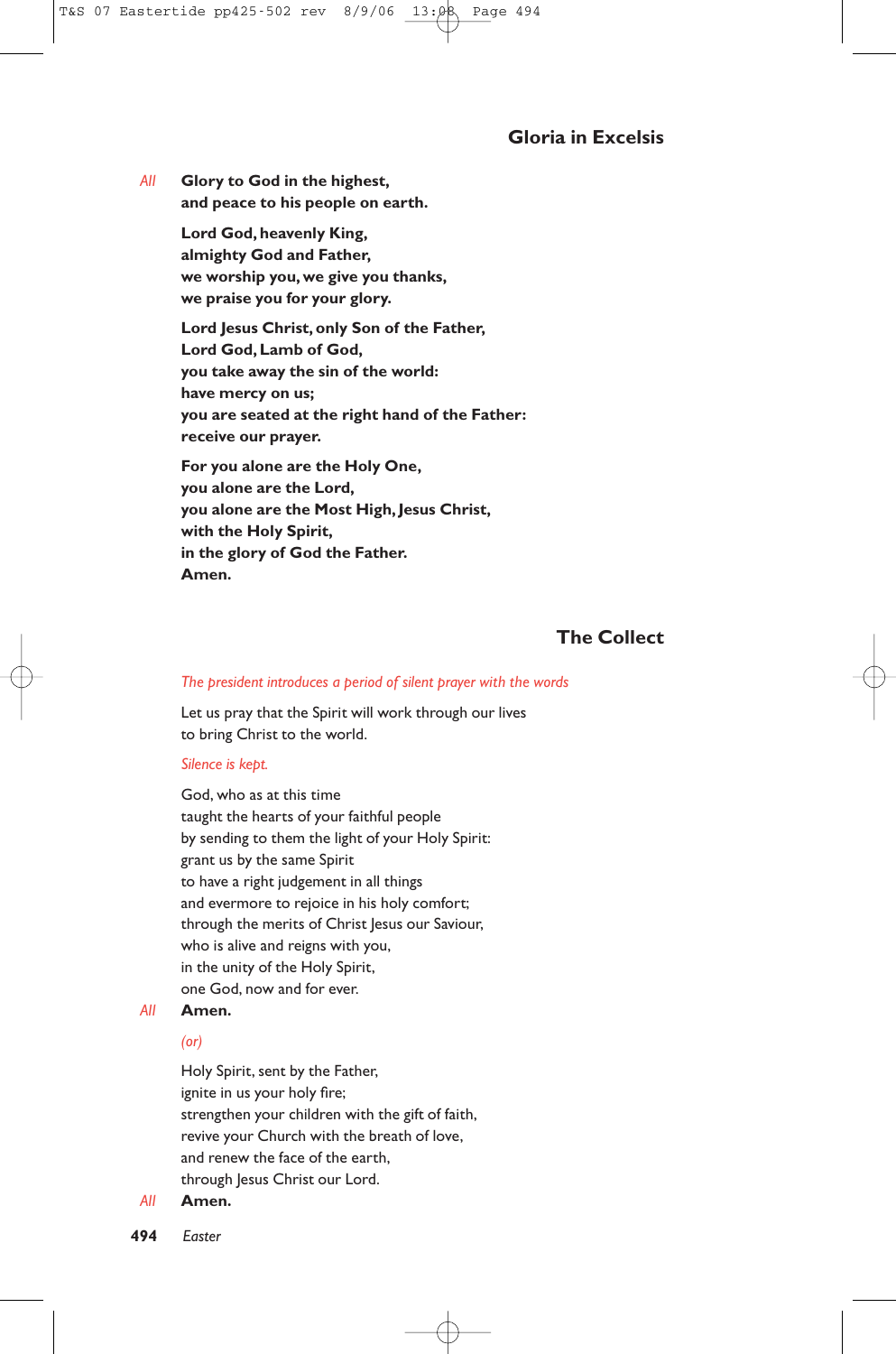# ¶ *The Liturgy of the Word*



# **Reading**

*If the Acts reading has already been used, only one reading from Scripture precedes the Gospel reading.*

*At the end the reader may say*

This is the word of the Lord.

*All* **Thanks be to God.**

# **Canticle**

# *All* **The Spirit of God fills the whole world. Alleluia.**

- 1 I will take you from the nations,  $\bullet$ and gather you from all the countries.
- 2 I will sprinkle clean water upon you, ♦ and you shall be clean from all your uncleannesses.
- 3 A new heart I will give you, ♦ and put a new spirit within you,
- 4 And I will remove from your body the heart of stone  $\bullet$ and give you a heart of flesh.
- 5 You shall be my people, ♦ and I will be your God. *Ezekiel 36.24-26,28b*

### *All* **The Spirit of God fills the whole world. Alleluia.**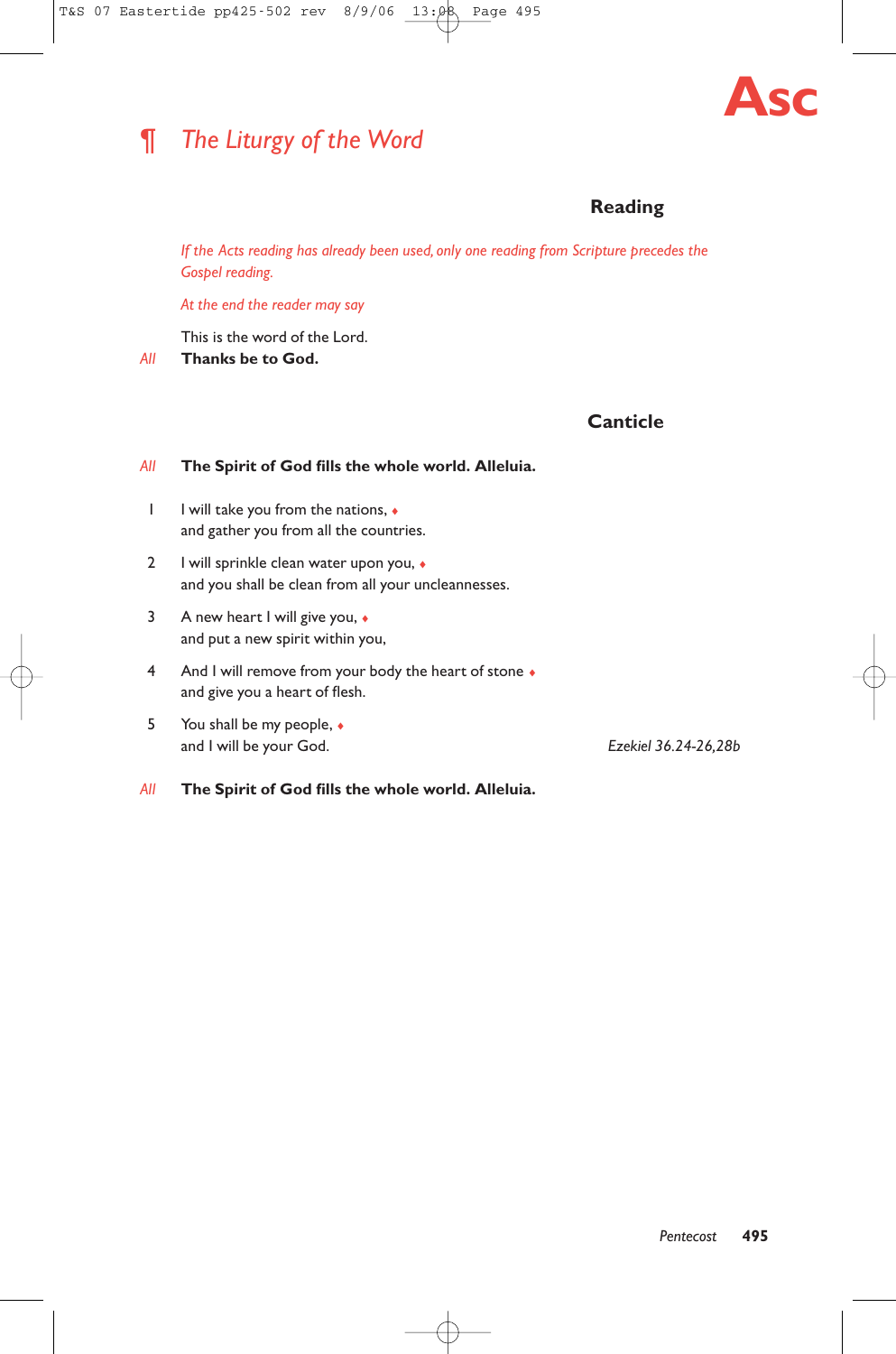### *One of these acclamations may herald the Gospel reading*

Alleluia, alleluia.

Come, Holy Spirit, fill the hearts of your faithful people and kindle in them the fire of your love.

## *All* **Alleluia.**

*(or)*

Alleluia, alleluia. There are varieties of gifts, but the same Spirit; by the one Spirit we were all baptized into one body.

*All* **Alleluia.**

*(or)*

Alleluia.

*All* **Alleluia.**

There are varieties of gifts but the same Spirit.

- *All* **Alleluia.** There are varieties of service but the same Lord.
- *All* **Alleluia.** We are all brought into one body by baptism in the one Spirit.
- 

*All* **Alleluia.** *1 Corinthians 12.4,5;13.3*

## **[Jesus is Lord.]**

## *When the Gospel is announced the reader says*

Hear the Gospel of our Lord Jesus Christ according to John.

*All* **Glory to you, O Lord.**

## *At the end*

This is the Gospel of the Lord.

*All* **Praise to you, O Christ.**

## **Sermon**

# **The Creed**

*An authorized translation of the Nicene Creed is used.*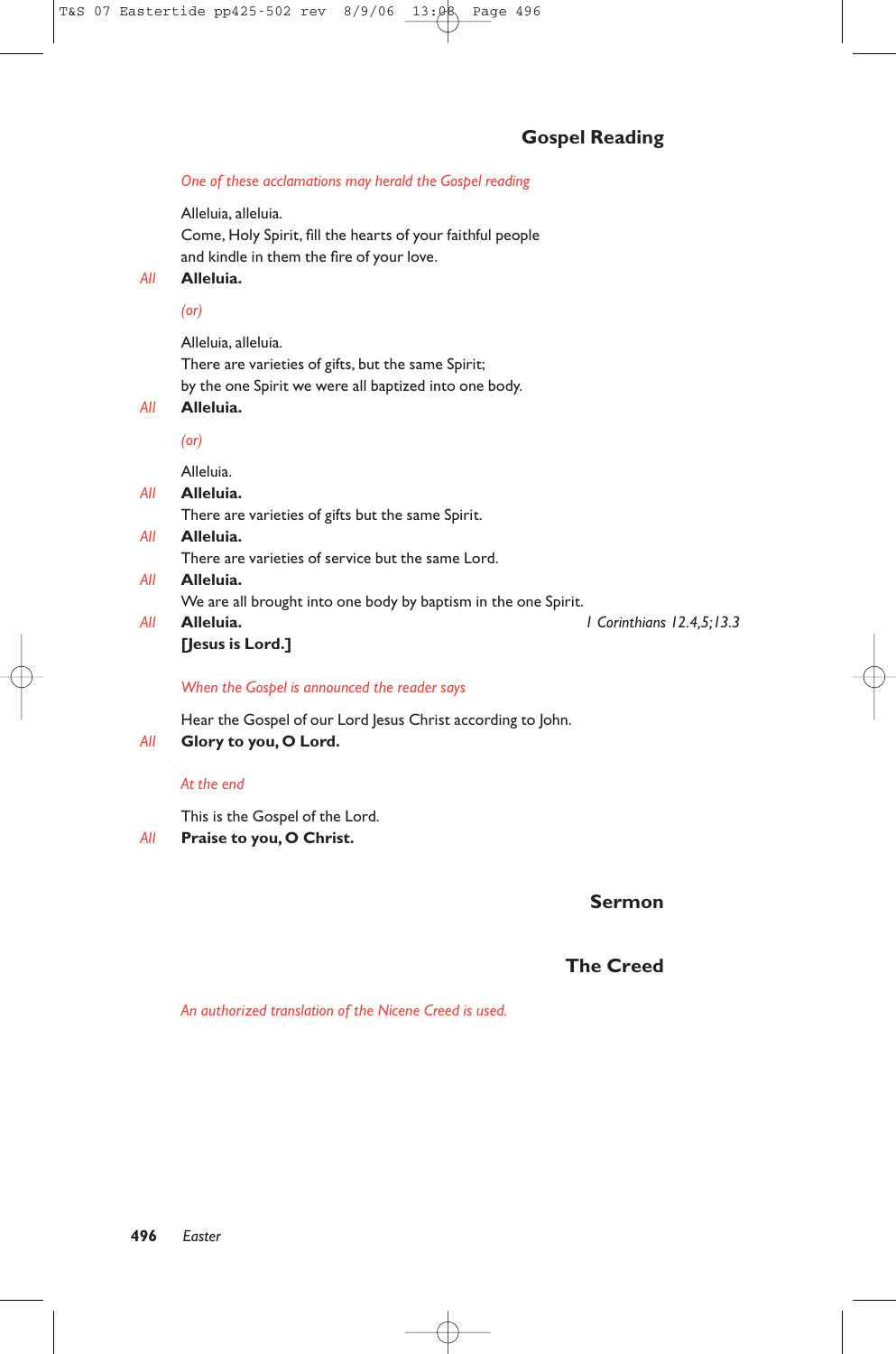# **Asc**

## **Prayers of Intercession**

We pray for God to fill us with his Spirit.

Generous God,

we thank you for the *power* of your Holy Spirit. We ask that we may be strengthened to serve you better. Lord, come to bless us

#### *All* **and fill us with your Spirit.**

We thank you for the *wisdom* of your Holy Spirit. We ask you to make us wise to understand your will. Lord, come to bless us

#### *All* **and fill us with your Spirit.**

We thank you for the *peace* of your Holy Spirit. We ask you to keep us confident of your love wherever you call us. Lord, come to bless us

#### *All* **and fill us with your Spirit.**

We thank you for the *healing* of your Holy Spirit. We ask you to bring reconciliation and wholeness where there is division, sickness and sorrow. Lord, come to bless us

#### *All* **and fill us with your Spirit.**

We thank you for the *gifts* of your Holy Spirit. We ask you to equip us for the work which you have given us. Lord, come to bless us

#### *All* **and fill us with your Spirit.**

We thank you for the *fruit* of your Holy Spirit. We ask you to reveal in our lives the love of Jesus. Lord, come to bless us

#### *All* **and fill us with your Spirit.**

We thank you for the *breath* of your Holy Spirit, given us by the risen Lord. We ask you to keep the whole Church, living and departed, in the joy of eternal life. Lord, come to bless us

#### *All* **and fill us with your Spirit.**

Generous God,

you sent your Holy Spirit upon your Messiah at the river Jordan, and upon the disciples in the upper room: in your mercy fill us with your Spirit,

#### *All* **hear our prayer,**

**and make us one in heart and mind to serve you with joy for ever. Amen.**

*Prayers of Penitence may be added at this point.*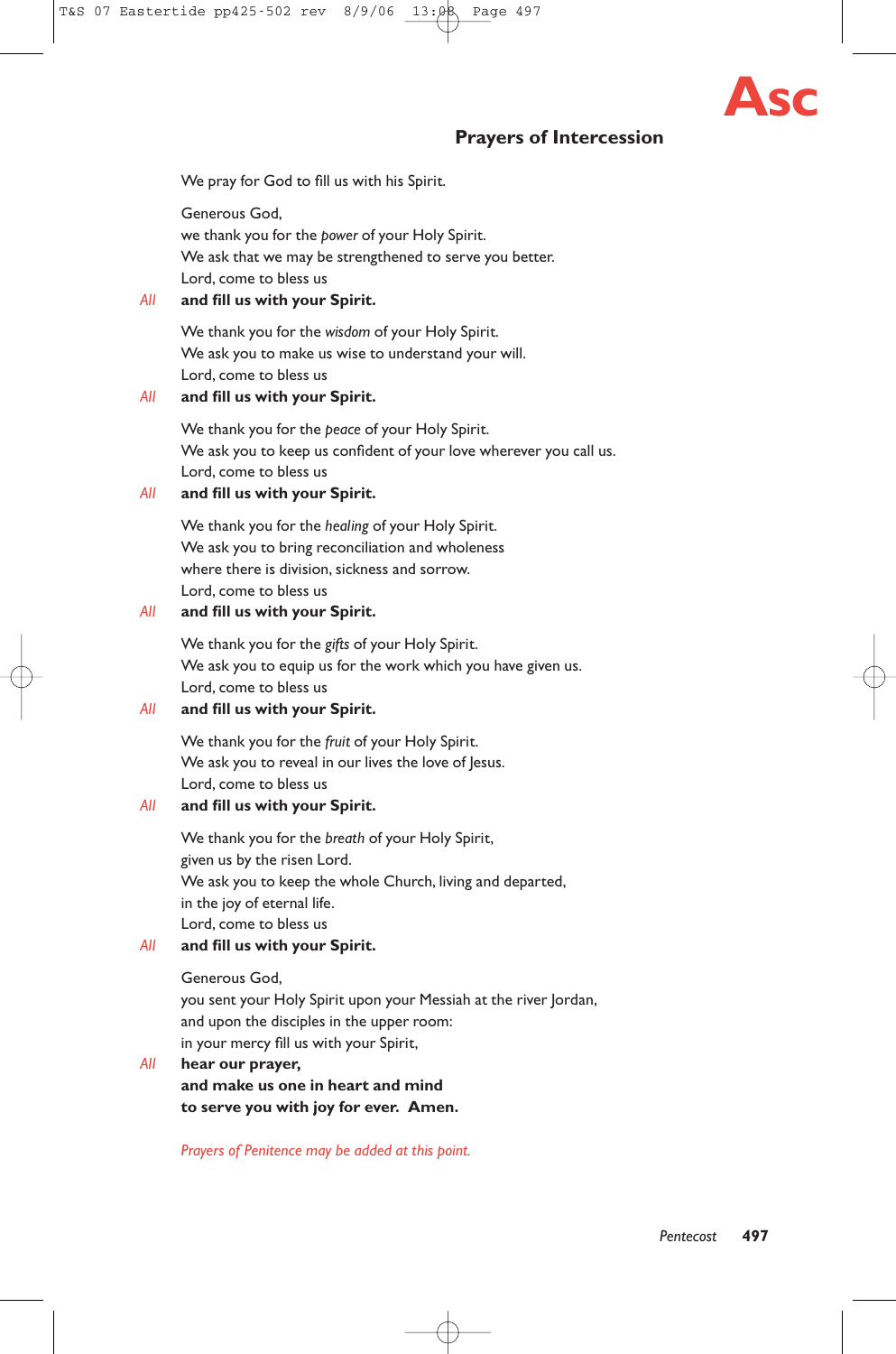## ¶ *The Liturgy of the Sacrament*

### **The Peace**

God has made us one in Christ. He has set his seal upon us and, as a pledge of what is to come, has given the Spirit to dwell in our hearts. Alleluia. *cf 2 Corinthians 1.22*

The peace of the Lord be always with you *All* **and also with you.**

#### *These words may be added*

Let us offer one another a sign of peace.

*All may exchange a sign of peace.*

## **Preparation of the Table Taking of the Bread and Wine**

#### *A hymn may be sung.*

*The gifts of the people may be gathered and presented.*

*The table is prepared and bread and wine are placed upon it.*

*This or another prayer at the preparation of the table may be said*

Blessed be God, who feeds the hungry, who raises the poor, who fills our praise.

#### *All* **Blessed be God for ever.**

*The president takes the bread and wine.*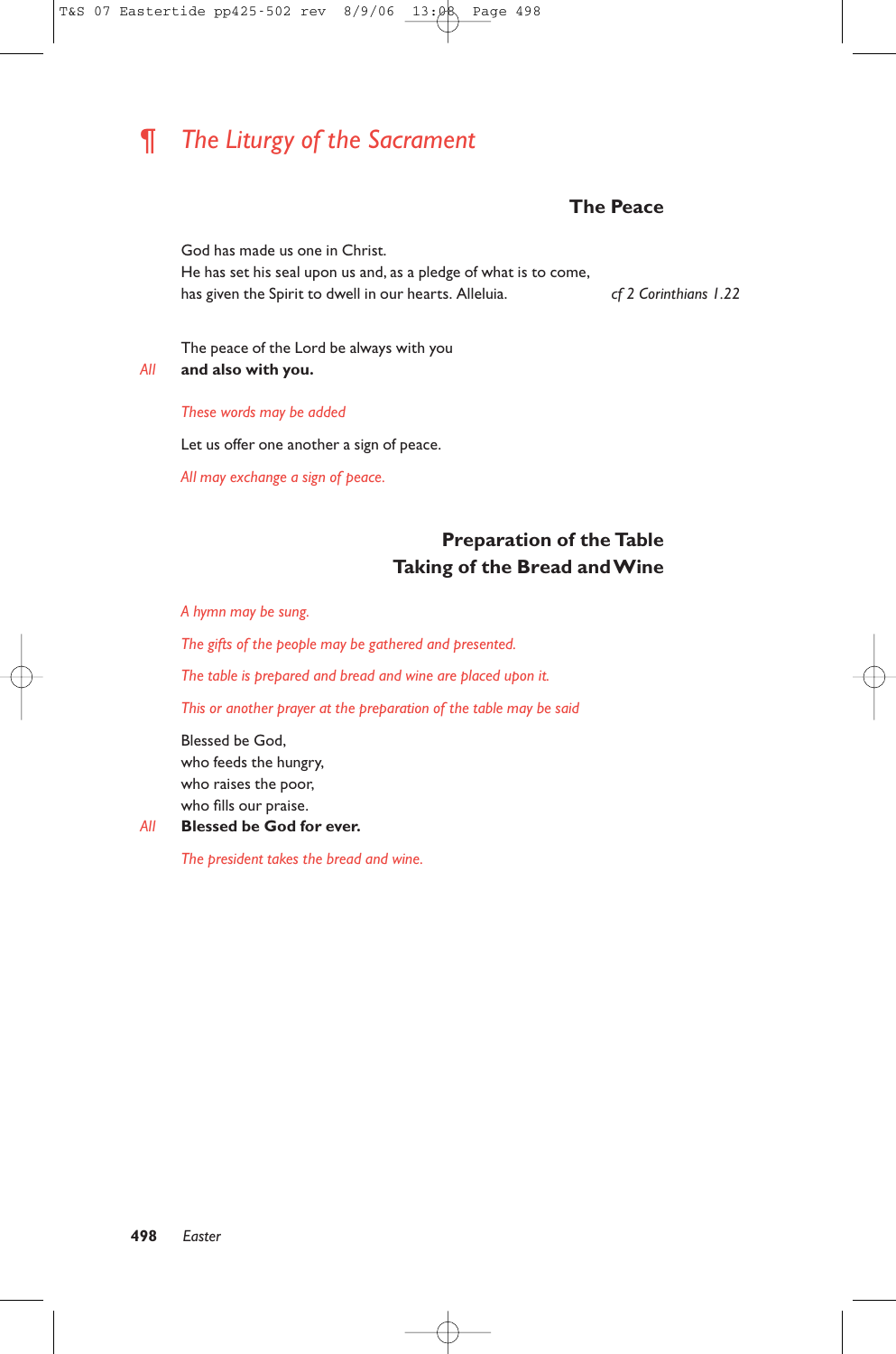

## **The Eucharistic Prayer**

*The president uses one of the authorized Eucharistic Prayers.*

#### *One of the following Proper Prefaces may be used where appropriate*

It is indeed right, it is our duty and our joy, always and everywhere to give you thanks, holy Father, almighty and everlasting God, through Jesus Christ, your only Son our Lord. This day we give you thanks because in fulfilment of your promise you pour out your Spirit upon us, filling us with your gifts, leading us into all truth, and uniting peoples of many tongues in the confession of one faith. Your Spirit gives us grace to call you Father, to proclaim your gospel to all nations and to serve you as a royal priesthood. Therefore we join our voices with angels and archangels, and with all those in whom the Spirit dwells, to proclaim the glory of your name, for ever praising you and *saying*:

#### *(or)*

And now we give you thanks that, after he had ascended far above all heavens, and was seated at the right hand of your majesty, he sent forth upon the universal Church your holy and life-giving Spirit; that through his glorious power the joy of the everlasting gospel might go forth into all the world.

## **The Lord's Prayer**

Being made one by the power of the Spirit, as our Saviour taught us, so we pray

#### *All* **Our Father in heaven …**

#### *(or)*

Being made one by the power of the Spirit, let us pray with confidence as our Saviour has taught us

#### *All* **Our Father, who art in heaven …**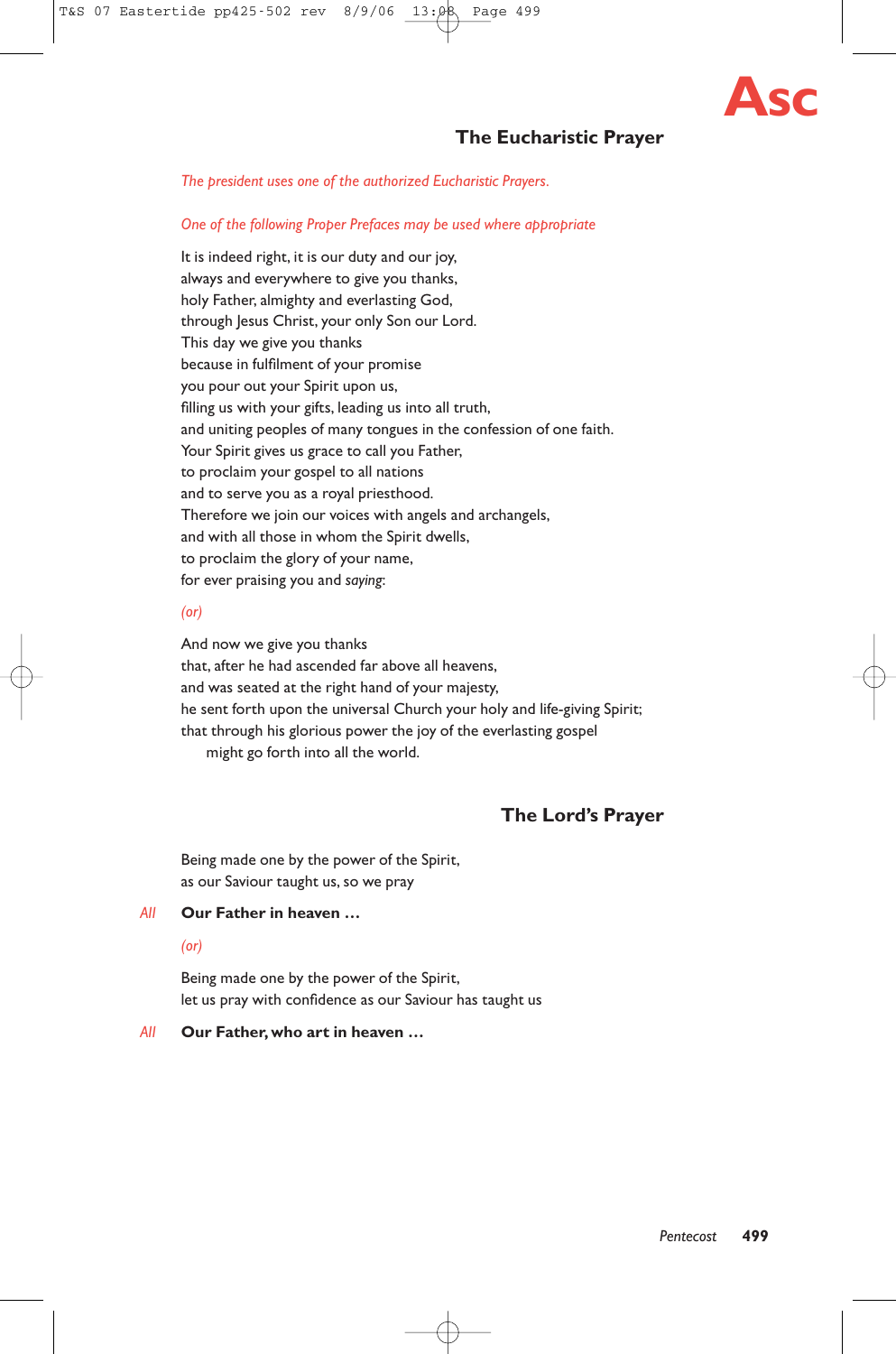## **Breaking of the Bread**

#### *The president breaks the consecrated bread.*

We break this bread to share in the body of Christ.

*All* **Though we are many, we are one body, because we all share in one bread.**

*The Agnus Dei may be used as the bread is broken.*

## **Giving of Communion**

*The president says this or another invitation to communion*

Alleluia. Christ our passover is sacrificed for us.

*All* **Therefore let us keep the feast. Alleluia.**

*The Prayer of Humble Access may be used* (Common Worship: Services and Prayers for the Church of England, *page 181*).

*The president and people receive communion.*

*Authorized words of distribution are used and the communicant replies*

**Amen.**

*During the distribution hymns and anthems may be sung.*

*The Common Worship provision is followed for consecration of additional bread and wine and for disposing of what remains* (Common Worship: Services and Prayers for the Church of England, *page 182*)*.*

## **Prayer after Communion**

*Silence is kept.*

*This Post Communion or another suitable prayer is said*

Faithful God, who fulfilled the promises of Easter by sending us your Holy Spirit and opening to every race and nation the way of life eternal: open our lips by your Spirit, that every tongue may tell of your glory; through Jesus Christ our Lord.

*All* **Amen.**

*All may say one of the prayers on page 86.*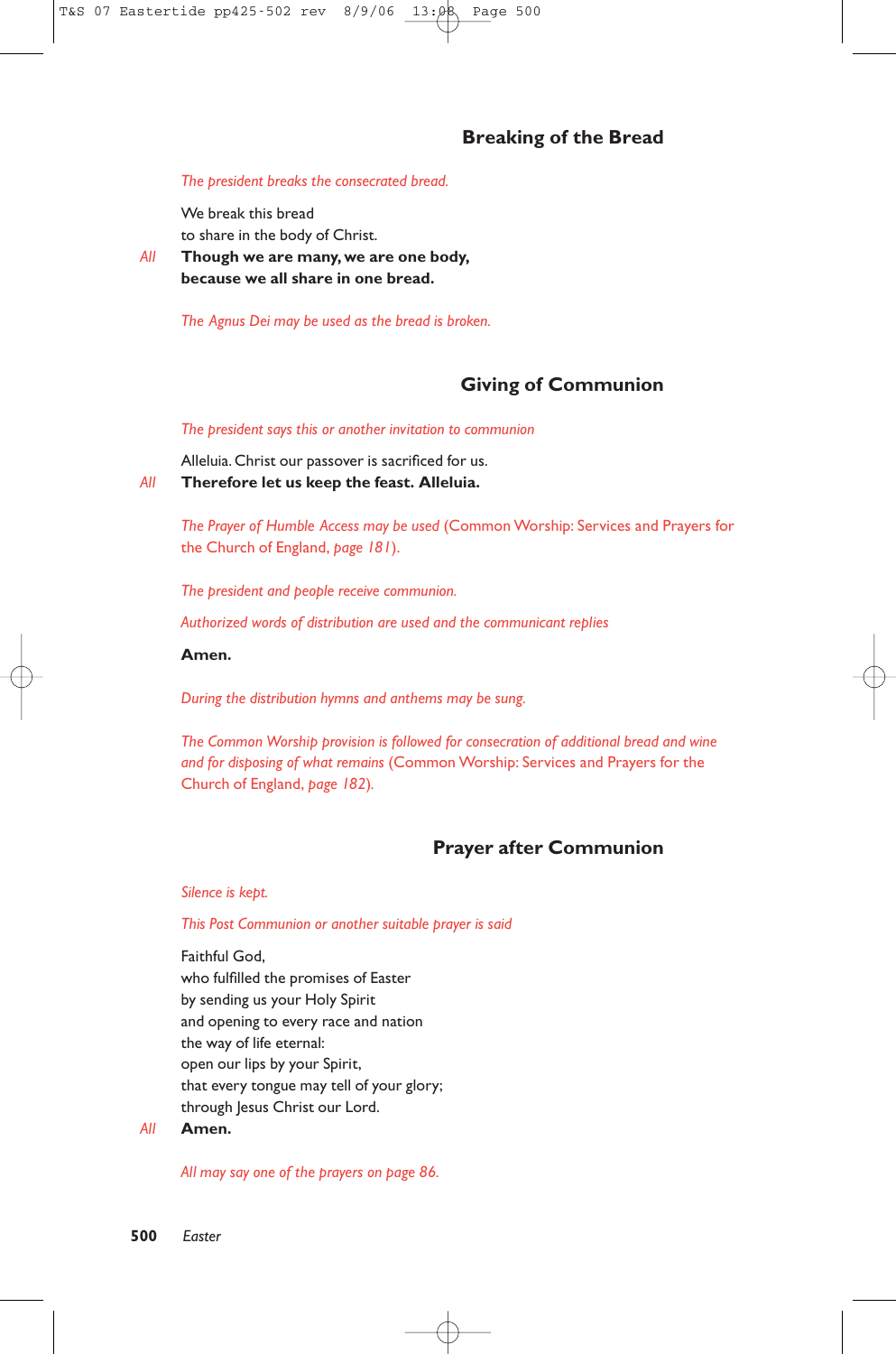



## **Blessing of Light**

#### *The ministers go to the Easter Candle.*

#### *A minister says*

Blessed are you, sovereign God, overflowing in love. With Pentecost dawns the age of the Spirit. Now the flame of heaven rests on every believer. Strong and weak, women and men tell out your word; the young receive visions, the old receive dreams. With the new wine of the Spirit they proclaim your reign of love. Amid the birth pangs of the new creation the way of light is made known. Source of freedom, giver of life, blessed are you, Father, Son and Holy Spirit.

*All* **Blessed be God for ever.**

*Each member of the congregation has a candle which is lit. A hymn may be sung as the candles are lit.*

## **Commission**

#### *When all the candles are lit the president says*

For fifty days we have celebrated the victory of our Lord Jesus Christ over the powers of sin and death.We have proclaimed God's mighty acts and we have prayed that the power that was at work when God raised Jesus from the dead might be at work in us.

As part of God's Church here in *N*, I call upon you to live out what you proclaim.

Empowered by the Holy Spirit, will you dare to walk into God's future, trusting him to be your guide?

#### *All* **By the Spirit's power, we will.**

Will you dare to embrace each other and grow together in love?

*All* **We will.**

Will you dare to share your riches in common and minister to each other in need?

*All* **We will.**

Will you dare to pray for each other until your hearts beat with the longings of God?

*All* **We will.**

Will you dare to carry the light of Christ into the world's dark places?

*All* **We will.**

*If there are no other services on this feast the Easter Candle may be extinguished in silence.*